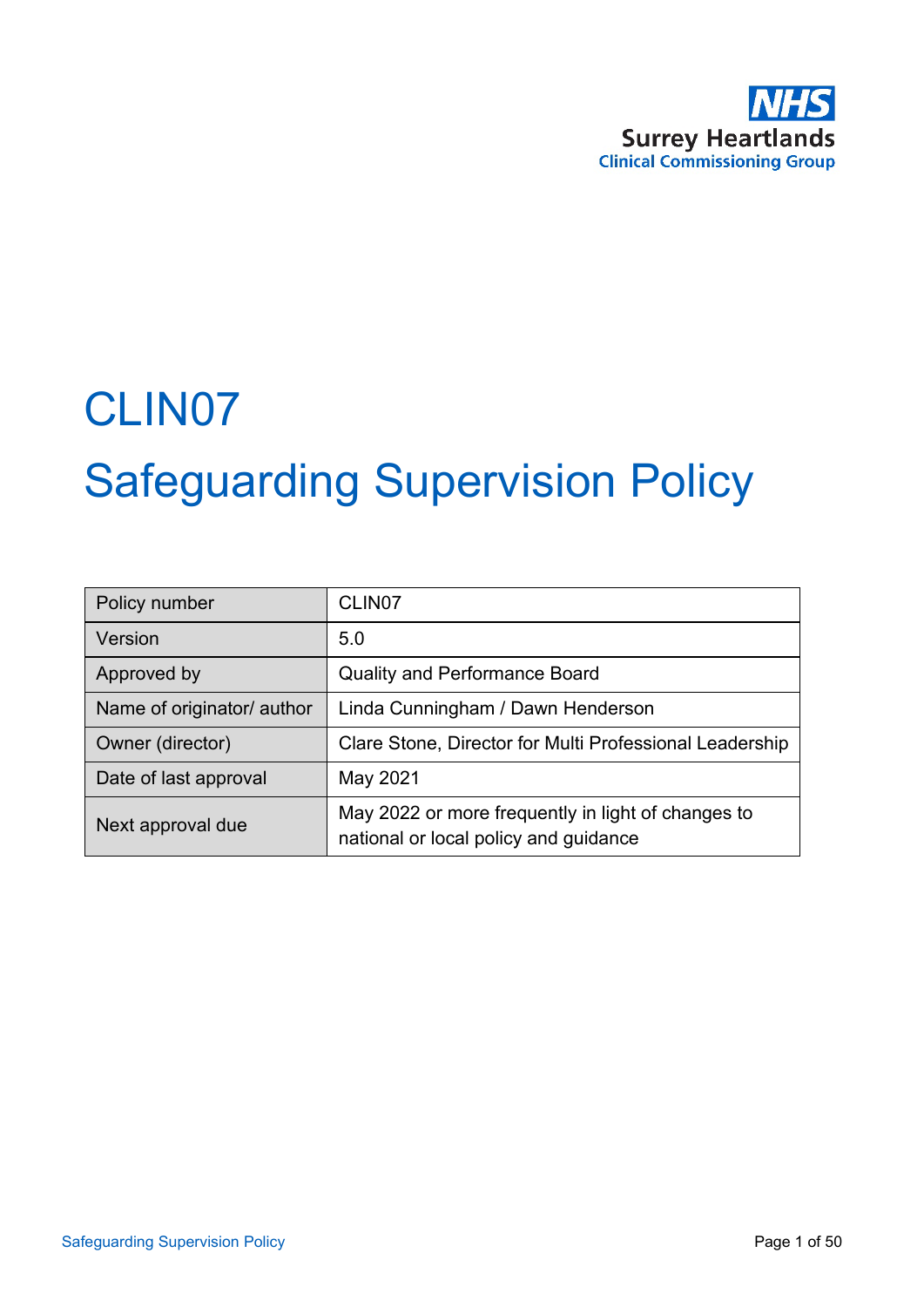# **Version control sheet**

| Version | Date              | Author                                                              | <b>Status</b> | Comment                                                                                                                                                                                                                                                                                                                                                                                                                                                                                                                                                                                                       |
|---------|-------------------|---------------------------------------------------------------------|---------------|---------------------------------------------------------------------------------------------------------------------------------------------------------------------------------------------------------------------------------------------------------------------------------------------------------------------------------------------------------------------------------------------------------------------------------------------------------------------------------------------------------------------------------------------------------------------------------------------------------------|
| 1.0     | November<br>2017  | Linda<br>Cunningham /<br>Dawn<br>Henderson                          | <b>Draft</b>  |                                                                                                                                                                                                                                                                                                                                                                                                                                                                                                                                                                                                               |
| 1.0     | March 2018        | Linda<br>Cunningham /<br>Dawn<br>Henderson                          | Final         |                                                                                                                                                                                                                                                                                                                                                                                                                                                                                                                                                                                                               |
| 2.0     | November<br>2018  | Noreen<br>Gurner/Linda<br>Cunningham/<br>Sharon<br>Hammond          | <b>Draft</b>  | Updated in line with current legislation<br>7. Quality assurance and Audit added<br>in.                                                                                                                                                                                                                                                                                                                                                                                                                                                                                                                       |
| 3.0     | November<br>2019  | Sharon<br>Hammond                                                   | <b>Draft</b>  | Annual update                                                                                                                                                                                                                                                                                                                                                                                                                                                                                                                                                                                                 |
| 4.0     | <b>March 2020</b> | Noreen<br>Gurner-Smith                                              | <b>Draft</b>  | Trauma informed safeguarding<br>approach included<br><b>NHS Surrey Heartlands CCG added</b>                                                                                                                                                                                                                                                                                                                                                                                                                                                                                                                   |
| 5.0     | February<br>2021  | Linda<br>Cunningham/<br>Rachael<br>Redwood /<br><b>Helen Milton</b> | <b>Draft</b>  | <b>Child Safeguarding Practice Reviews</b><br>2. Looked After Children: Knowledge,<br>skills and competences of healthcare<br>staff, RCN and RCPCH $(2020)$ -<br>Revision of 2015 guidance<br>2. NHS England / Improvement<br><b>Specialised Commissioning (SE</b><br>Region) Best Practice Safeguarding<br>Guidance (2020)<br>6.4 Chief Nurse removed<br>6.8 Chief Nurse removed<br>8. Looked After Children: Knowledge,<br>skills and competences of healthcare<br>staff, RCN and RCPCH (2020)<br>12. Appendix 4 Supervision Matrix<br>16. Appendix 8 - Safeguarding<br>Supervision (supervisee) Audit tool |
| 5.0     | 05/06/2021        | Quality and<br>Performance<br><b>Board</b>                          | Final         | Approved                                                                                                                                                                                                                                                                                                                                                                                                                                                                                                                                                                                                      |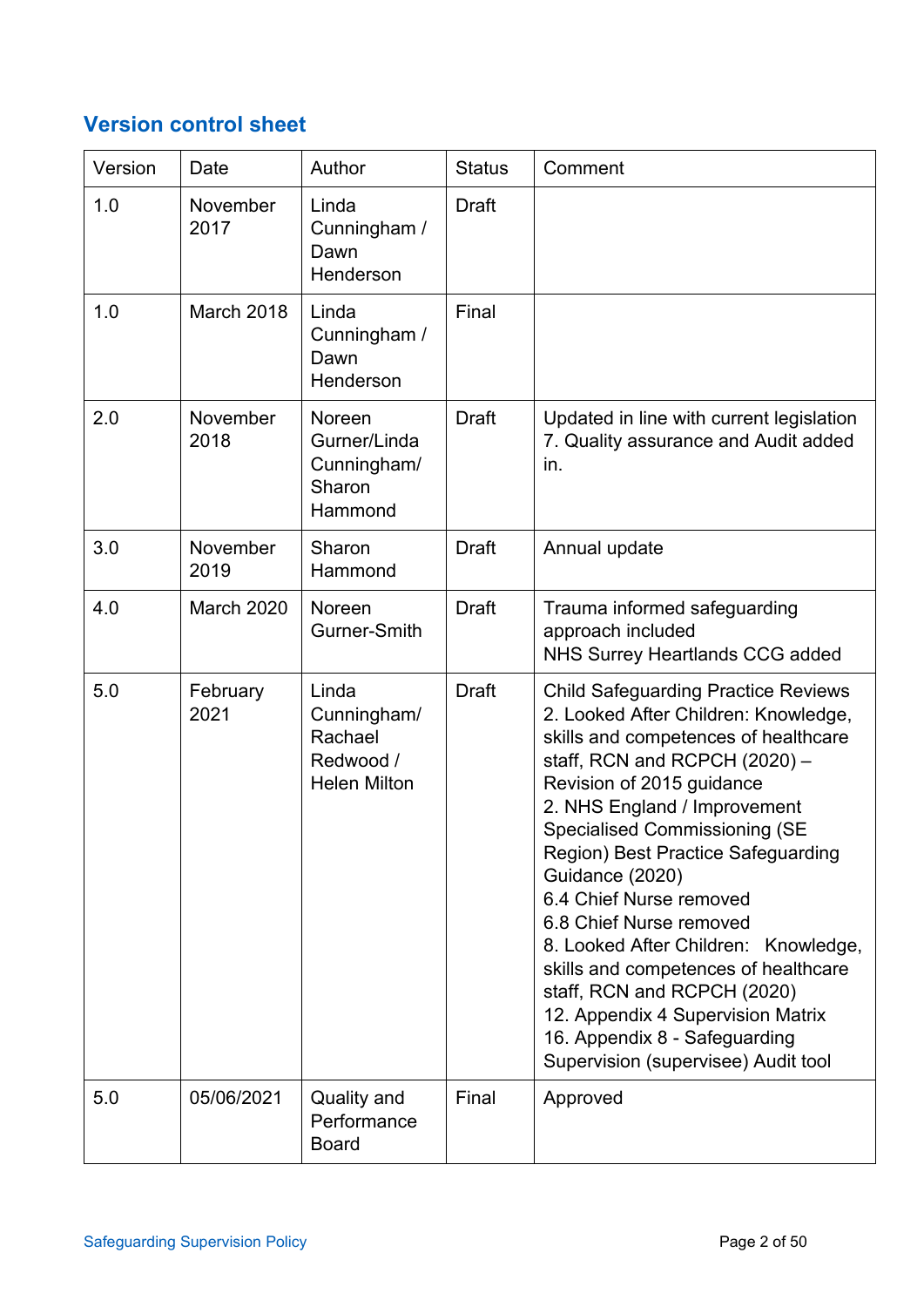# **Equality statement**

Surrey Heartlands Clinical Commissioning Group (CCG) is committed to promoting equality and diversity in all its activities and to promoting inclusive processes, practices and culture.

- We will strive to work to eliminate any unlawful or unfair discrimination including direct or indirect discrimination, discrimination by association, discrimination linked to a perceived characteristic, harassment and victimisation.
- We will remain proactive in taking steps to ensure inclusion and engagement for all the people who work for and with us.
- We will continue to strive towards a culture that is diverse and inclusive that recognises and develops the potential of all staff and service users.
- We recognise the business benefits and opportunities of having a diverse community of staff who value one another and realising the contribution they can make to achieving the CCG's vision.

This includes promoting equality and diversity for all irrespective of:

- 
- o age\* o religion or belief\*
- 
- o disability\* o sexual orientation\*
- $\circ$  ethnic group\*  $\circ$  marriage and civil partnership\*
- o gender\* o pregnancy and maternity\*
- 
- o gender reassignment\*

\*Under the Equality Act (2010) these are known as "protected characteristics".

In addition, it includes promoting equality and diversity for carers, people with diverse communication needs and veterans.

The CCG aims to meet the diverse needs of our service, population and workforce, ensuring that none are placed at a disadvantage over others. We take into account the Human Rights Act 1998 and promote equal opportunities for all. We embrace the seven staff pledges in the NHS Constitution that represent a commitment by the NHS to provide high-quality working environments for staff. This policy is consistent with these pledges.

This document has been assessed to ensure that no employee or member of the public receives less favourable treatment based on their protected characteristics.

Members of staff, volunteers or members of the public are invited to request assistance with this policy if they have particular needs. If the member of staff has language difficulties and difficulty in understanding this policy, the use of an interpreter will be considered.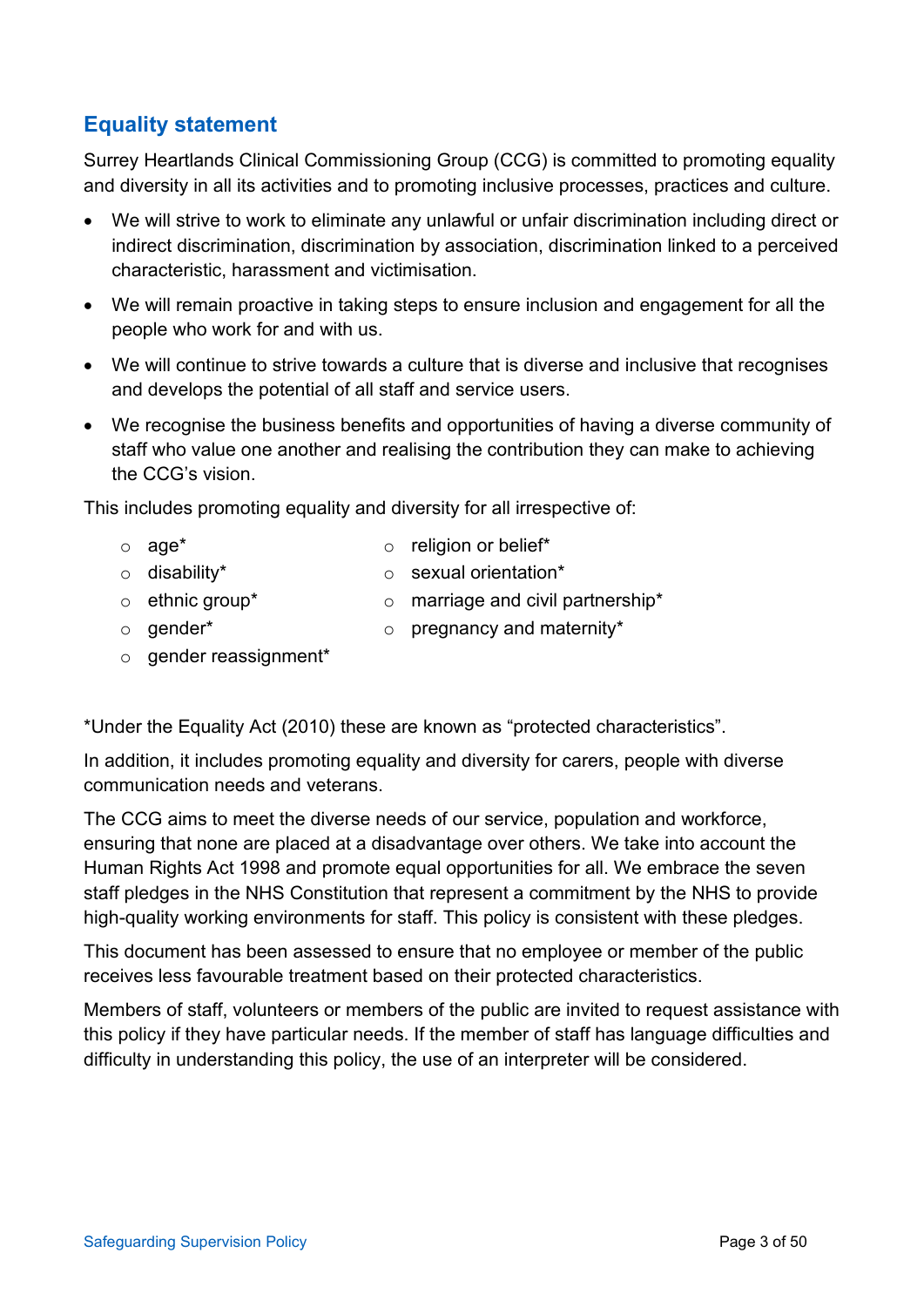# **Equality analysis**

Equality analysis is a way of considering the effect on different groups protected from discrimination by the Equality Act, such as people of different ages. There are two reasons for this:

- to consider if there are any unintended consequences for some groups
- to consider if the policy will be fully effective for all target groups

| <b>Title of Policy:</b>                                            | <b>Policy Ref:</b>                     |
|--------------------------------------------------------------------|----------------------------------------|
| <b>Safeguarding Supervision Policy</b>                             | CLIN <sub>07</sub>                     |
| Assessment conducted by (name, role):                              | <b>Start date for analysis: 9/2/21</b> |
| Amanda Boodhoo, Surrey wide Associate<br>Director for Safeguarding | Finish date: 9/2/21                    |

#### **Give a brief summary of the policy. Explain its aim.**

This Policy should be used in conjunction with Policy CLIN06. Safeguarding Adults, Children and Young People Policy.

All staff within Surrey's Integrated Safeguarding team that are responsible for delivering and or receiving Trauma Informed Safeguarding Supervision.

#### **Who is intended to benefit from this policy? Explain the aim of the policy as applied to this group.**

Any staff responsible for recognising and overseeing safeguarding concerns. All staff and or case managers in need of safeguarding supervision.

**1. Evidence considered**. *What data or other information have you used to evaluate if this policy is likely to have a positive or an adverse impact upon protected groups when implemented?*

Best Practice Guidance for writing procedural documents; Legislation; national and local guidance detailed in Bibliography. Lessons learned from Domestic Homicide Reviews ; Safeguarding Adult Reviews and Child Safeguarding Practice Reviews

*2.* **Consultation.** *Give details of all consultation and engagement activities used to inform the analysis of impact.*

**N/A**

## **3. Analysis of impact**

*In the boxes below, identify any issues in the policy where equality characteristics require consideration for either those abiding by the policy or those the policy is aimed to benefit, based upon your research.*

*Are there any likely impacts for this group? Will this group be impacted differently by this policy? Are these impacts negative or positive? What actions will be taken to mitigate identified impacts?*

*No*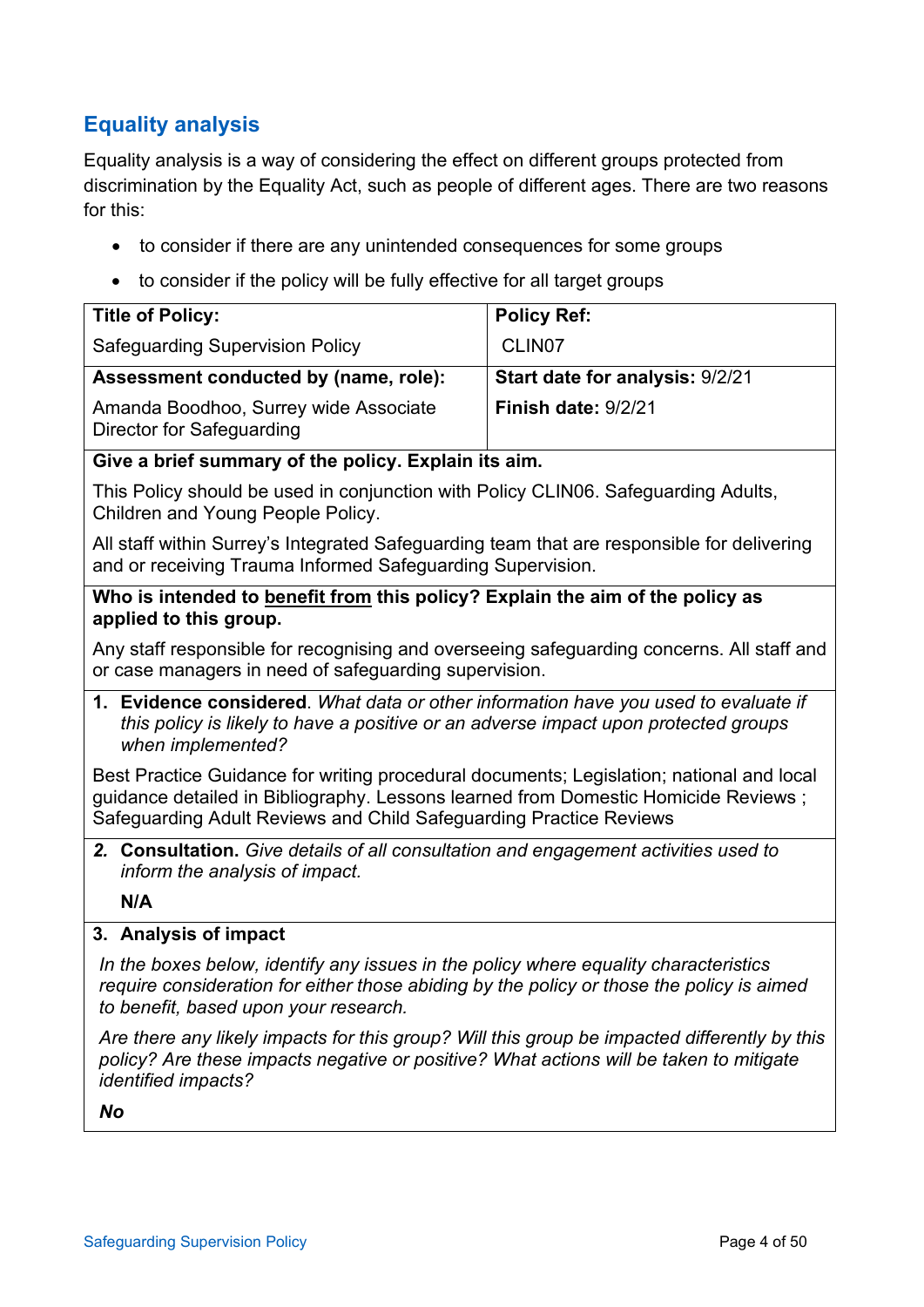| a) Age<br>Ageism is prejudice or discrimination on<br>the grounds of a person's age. Ageism<br>can affect anybody, regardless of their<br>age                                                                                                                                                                                                                                                        | No adverse impact. All staff with<br>responsibilities for safeguarding children,<br>adults and young people require<br>safeguarding supervision for support and<br>reflection to ensure they are working to Best<br>Practice and in line with the legislation and<br>statutory and local guidance to help protect<br>adults and children all ages who are<br>vulnerable and at risk of harm. It is also of<br>benefit to all staff working in NHS Surrey<br>Heartlands CCG and Safeguarding Leads in<br>provider organisations to ensure they have |
|------------------------------------------------------------------------------------------------------------------------------------------------------------------------------------------------------------------------------------------------------------------------------------------------------------------------------------------------------------------------------------------------------|----------------------------------------------------------------------------------------------------------------------------------------------------------------------------------------------------------------------------------------------------------------------------------------------------------------------------------------------------------------------------------------------------------------------------------------------------------------------------------------------------------------------------------------------------|
|                                                                                                                                                                                                                                                                                                                                                                                                      | access to Safeguarding Supervision.                                                                                                                                                                                                                                                                                                                                                                                                                                                                                                                |
| b) Disability<br>A person has a disability (by law) if they<br>have a physical or mental impairment<br>which has a substantial and long-term<br>adverse effect on that person's ability to<br>carry out normal day-to-day activities.                                                                                                                                                                | No adverse impact. The policy ensures that<br>adults, children and young people and those<br>with disabilities are protected from harm.                                                                                                                                                                                                                                                                                                                                                                                                            |
| c) Gender reassignment                                                                                                                                                                                                                                                                                                                                                                               | No adverse impact. The Policy ensures that                                                                                                                                                                                                                                                                                                                                                                                                                                                                                                         |
| Gender reassignment is a personal,<br>social, and sometimes medical process<br>by which a person's gender appears to<br>others to have changed. Anyone who<br>proposes to, starts or has completed a<br>process to change his, her or their<br>gender is protected from discrimination<br>under the Equality Act. A person does<br>not need to be undergoing medical<br>supervision to be protected. | all staff are aware of the need to protect<br>gender reassignment adults and young<br>people who experience barriers to services.<br>It is important that this equality group feel<br>able to raise safeguarding concerns and to<br>ensure such situations are resolved.<br>Safeguarding training addresses the different<br>forms of abuse and provides resources on<br>how to report concerns. Policy CLIN06.                                                                                                                                    |
| d) Marriage or civil partnership                                                                                                                                                                                                                                                                                                                                                                     | No adverse impact predicted from this policy.                                                                                                                                                                                                                                                                                                                                                                                                                                                                                                      |
| This is the relationship between two<br>people who are husband and wife, or a<br>similar relationship between people of<br>the same sex (as defined by Marriage<br>(Same Sex Couples) Act 2013).                                                                                                                                                                                                     | The Policy aims to ensure that all staff are<br>aware of the need to safeguard all adults,<br>children and young people against hate<br>crimes/incidents.                                                                                                                                                                                                                                                                                                                                                                                          |
| Civil partners must be treated the same<br>as married couples on a wide range of<br>legal matters.                                                                                                                                                                                                                                                                                                   |                                                                                                                                                                                                                                                                                                                                                                                                                                                                                                                                                    |
| e) Pregnancy and maternity<br>(adoption is covered within this)                                                                                                                                                                                                                                                                                                                                      | No adverse impact. Policy ensures that all<br>staff are aware of the need to safeguard                                                                                                                                                                                                                                                                                                                                                                                                                                                             |
| Pregnancy - being pregnant or expecting<br>a baby. Maternity is the period after the<br>birth or adoption and is linked to<br>maternity and adoption leave in the<br>employment context.                                                                                                                                                                                                             | adults, children and young people against<br>hate crimes/ incidents.                                                                                                                                                                                                                                                                                                                                                                                                                                                                               |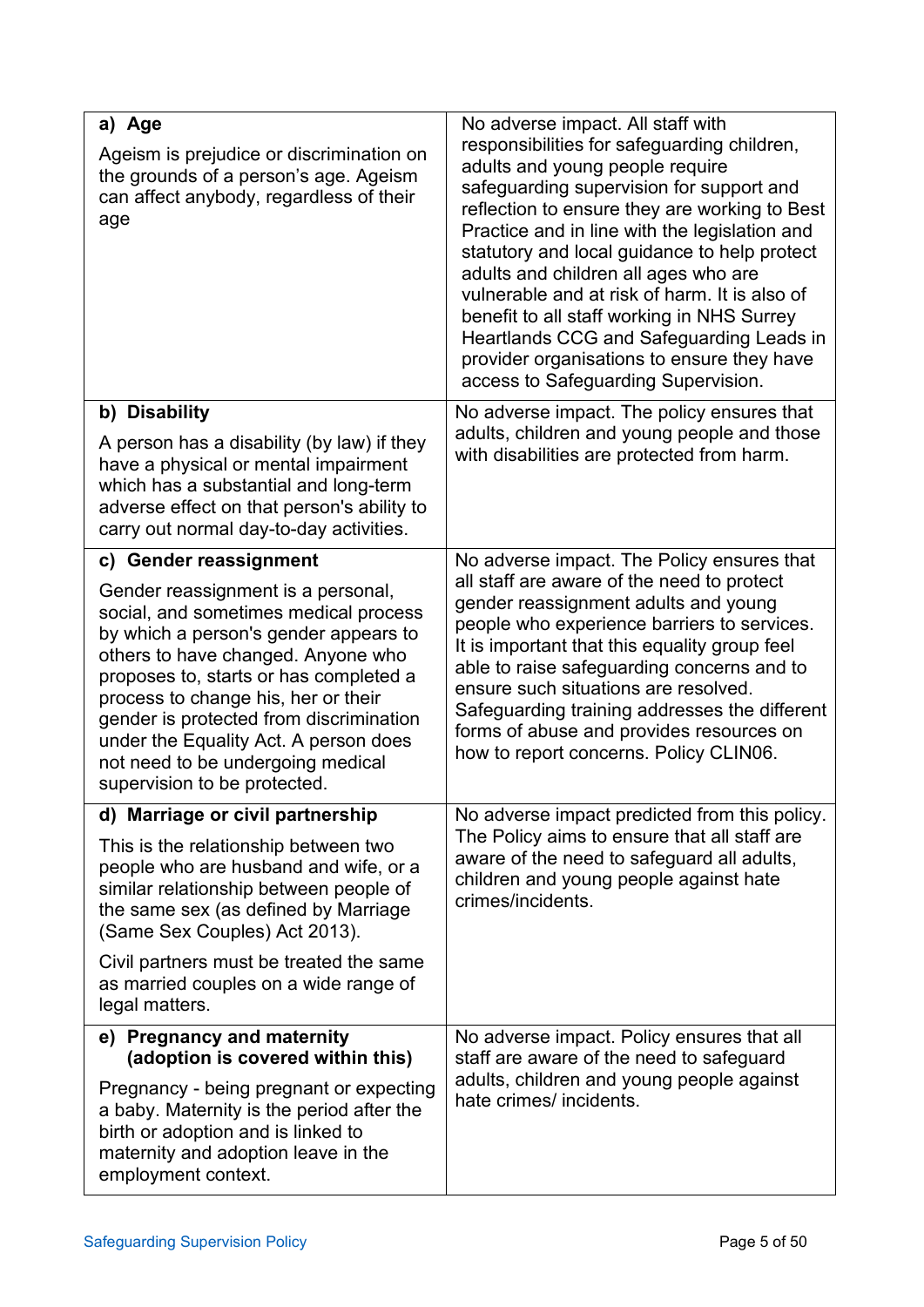| f)<br>Race                                                                                                                                                                                                                                                                                       | No adverse impact. Policy ensures that all                                                                                                                                                                                                                                        |  |  |
|--------------------------------------------------------------------------------------------------------------------------------------------------------------------------------------------------------------------------------------------------------------------------------------------------|-----------------------------------------------------------------------------------------------------------------------------------------------------------------------------------------------------------------------------------------------------------------------------------|--|--|
| Race characteristics refers to a group of<br>people defined by their race, colour and<br>nationality (including citizenship) ethnic<br>or national origins.                                                                                                                                      | staff are aware of the need to safeguard<br>adults, children and young people against<br>hate crimes/ incidents.                                                                                                                                                                  |  |  |
| g) Religion and belief                                                                                                                                                                                                                                                                           | No adverse impact. The policy ensures that                                                                                                                                                                                                                                        |  |  |
| Religion refers to any religion while belief<br>comprises religious and philosophical<br>beliefs including lack of belief. Generally,<br>a belief should affect your life choices or<br>the way you live for it to be included in<br>the definition.                                             | all staff are aware of the need to protect<br>adults, children and young people against<br>religious abuse and hate crimes/incidents<br>and risk of radicalisation. Such risks are<br>highlighted and mitigated within the<br>Safeguarding Adults and Children Policy:<br>CLIN06. |  |  |
| h) Sex                                                                                                                                                                                                                                                                                           | No adverse impact. Policy ensures all staff                                                                                                                                                                                                                                       |  |  |
| This is defined as a person's legal sex;<br>in the UK this is recognised as either<br>being a man or a woman. Sex is more<br>commonly referred to as gender identity,<br>which is the internal sense of being<br>male, female, a combination of male and<br>female, or neither male or female.   | are aware of the need to safeguard all<br>adults, children and young adults at risk of<br>harm and abuse                                                                                                                                                                          |  |  |
| i) Sexual orientation                                                                                                                                                                                                                                                                            | No adverse impact. Policy ensures all staff                                                                                                                                                                                                                                       |  |  |
| Refers to a persons' orientation or<br>attraction towards; the same sex,<br>opposite sex or to both sexes.                                                                                                                                                                                       | are aware of the need to safeguard all<br>adults, children and young adults at risk of<br>harm and abuse                                                                                                                                                                          |  |  |
| j) Carers <sup>1</sup>                                                                                                                                                                                                                                                                           | No adverse impact. Policy ensures all staff                                                                                                                                                                                                                                       |  |  |
| A carer is anyone, including children and<br>adults who looks after a family member,<br>partner or friend who needs help because<br>of their illness, frailty, disability, a mental<br>health problem or an addiction and<br>cannot cope without their support. The<br>care they give is unpaid. | are aware of the need to safeguard all<br>adults, children and young adults at risk of<br>harm and abuse                                                                                                                                                                          |  |  |
| If any negative or positive impacts were identified are they valid, legal and/or<br>justifiable? Please detail.                                                                                                                                                                                  |                                                                                                                                                                                                                                                                                   |  |  |
| N/A                                                                                                                                                                                                                                                                                              |                                                                                                                                                                                                                                                                                   |  |  |
| 4. Monitoring- How will you review/monitor the impact and effectiveness of your<br>actions?                                                                                                                                                                                                      |                                                                                                                                                                                                                                                                                   |  |  |
| This Safeguarding Supervision Policy demonstrates how NHS Surrey Heartlands CCG                                                                                                                                                                                                                  |                                                                                                                                                                                                                                                                                   |  |  |

is discharging their safeguarding responsibilities.

<span id="page-5-0"></span><sup>1</sup> Being a carer is not an equality characteristic and is not protected under the Equality Act 2010. However, the CCGs are committed to ensuring consideration of their policies and plans on carers.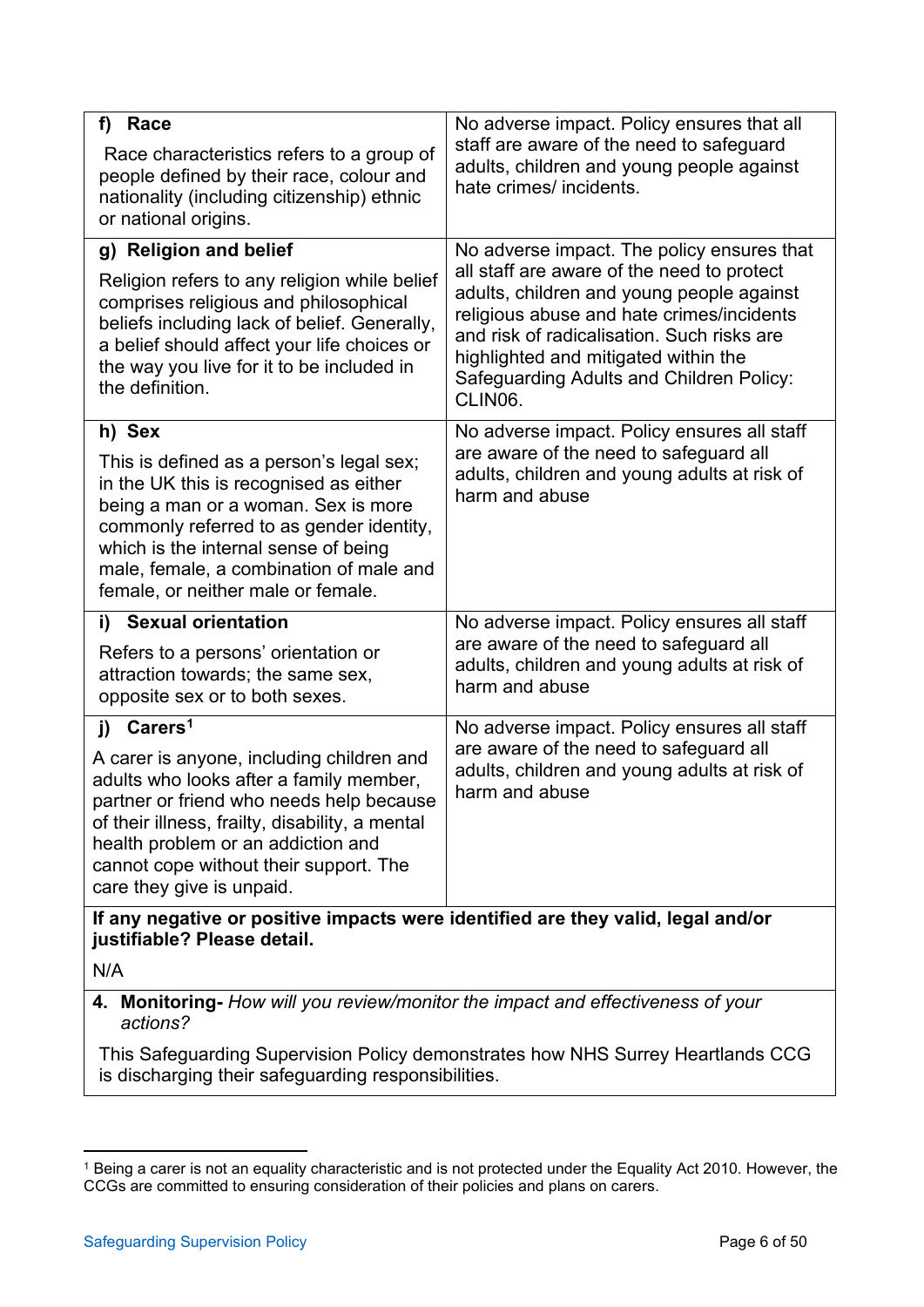# **Contents**

| 1.  |                                                                          |  |
|-----|--------------------------------------------------------------------------|--|
| 2.  |                                                                          |  |
| 3.  |                                                                          |  |
| 4.  |                                                                          |  |
| 5.  |                                                                          |  |
| 6.  |                                                                          |  |
| 7.  |                                                                          |  |
| 8.  |                                                                          |  |
| 9.  |                                                                          |  |
| 10. |                                                                          |  |
| 11. |                                                                          |  |
| 12. |                                                                          |  |
| 13. |                                                                          |  |
| 14. | Appendix 6 - Accountability and Assurance Framework (Adult & Children)28 |  |
| 15. |                                                                          |  |
| 16. | Appendix 8 - Safeguarding Supervision (supervisee) Audit tool 45         |  |
| 17. |                                                                          |  |
| 18. |                                                                          |  |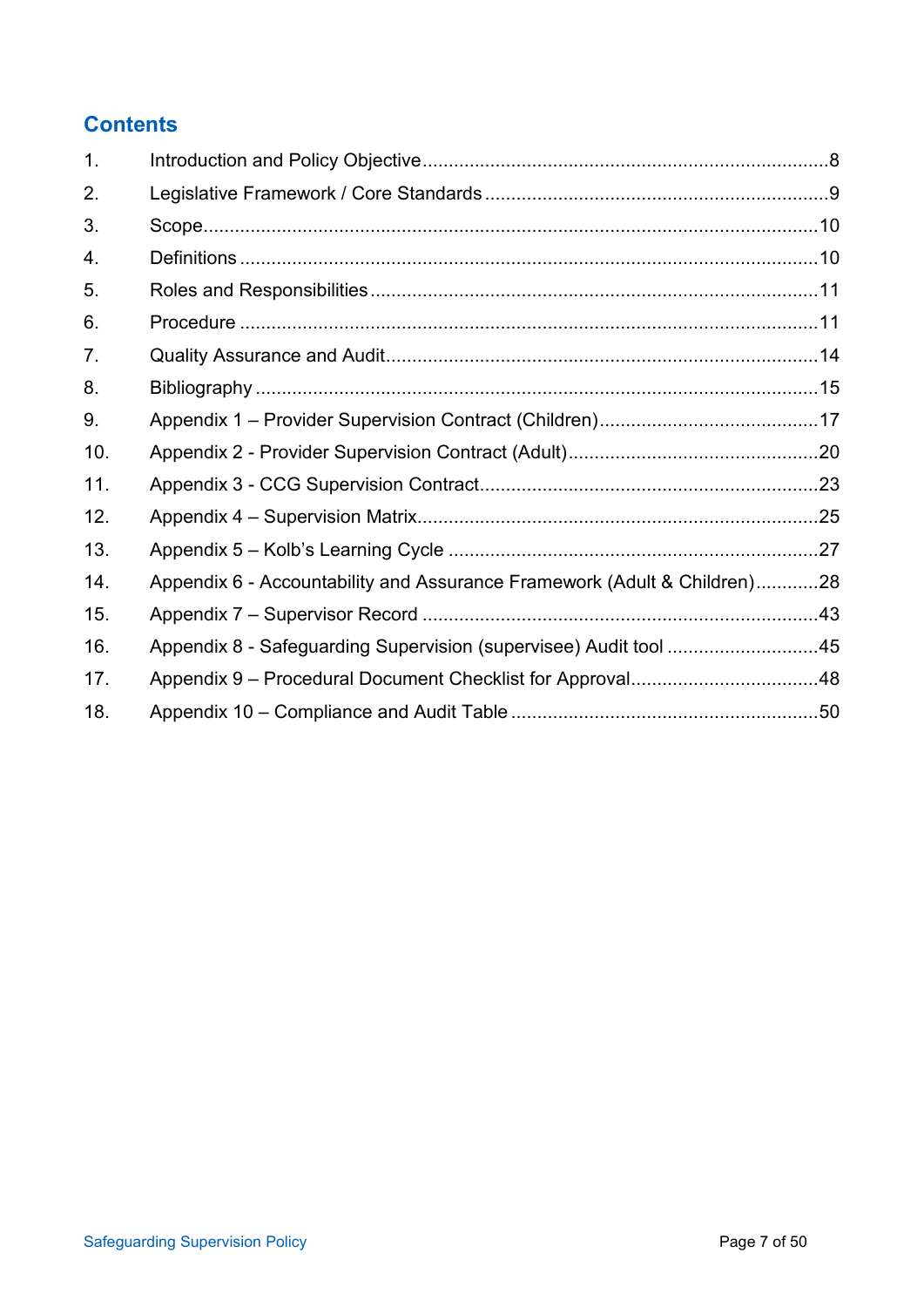# <span id="page-7-0"></span>**1. Introduction and Policy Objective**

- 1.1 This policy recognises the duties placed upon Clinical Commissioning Groups (CCGs) within Section 11 of the Children Act (2004) and Care Act (2014) to ensure its functions and any services contracted out to others, are discharged having regard to the need to safeguard and promote the welfare of children, young people and adults at risk. This includes appropriate supervision and support for staff as an essential component of clinical governance. For the purposes of this document supervision refers to trauma informed safeguarding children and adult supervision as opposed to clinical supervision.
- 1.2 Effective and accessible trauma informed safeguarding supervision is essential in order to assist staff in developing the critical thinking that is required to understand cases in a holistic manner and complete analytical assessment. Not only should it develop staff members' ability to explore and understand complex and or concerning situations, it is an essential component in supporting practitioners to cope with the emotional demands of the work.
- 1.3 Working Together to Safeguard Children (2018) acknowledges that: "Effective professional supervision can play a critical role in ensuring a clear focus on a child's welfare. Supervision should support professionals to reflect critically on the impact of their decisions on the child and their family."
- 1.4 In accordance with clinical governance framework and principles, safeguarding supervision is mandatory for all CCG staff who work directly with children, young people and adults at risk. Staff members who do not work directly with children, young people and adults at risk will be expected to seek appropriate supervision as necessary.
- 1.5 The purpose of this policy is to provide a trauma informed safeguarding supervision framework to enable the CCG Wide Integrated Safeguarding and Named Professionals and Safeguarding Adult Leads working across the Surrey Health Economy to be confident and competent in safeguarding and promoting the welfare of children, young people and adults at risk to ensure appropriate and supported decision making; and to ensure safeguarding is firmly embedded in practice and values.
- 1.6 The NMC supports the establishment of safeguarding supervision as an important part of clinical governance and in the interests of maintaining and improving standards of patient/ client care NHS Surrey Heartlands CCG recognises the need for heightened awareness of safeguarding issues regarding children, young adults and adults at risk in all services. In order to provide safe and effective high quality services for children, young people and adults at risk practitioners require timely supervision which provides protected time to reflect on practice, make decisions and improve the quality of practice.
- 1.7 The importance of reflective supervision is recognised in the Munro report (2011).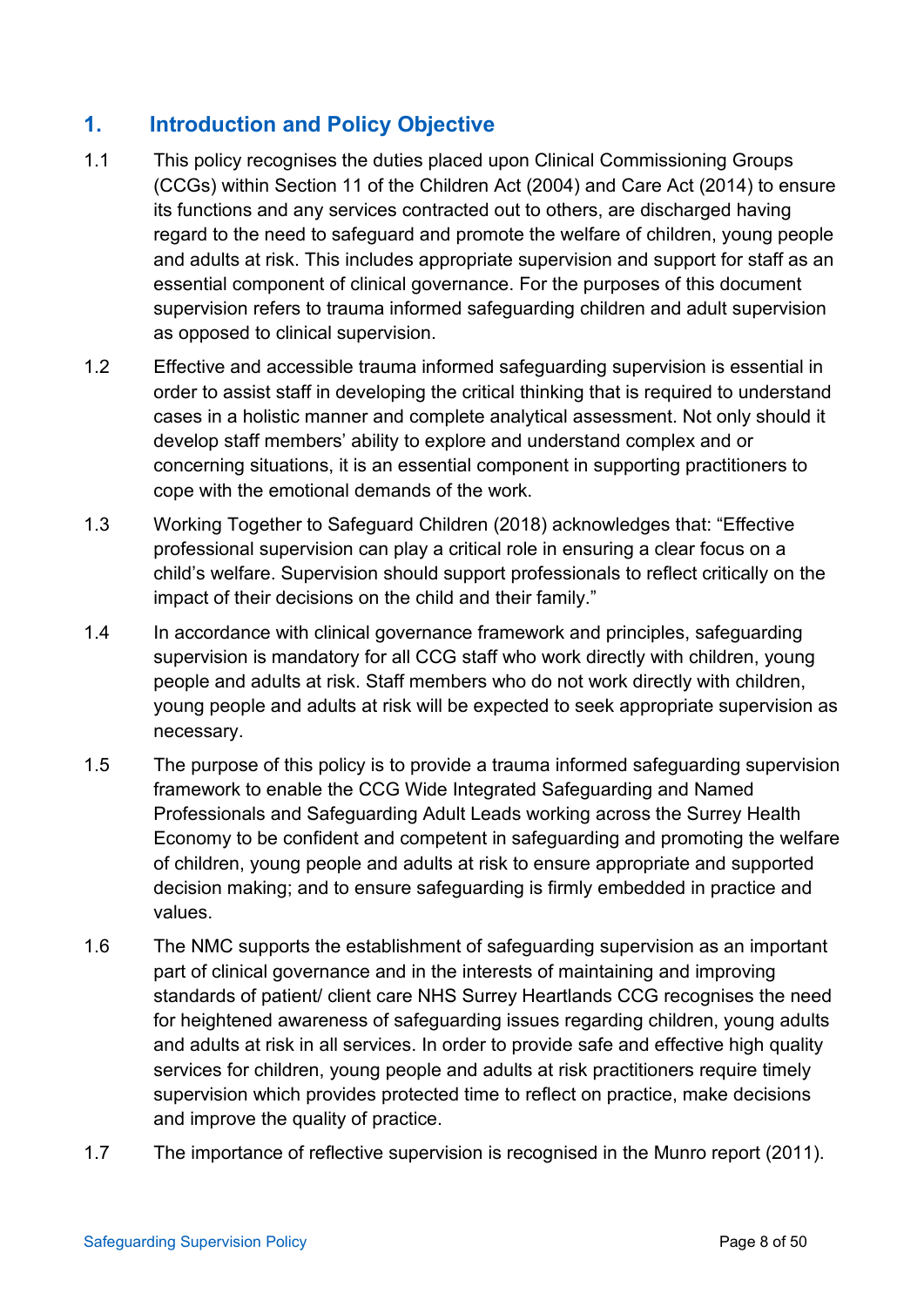*"Intuitive and analytic reasoning skills are developed in different ways, so child protection services need to recognise the differing requirements if they are to help practitioners move from being novices to being experts on both dimensions. Analytic skills can be enhanced by formal teaching and reading. Intuitive skills are essentially derived from experience. Experience on its own, however is not enough. It needs to be allied to reflection-time and attention given to mulling over the experience and learning from it. This is often best achieved in conversation with others, in supervision, for example, or in discussion with colleagues. Michael Oakeshott draws attention to the limitations of a 'crowded life' where people are continually occupied and engaged but have no time to stand back and think. A working life given over to distracted involvement does not allow for the integration of experience".*

1.8 Effective and accessible safeguarding supervision is essential if staff are to be helped to put in practice the critical thinking required to understand cases holistically, complete analytical assessments, and provide an intervention. Trauma informed safeguarding supervision is also essential to help practitioners to cope with the emotional demands of work with children and adults and their families which have an impact at all levels of intervention (Brandon et al 2006b; Horwath 2006).

# <span id="page-8-0"></span>**2. Legislative Framework / Core Standards**

- Children Act 1989 and S11 2004
- Care Act 2014
- Working Together to Safeguard Children (2018)
- Information sharing: Advice for practitioners providing safeguarding services to children, young people, parents and carers (DfE 2018)
- Promoting the Health and Well Being of Looked After Children (DfE 2015)
- Looked after children: Knowledge, skills and competences of healthcare staff, RCN and RCPCH (2020)
- Safeguarding Children and Young People: Roles and Competencies for Healthcare Staff Intercollegiate Document (RCPCH 2019)
- Adult safeguarding: Roles and Competencies for Health Care Staff Intercollegiate Document (RCN 2018)
- Health and Social Care Act 2008 (Regulated Activities) Regulations 2014: Regulation 18,
- Surrey Safeguarding Adults Board Procedures (2016)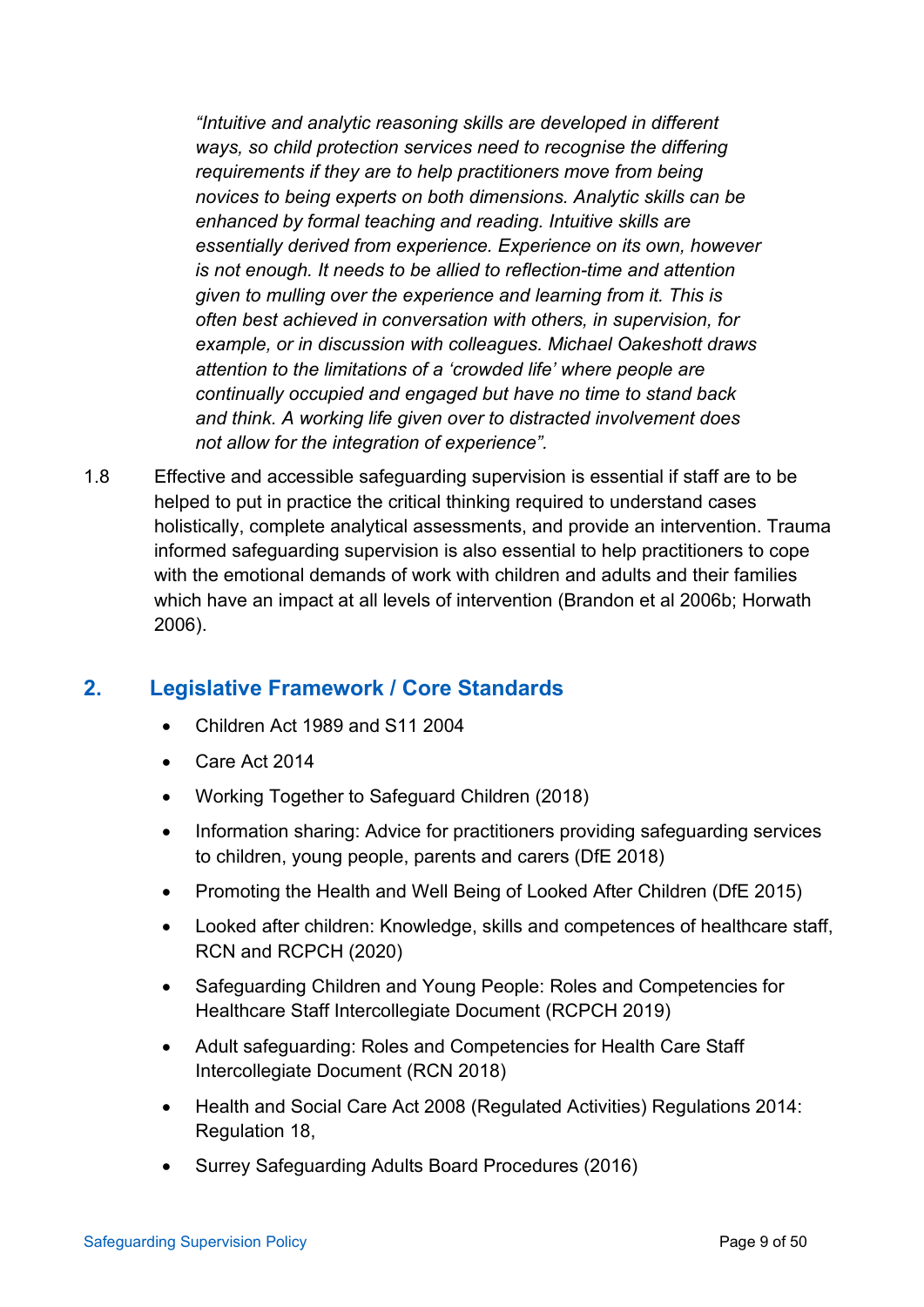- Surrey Safeguarding Children Partnership Procedures (SSCP)
- Safeguarding Children, Young People and Adults at Risk in the NHS: Safeguarding Accountability and Assurance Framework (SAAF) (2019).

# <span id="page-9-0"></span>**3. Scope**

- 3.1 Surrey Safeguarding Adult Board and Surrey Safeguarding Children Partnership (SSAB/SSCP) requires each agency to have a written policy for the safeguarding supervision of staff that is known and used by all relevant staff.
- 3.2 The policy is aimed at staff directly or indirectly involved with adults, children and young people who are at risk of harm and or abuse and the purpose is to provide a clear and consistent process for the provision of safeguarding supervision across the health economy.
- 3.3 This policy is applicable to all staff (permanent and temporary) working within NHS Surrey Heartlands CCG.
- 3.4 The policy does not cover the Safeguarding policies and procedures as this is covered within the NHS Surrey Heartlands CCG's Policy 'Safeguarding Adults and Children Policy'.

# <span id="page-9-1"></span>**4. Definitions**

- 4.1 For or the purpose of this document children are defined as under eighteen years of age and include the unborn child and an adult is defined as a person who is aged 18 or over.
- 4.2 Safeguarding supervision is defined as:

*Supervision is a process of professional support, peer support, peer review and learning, enabling staff to develop competencies, and to assume responsibility for their own practice. The purpose of clinical governance and supervision within safeguarding practice is to strengthen the protection of children and young people and adults by actively promoting a safe standard and excellence of practice and preventing further poor practice.* 

Trauma informed supervision supports, assures and develops the knowledge, skills and values of an individual worker and provides accountability for decision-making. The trauma informed supervision model incorporates many of the same elements as the practice model that we are asking practitioners to implement with the adoption of trauma-informed care. High quality supervision is the cornerstone of effective working with all children, young people and adults.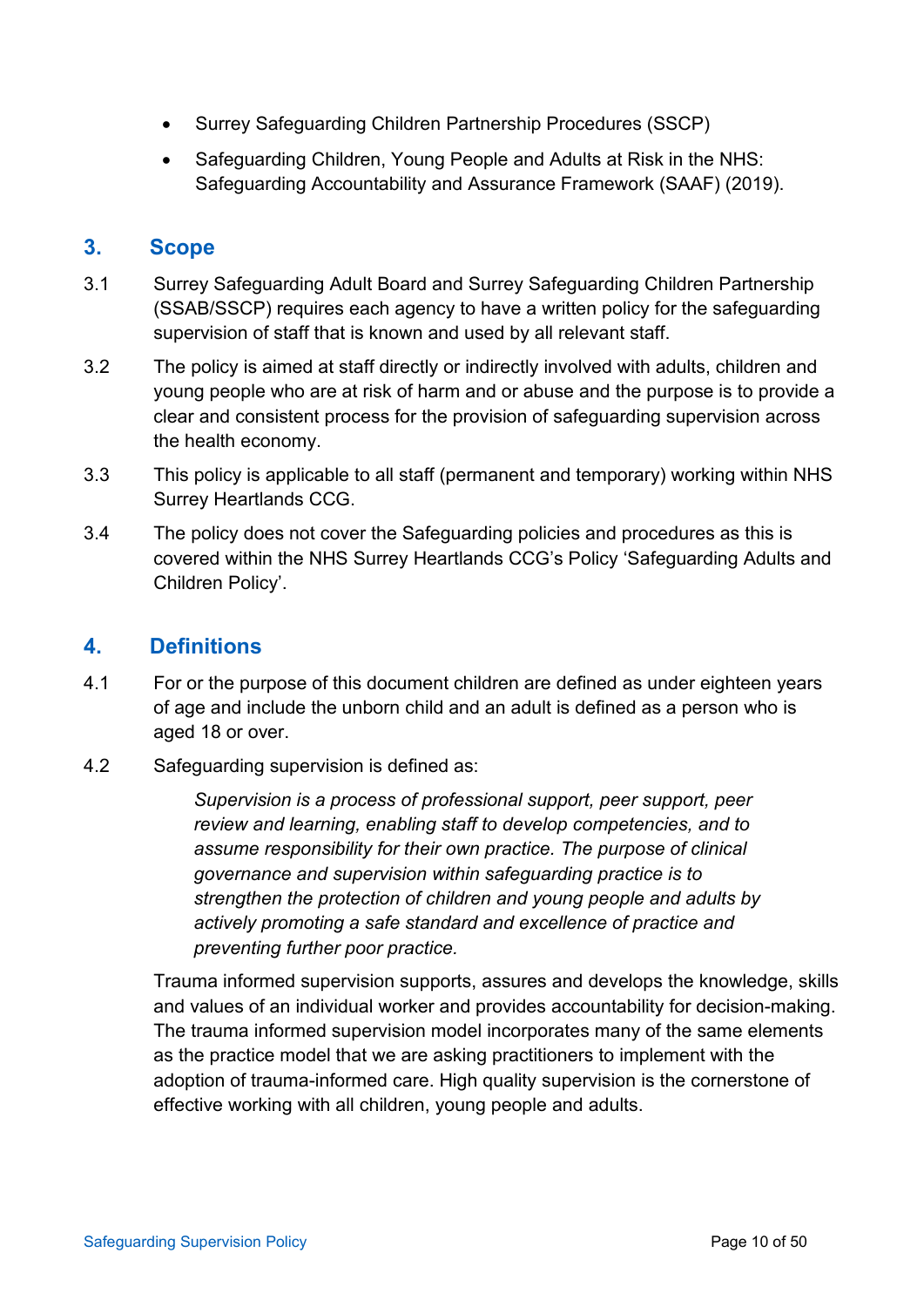# <span id="page-10-0"></span>**5. Roles and Responsibilities**

#### **5.1 The Governing Bodies and Committees**

**5.1.1** To ensure that NHS Surrey Heartlands CCG meet their statutory responsibilities to safeguard children, young people and adults at risk, of which safeguarding supervision is a vital element.

#### **5.2 Directors and Managers**

- **5.2.1** It is the responsibility of NHS Surrey Heartlands' CCG management teams to ensure that appropriate staff are enabled to access safeguarding supervision as specified in this policy.
- **5.2.2** It is the responsibility of the line managers to address any managerial issues arising from supervision. These may include the need for additional resources, caseload issues, any potential disciplinary matters or health and safety issues.
- **5.2.3** It is the responsibility of the line managers to ensure the supervisor and supervisee's workload commitments allow them adequate time to access safeguarding supervision.

#### **5.3 Policy Owners / Designated Professionals**

 $5.3.1$ Designated Professionals providing safeguarding supervision must be trained in supervision skills and have receipt of proof of training, up to date continuous professional development, knowledge of the legislation, policy and research relevant to safeguarding and promoting the welfare of children, young people and adults at risk.

#### **5.4 All Staff**

 $5.4.1$ It is a requirement for all NHS Surrey Heartlands CCG staff associated with safeguarding to participate in safeguarding supervision appropriate to their role.

## <span id="page-10-1"></span>**6. Procedure**

- 6.1 Safeguarding supervision involves meeting regularly to reflect on practice with the intention of learning, developing practice and providing high quality care to service users. It is distinguished from more informal forms of staff support and development by a 'contract' between Supervisor and Supervisee(s), setting of ground rules such as commitment to attend, confidentiality and contributing to the format of sessions". Department of Health (2000).
- 6.2 The Supervision Contract: Formal individual supervision sessions will be undertaken within a supervision contract. (Appendix 1: Provider Supervision Contract Children, Appendix 2 Provider Supervision Adults; Appendix 3: CCG Supervision Contract) and will be reviewed annually. A copy of the signed supervision contract must be sent to the Surrey Wide CCG Safeguarding Adults and Children Business Manager annually.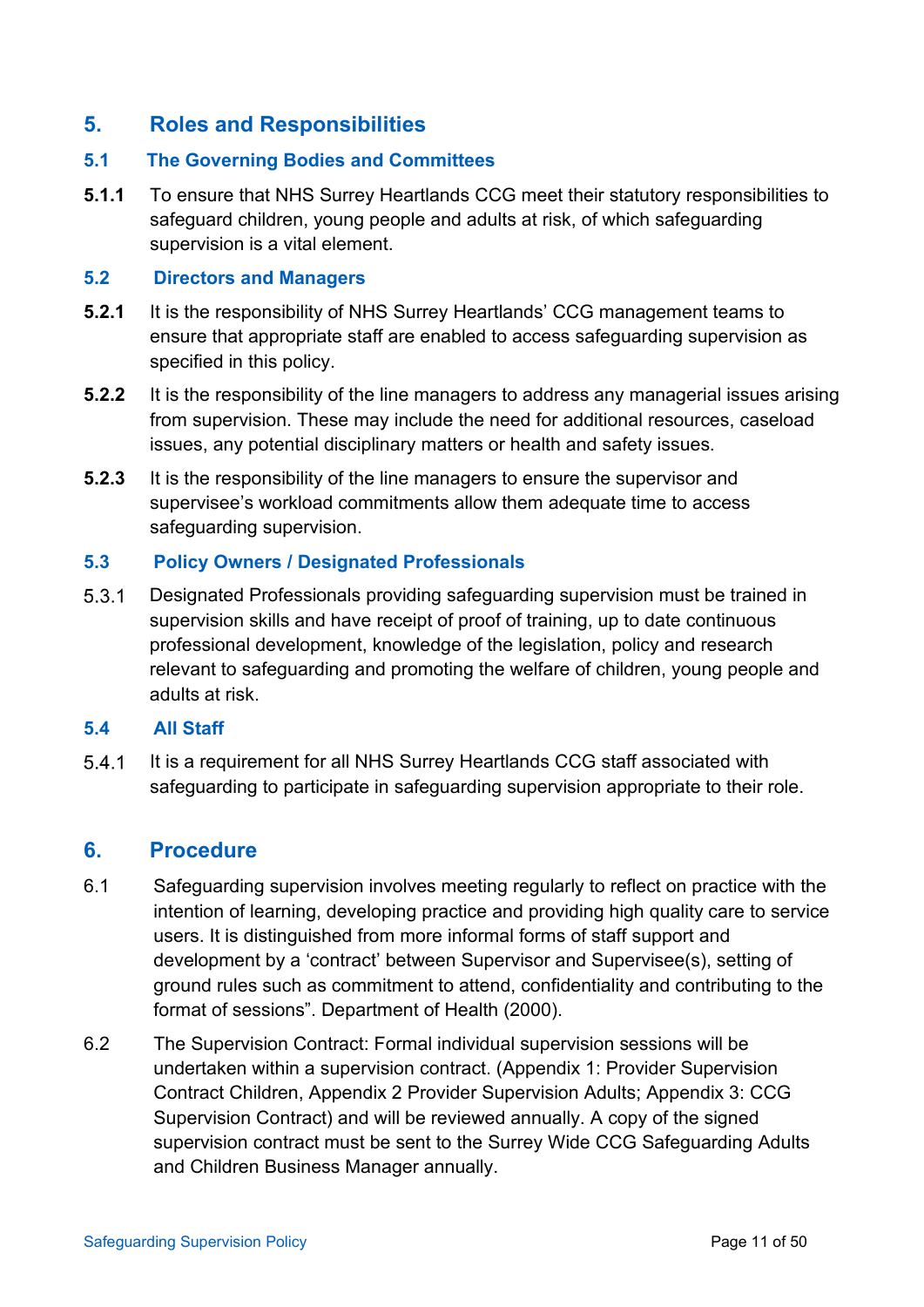### **6.3 Supervision Matrix**

The matrix sets out the supervision arrangements for the Surrey Wide CCG Safeguarding Team and Named Safeguarding Children Professionals / Safeguarding Adult Leads / Heads of Safeguarding in Provider organisations (Appendix 4)

#### **6.4 Supervision Process**

The aim of the safeguarding supervision session for Named Safeguarding Children Professionals / Safeguarding Adult Leads / Heads of Safeguarding in Provider organisations consists of:

- In-depth reflection on issues affecting practise aimed at supporting personal and professional development in order to achieve high quality safeguarding practice that endeavours to improve outcomes for children, young people and adults at risk.
- Discussion and reflection on the progress/development of quality safeguarding processes and systems as part of the Named Safeguarding Children Professionals / Safeguarding Adult Leads strategic role in service development.

#### **6.5 Reflective Supervision**

Reflective supervision is an important part of the process and is based around Kolb's Learning cycle, (Appendix 5) which is a common model of reflection used frequently within health. It is a clear and precise process allowing for description, analysis and evaluation of the experience helping the reflective practitioner to make sense of experiences and examine their practice. Reflection alone is not sufficient. The practitioner must then put any learning into practice to enable the reflective process to inform practice. Taking action is the key; and the process encourages development of an action plan enabling the reflective practitioner to explore and review their practice and to determine what changes are required in order to develop their practice in order to improve outcomes for vulnerable people. Named and Lead staff supervision will be more strategic and be based around an overview of roles and responsibilities as well as individual case discussion.

#### **6.6 Accountability and Assurance Framework**

As part of the safeguarding supervision process provider organisations will be required to complete the CCG's Safeguarding Accountability and Assurance Framework (AAF) (Appendix 6):

- on a biennial basis for children (to alternate with the local safeguarding children partnership's Section 11 audit)
- on an annual basis for adults

The framework forms part of the CCG's overall quality assurance processes to obtain additional evidence of the effectiveness of Provider's safeguarding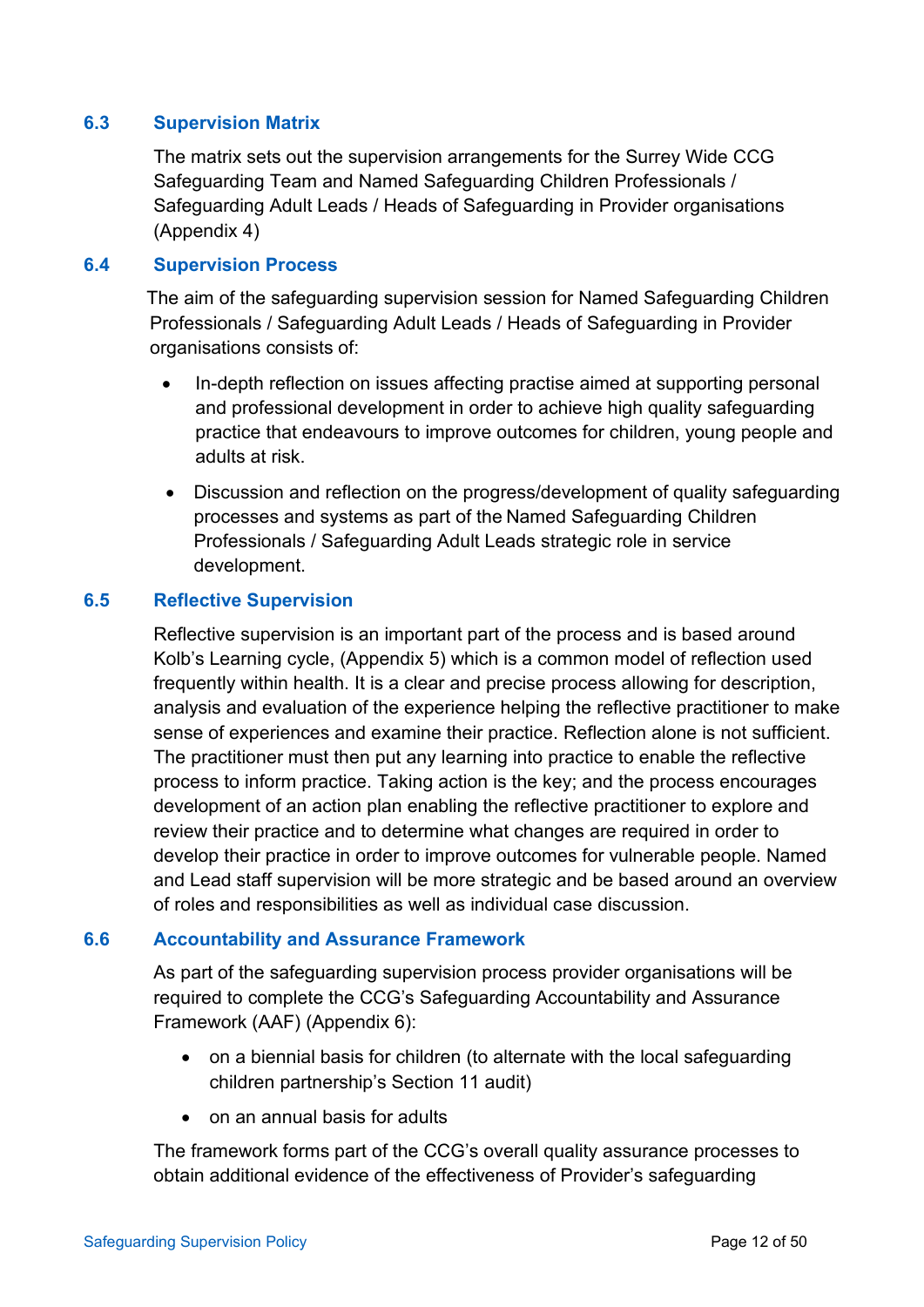arrangements. The Surrey Wide CCG safeguarding team will use the information obtained from the completed AAF and triangulate with findings from other processes such as the Surrey Wide CCG Safeguarding dashboard, safeguarding deep dive and section 11 audits to provide evidence to the CCG of a Provider's compliance with their statutory duties. Evidence of compliance and areas of risk identified will be reviewed by the Surrey Wide CCG Safeguarding Team and reported in the Annual and 6 monthly updates and by exception. In addition to the CCG's usual quality monitoring processes, issues identified from the completed AAF's will be discussed in safeguarding supervision in order to provide strategic expertise and support to provider safeguarding leads to continually review and improve service development.

## **6.7 Designated Professionals and Named GP**

Supervision for Designated Professionals will be strategic and based around an overview of roles and responsibilities as well as individual case discussion.

#### **6.8 Group Supervision**

Members of the Surrey Wide CCG Safeguarding Team can provide group supervision at the request of the Named Safeguarding Children Professionals / Safeguarding Adult Leads and Heads of Safeguarding if there are particularly complex issues in provider organisations requiring their expertise.

#### **6.9 Ad**‐**hoc supervision**

It is recognised that staff will often require advice or support in relation to safeguarding children and adults outside of formal safeguarding supervision sessions across the health economy, including GPs. In the first instance they should approach the appropriate member of the Surrey Wide CCG Safeguarding Team who will record the information discussed and the actions agreed.

All staff should have access to daily ad hoc supervision for urgent and routine work, which should be recorded by the supervisor for quality assurance purposes and by the supervisee in the relevant documents. This type of supervision will not involve a contract of supervision

#### **6.10 Specialist Supervision**

There may be occasions when supervision of a more specialist nature is required either on an ad hoc basis or on a specific piece of work of a fixed duration. This will be so particularly in circumstances where the supervisee is confronted with experiences outside of his/her normal clinical practice. The need for such specialist supervision will be agreed between the supervisor and supervisee. The supervisor in conjunction with the line manager will be responsible for facilitating access in this respect. This additional supervision arrangement will not replace but enhance existing arrangements.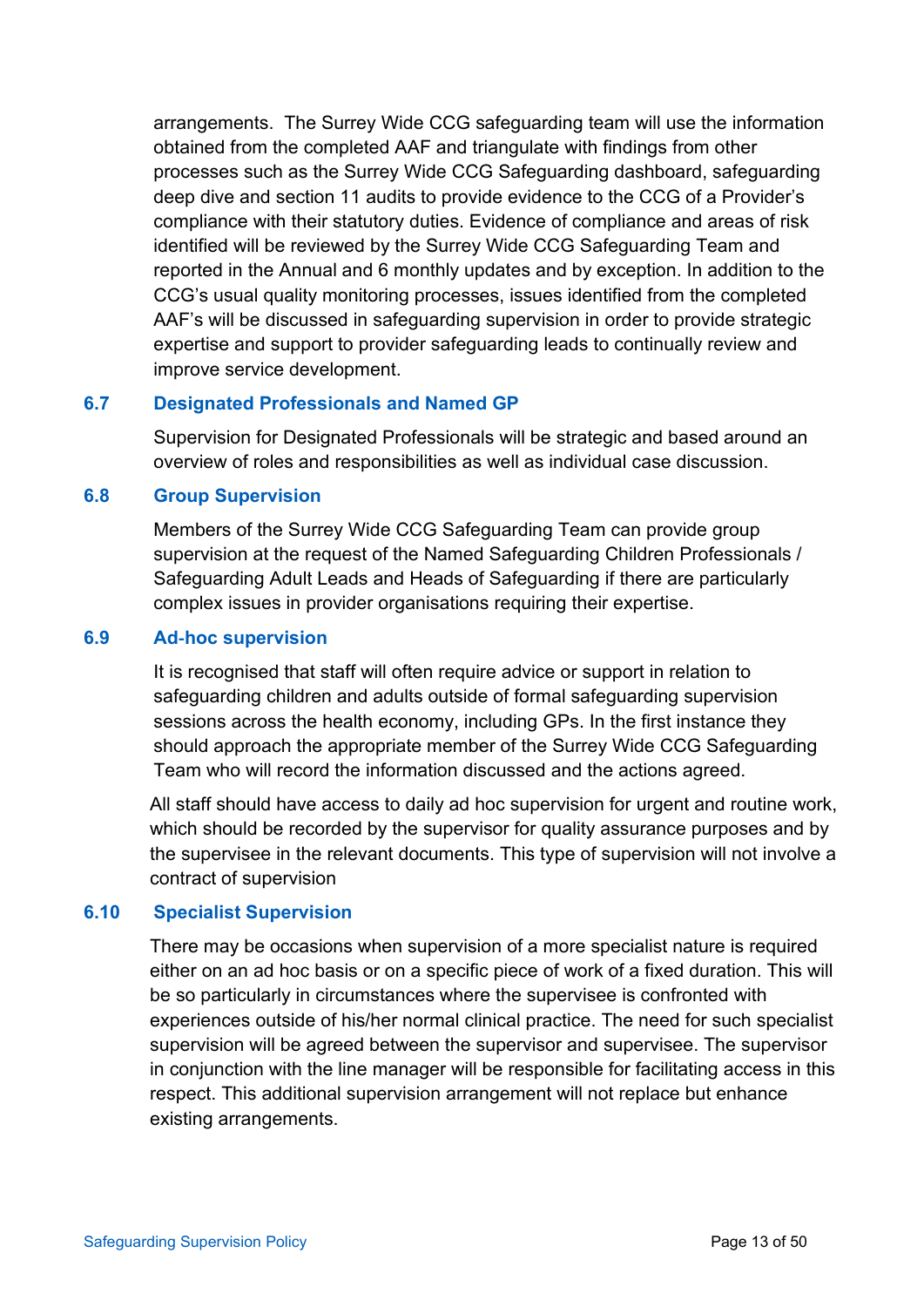## **6.11 Record Keeping**

All safeguarding supervision must be recorded using the record keeping proforma (Appendix 7) and all actions and decisions agreed must be documented and the record countersigned by supervisor and supervisee.

A copy of the record of supervision must be sent to the Surrey Wide CCG Associate Director of Safeguarding for monitoring purposes. A copy of the supervision contract must be sent to the Surrey Wide CCG Associate Director of Safeguarding and the Safeguarding Adults and Children Business Manager when reviewed annually.

# <span id="page-13-0"></span>**7. Quality Assurance and Audit**

- 7.1 Monitoring of quality and adherence with this policy is required to ensure compliance with:
	- Section 11 Audit
	- Outcome 7 Care Quality Commission Essential Standards (2010)
	- 7.2 The Surrey Wide CCG Associate Director for Safeguarding, with the support of the Surrey Wide CCG Safeguarding Adult and Children Business Team, will maintain a database of all safeguarding supervision received and delivered to confirm that supervision is being completed and standards are being met. Compliance with safeguarding supervision will be included in the safeguarding children and adult annual report.
	- 7.3 An annual audit of safeguarding supervision will be undertaken by the Surrey Wide CCG safeguarding team to ensure quality of supervision sessions (Appendix 8) and the outcome of audit will be reported in the safeguarding children and adult annual report.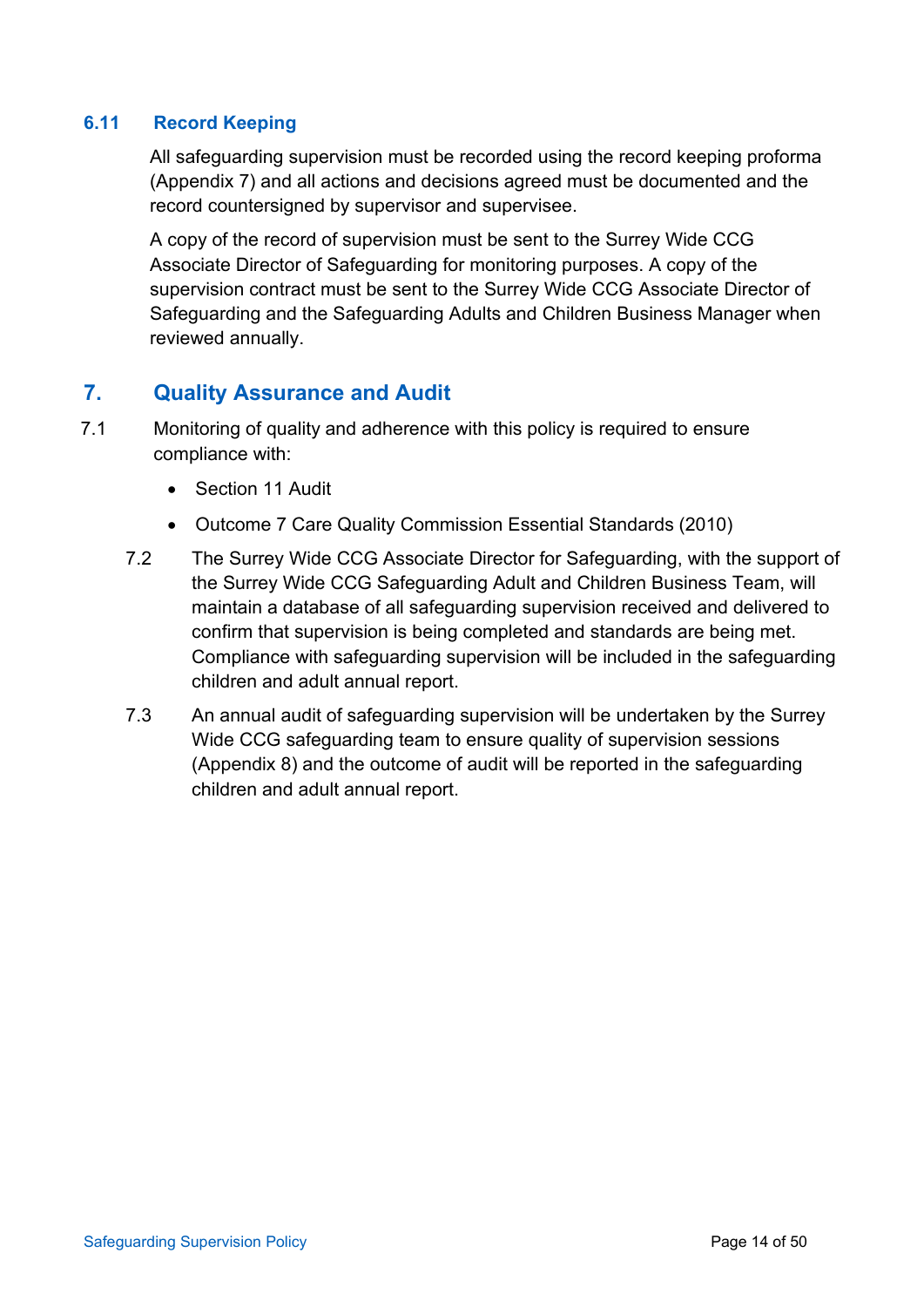# <span id="page-14-0"></span>**8. Bibliography**

Care Quality Commission (2010) *Essential standards of quality and safety*, London: [http://www.cqc.org.uk/guidance-providers/regulations-enforcement/regulations-service-providers](http://www.cqc.org.uk/guidance-providers/regulations-enforcement/regulations-service-providers-managers)[managers](http://www.cqc.org.uk/guidance-providers/regulations-enforcement/regulations-service-providers-managers)

Care Quality Commission (2017) The Fundamental Standards. London <http://www.cqc.org.uk/what-we-do/how-we-do-our-job/fundamental-standards>

Care Quality Commission (2015) Statement on CQC's Roles and Responsibilities for Safeguarding Children and Adults

[http://www.cqc.org.uk/sites/default/files/20150710\\_CQC\\_New\\_Safeguarding\\_Statement.pdf](http://www.cqc.org.uk/sites/default/files/20150710_CQC_New_Safeguarding_Statement.pdf)

Department for Children Schools and Families (2018) *Working Together to Safeguard Children* Department of Health, London<http://www.workingtogetheronline.co.uk/>

Department of Health (2014) The Care Act 2014 London DH <http://www.legislation.gov.uk/ukpga/2014/23/contents/enacted>

Department of Health (2017) NHS Outcomes Framework 2016/17 [https://www.gov.uk/government/uploads/system/uploads/attachment\\_data/file/513157/NHSOF\\_at](https://www.gov.uk/government/uploads/system/uploads/attachment_data/file/513157/NHSOF_at_a_glance.pdf) [\\_a\\_glance.pdf](https://www.gov.uk/government/uploads/system/uploads/attachment_data/file/513157/NHSOF_at_a_glance.pdf)

HM Government (1989) *The Children Act*  <http://www.legislation.gov.uk/ukpga/1989/41/contents>

HM Government (2004) *The Children Act*  [http://www.opsi.gov.uk/Acts/acts2004/ukpga\\_20040031\\_en\\_1](http://www.opsi.gov.uk/Acts/acts2004/ukpga_20040031_en_1)

HM Government (2018) Information Sharing: Advice for practitioners providing safeguarding services to children, young people, parents and carers

[https://assets.publishing.service.gov.uk/government/uploads/system/uploads/attachment\\_data/file](https://assets.publishing.service.gov.uk/government/uploads/system/uploads/attachment_data/file/721581/Information_sharing_advice_practitioners_safeguarding_services.pdf) [/721581/Information\\_sharing\\_advice\\_practitioners\\_safeguarding\\_services.pdf](https://assets.publishing.service.gov.uk/government/uploads/system/uploads/attachment_data/file/721581/Information_sharing_advice_practitioners_safeguarding_services.pdf)

Munro, Eileen (2010) *The Munro Review of Child Protection Interim Report: The Child's Journey* TSO London

<http://www.education.gov.uk/munroreview/downloads/Munrointerimreport.pdf>

Munro, Eileen (2010) *The Munro Review of Child Protection Part One: A Systems analysis*  TSO London

[http://www.education.gov.uk/munroreview/downloads/TheMunroReviewofChildProtection-](http://www.education.gov.uk/munroreview/downloads/TheMunroReviewofChildProtection-Part%20one.pdf)[Part%20one.pdf](http://www.education.gov.uk/munroreview/downloads/TheMunroReviewofChildProtection-Part%20one.pdf)

Munro, Eileen (2011) *The Munro Review of Child Protection Final Report A child-centred system* TSO London

[http://www.education.gov.uk/munroreview/downloads/8875\\_DfE\\_Munro\\_Report\\_TAGGED.pdf](http://www.education.gov.uk/munroreview/downloads/8875_DfE_Munro_Report_TAGGED.pdf)

NHS England (2019) Safeguarding Children, Young People and Adults at Risk in the NHS: Safeguarding Accountability and Assurance Framework [https://www.england.nhs.uk/wp-content/uploads/2015/07/safeguarding-children-young-people](https://www.england.nhs.uk/wp-content/uploads/2015/07/safeguarding-children-young-people-adults-at-risk-saaf.pdf)[adults-at-risk-saaf.pdf](https://www.england.nhs.uk/wp-content/uploads/2015/07/safeguarding-children-young-people-adults-at-risk-saaf.pdf)

Promoting the Health and Well-being of Looked After Children - statutory guidance (2015) [https://www.gov.uk/government/uploads/system/uploads/attachment\\_data/file/413368/Promoting\\_](https://www.gov.uk/government/uploads/system/uploads/attachment_data/file/413368/Promoting_the_health_and_well-being_of_looked-after_children.pdf) the health and well-being of looked-after children.pdf

RCPCH (2019) Safeguarding Children and Young People: Roles and Competencies for Healthcare Staff

<https://www.rcpch.ac.uk/resources/safeguarding-children-young-people-roles-competencies>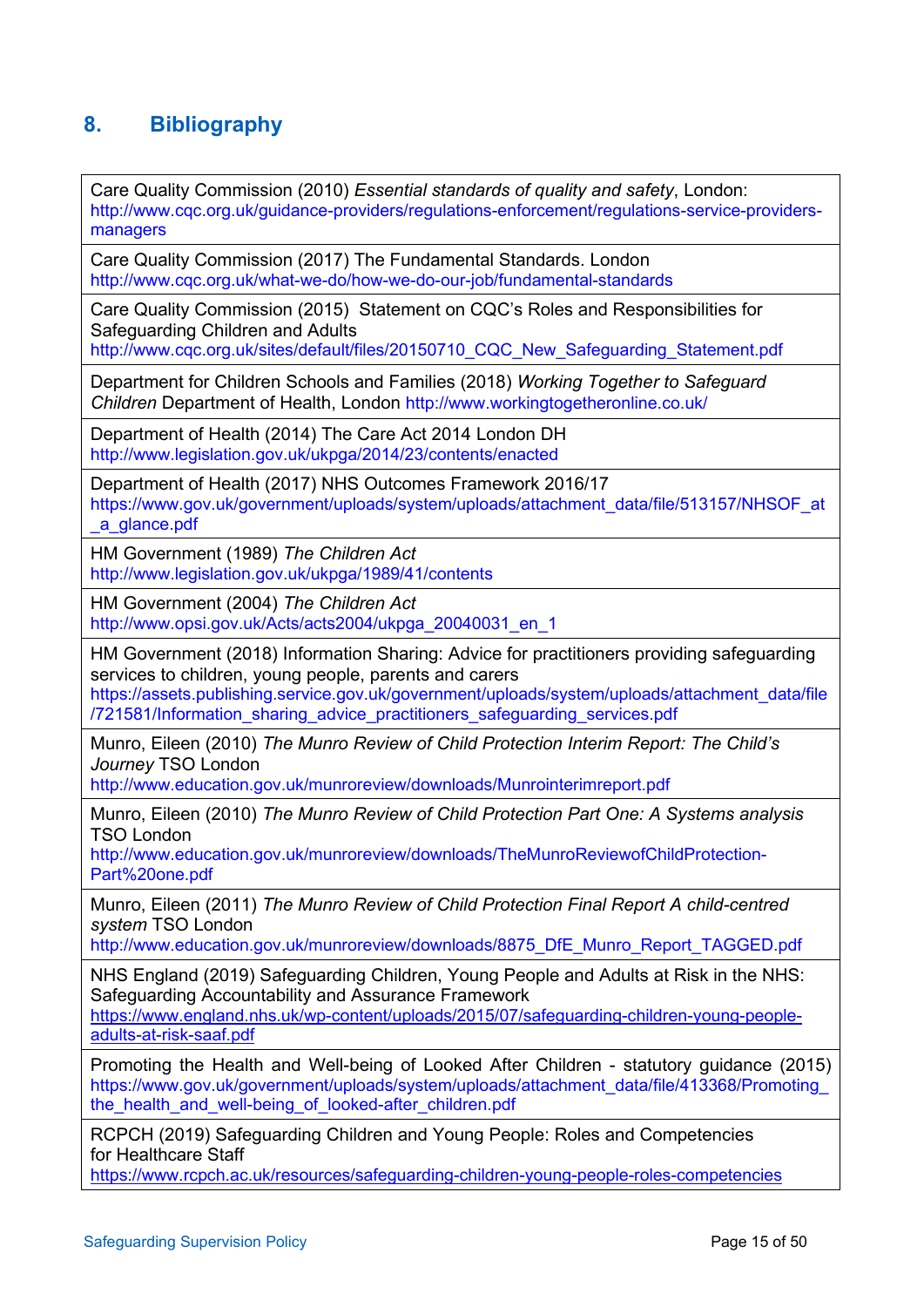Royal College of Nursing and the Royal College of Paediatrics and Child Health (2020). Looked after children: Roles and competences of health care staff Intercollegiate document (December 2020)

[Safeguarding children and young people -](https://www.rcpch.ac.uk/resources/safeguarding-children-young-people-roles-competencies) roles and competencies | RCPCH

RCN (2018) Adult Safeguarding: Roles and competencies for Health care Staff: Intercollegiate Document [https://www.rcn.org.uk/professional-development/publications/pub-](https://www.rcn.org.uk/professional-development/publications/pub-007069)[007069](https://www.rcn.org.uk/professional-development/publications/pub-007069)

Surrey Safeguarding Children Partnership Procedures <https://www.surreyscp.org.uk/>

Surrey Safeguarding Adult Board Procedures

[https://www.surreycc.gov.uk/social-care-and-health/concerned-for-someones-safety/surrey](https://www.surreycc.gov.uk/social-care-and-health/concerned-for-someones-safety/surrey-safeguarding-adults-board/professionals/surrey-safeguarding-adults-multi-agency-procedures-information-and-guidance)[safeguarding-adults-board/professionals/surrey-safeguarding-adults-multi-agency-procedures](https://www.surreycc.gov.uk/social-care-and-health/concerned-for-someones-safety/surrey-safeguarding-adults-board/professionals/surrey-safeguarding-adults-multi-agency-procedures-information-and-guidance)[information-and-guidance](https://www.surreycc.gov.uk/social-care-and-health/concerned-for-someones-safety/surrey-safeguarding-adults-board/professionals/surrey-safeguarding-adults-multi-agency-procedures-information-and-guidance)

NHSE/I Improved Specialist Commissioning (SE Region) Best Practice Safeguarding Guidance / Staff Supervision Principles and Guidance for all settings (2020)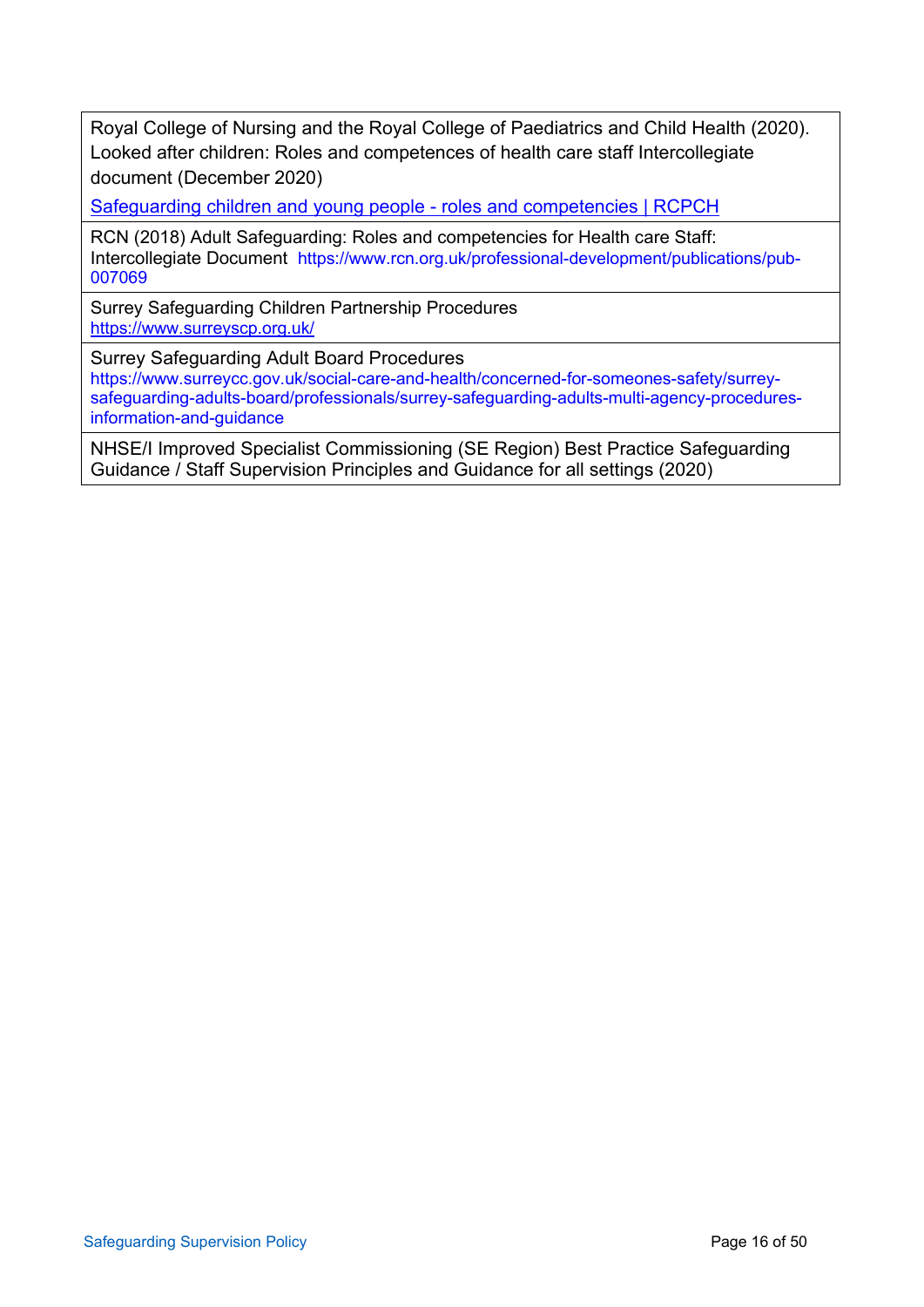# <span id="page-16-0"></span>**9. Appendix 1 – Provider Supervision Contract (Children)**

## **Supervisory Contract**

#### *(This contract can be amended subject to agreement)*

#### **As Supervisee and Supervisor, we agree to the following:**

#### **Aim**

- In-depth reflection on issues affecting practise aimed at supporting personal and professional development in order to achieve high quality safeguarding practice that endeavours to improve outcomes for children.
- Discussion and reflection on the progress/development of quality safeguarding processes and systems as part of the named professional/safeguarding lead's strategic role in service development.

#### **Time**

- We will protect the time and space for supervision, by keeping to agreed appointments and time boundaries
- We will meet 4 times a year
- Privacy will be respected and interruptions avoided

#### **Participants**

• Designated Nurse/Named Nurse/Midwife.

#### **Before supervision sessions**

We will:

- Consider any actions resulting from supervision
- Reflect on any actions resulting from supervision
- Allow time to attend supervision
- Plan work to ensure punctuality at supervision sessions
- Ensure venue and times are arranged

#### **Supervision sessions**

We will:

- Work respectfully
- Respect individual roles and a commitment to understand the complexity of provider and commissioning organisations
- Be open to feedback about the supervision sessions
- Avoid interruptions
- Listen to each other and never interrupt when someone is speaking
- Be positive
- Recognise the potential for organisational issues to be raised and an agreed process as to how this will be managed
- Value equality and diversity ensuring that any practice, which either party feel is influenced by prejudice of any kind, such as race, gender or disability, will be confronted.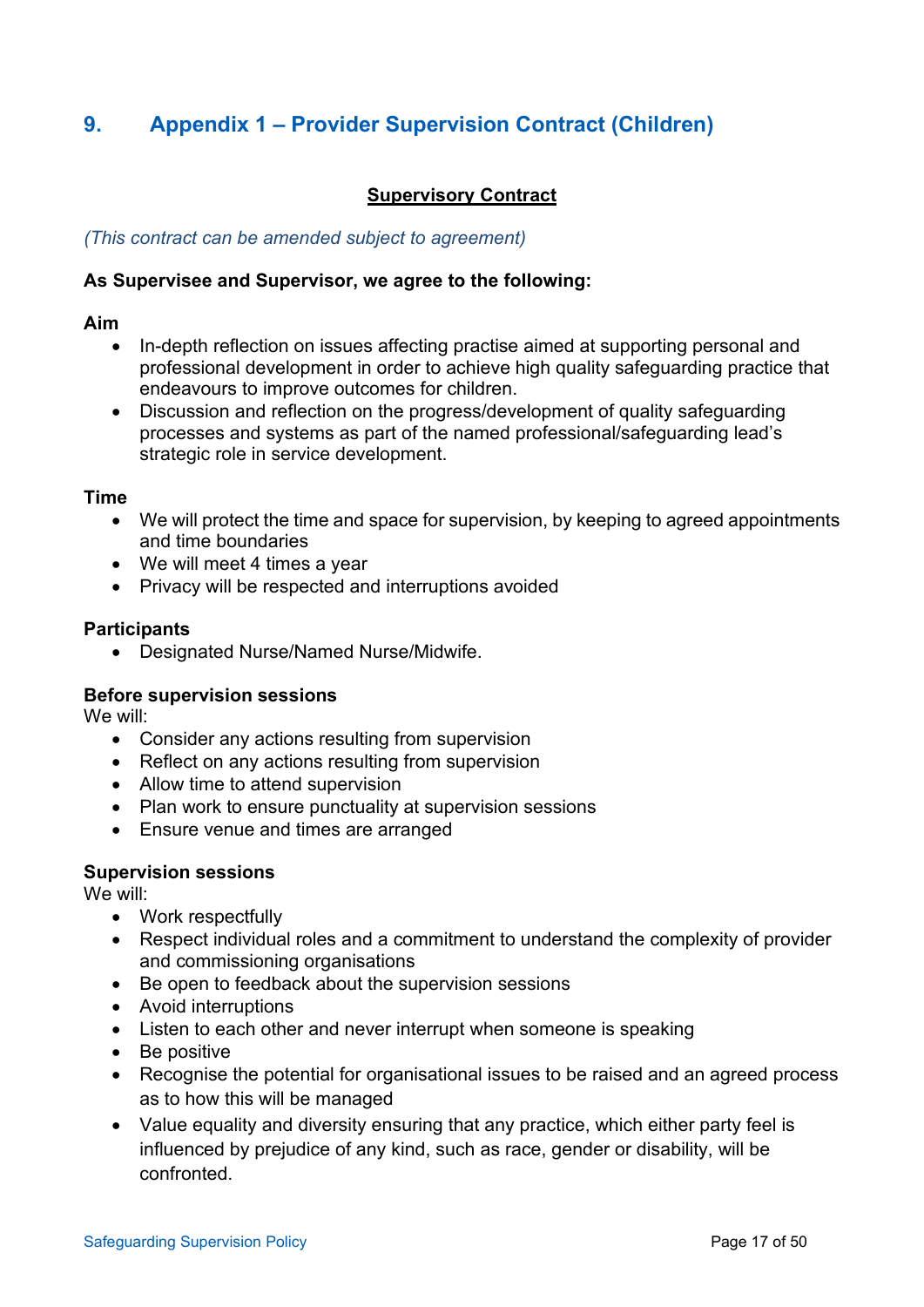## **Records**

The Supervisor will keep:

- Records of attendance
- Brief records of key points raised at the session
- Brief action points agreed at the meeting

Although these are personal to the Supervisee, they may be subpoenaed by a court of law or viewed by the employer if supervision is part of the employment contract.

The Supervisee will keep:

- A brief record of individual action points
- A reflective log in relation to action points
- A note of issues to be discussed at safeguarding supervision

#### **Confidentiality**

Information revealed in clinical supervision sessions remains confidential with the exception of:

• Unsafe, unethical or illegal practise being disclosed that you are unwilling to go through the appropriate procedures to address

In the event of an exception arising, every attempt will be made to support you to deal with the issue yourself. However, if concerns remain, I will reveal the information only after informing you that I am going to do so. I may also consider informing your line manager if you repeatedly fail to attend sessions but will inform you before I do this.

#### **Accountability and Assurance Framework**

Providers will be required to complete the CCG's Safeguarding Accountability and Assurance Framework (AAF) on a biennial basis to alternate with the local safeguarding boards Section 11 audit. The framework forms part of the CCG's overall quality assurance processes to obtain additional evidence of the effectiveness of Provider's safeguarding arrangements. The Surrey Wide CCG safeguarding team will use the information obtained from the completed AAF and triangulate with findings from other processes such as the CCG dashboard, deep dive and section 11 audits to provide evidence to the CCG of a Provider's compliance with their statutory duties. Evidence of compliance and areas of risk identified will be reviewed by the Surrey Wide CCG Associate Director Safeguarding and reported in the Annual, 6 monthly update and exception reports to the appropriate CCG. In addition to the CCG's usual quality monitoring processes, issues identified from the completed AAF's will be discussed in supervision in order to provide strategic expertise and support to Providers safeguarding leads to continually review and improve service development.

#### **Participants**

Optional: Head of Safeguarding/Executive Lead/Safeguarding Governance Lead/Named Doctor

Essential: Named Nurses Safeguarding Children and Named Nurse Safeguarding Adults as a group.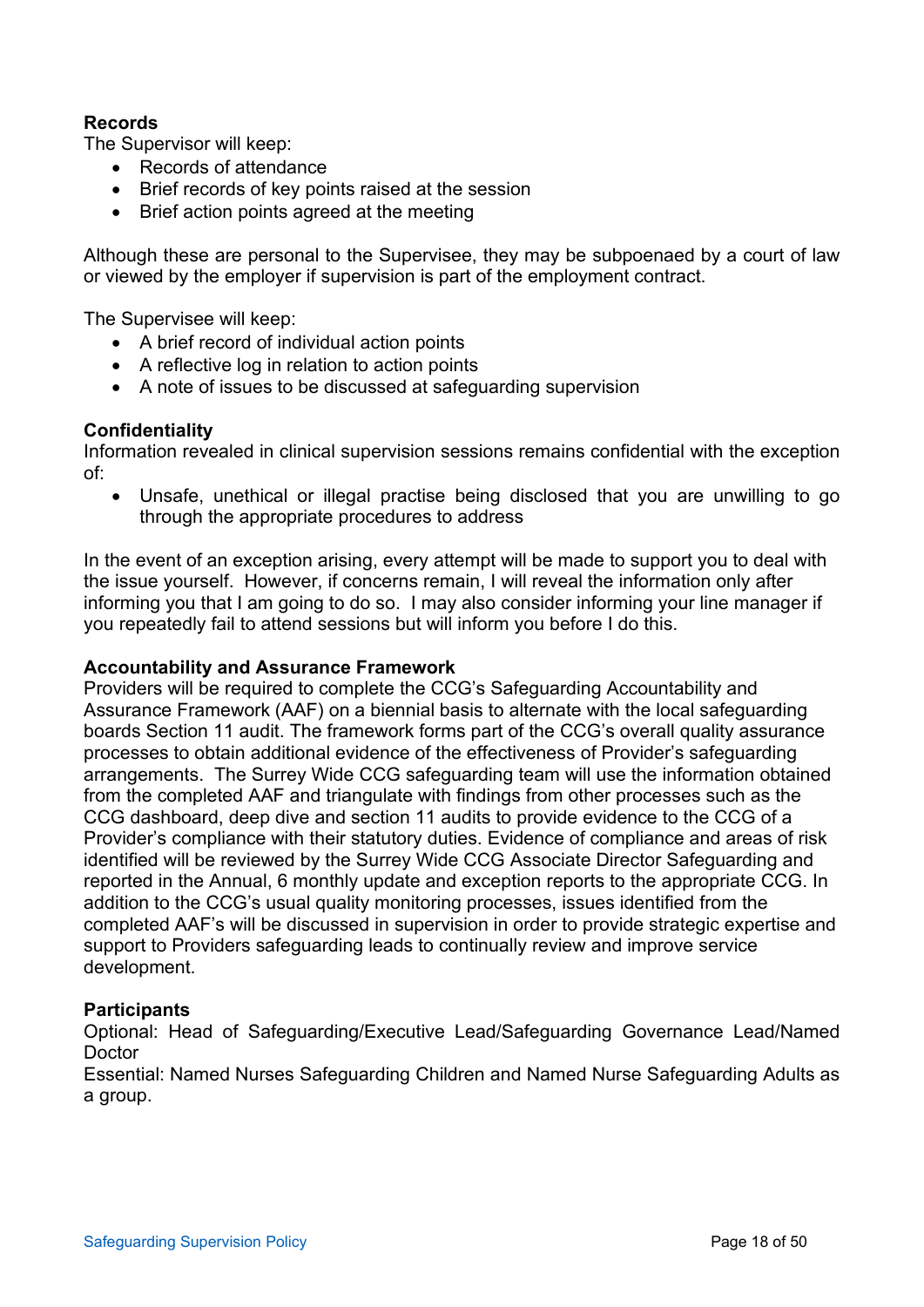## **Review of Supervisory Contract**

• Annual review

Use this box to add any amendments you agree:

Click or tap here to enter text.

## Supervisee Name:

Click or tap here to enter text.

# Supervisor Name:

Click or tap here to enter text.

Date Signed:Click or tap here to enter text.

#### Signature:

Click or tap here to enter text.

## Signature:

Click or tap here to enter text.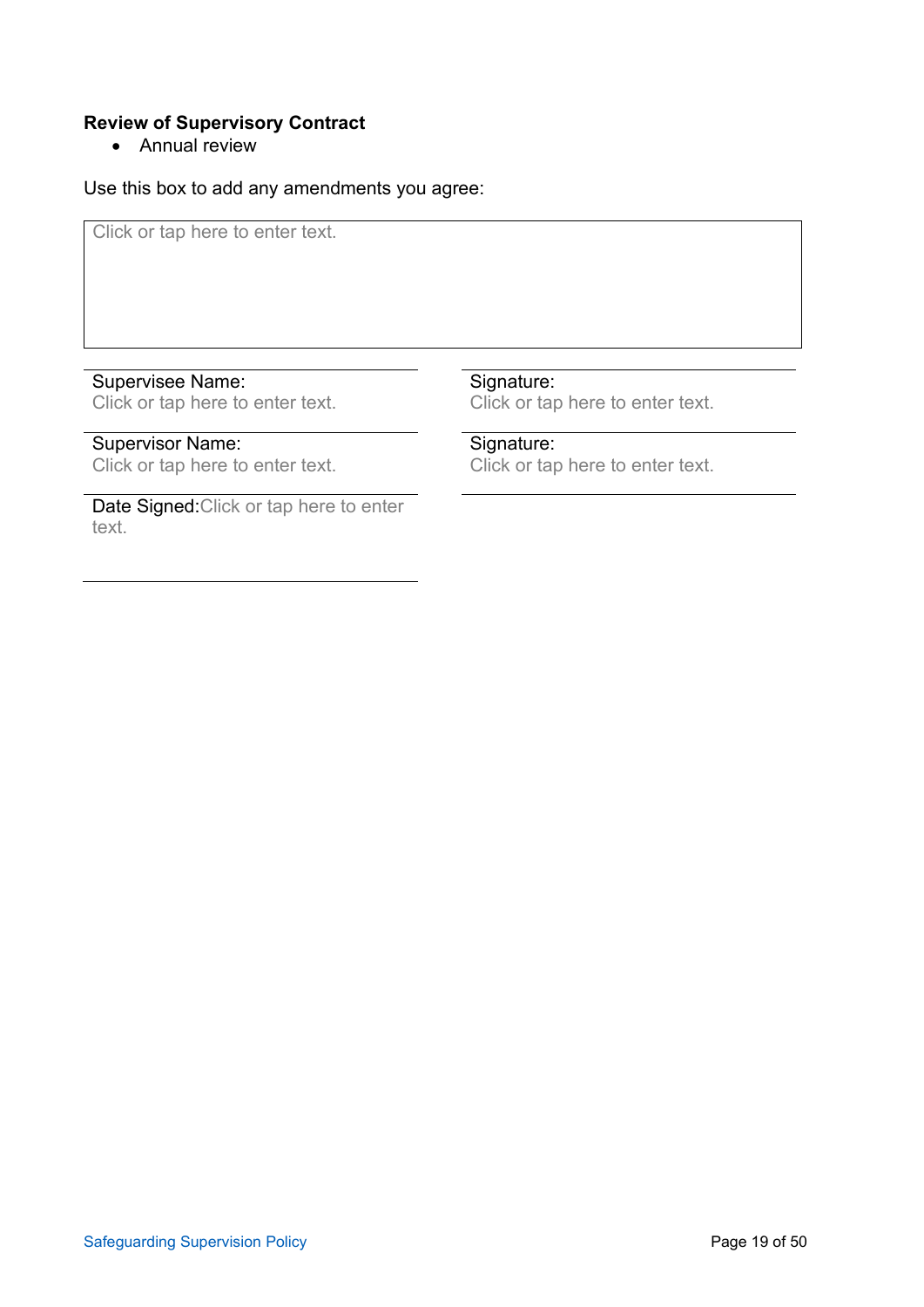# <span id="page-19-0"></span>**10. Appendix 2 - Provider Supervision Contract (Adult)**

#### **Supervisory Contract**

*(This contract can be amended subject to agreement)*

#### **As Supervisee and Supervisor, we agree to the following:**

#### **Aim**

- In-depth reflection on issues affecting practise aimed at supporting personal and professional development in order to achieve high quality safeguarding practice that endeavours to improve outcomes for adults.
- Discussion and reflection on the progress/development of quality safeguarding processes and systems as part of the lead professional/safeguarding lead's strategic role in service development.

#### **Time**

- We will protect the time and space for supervision, by keeping to agreed appointments and time boundaries
- We will meet 4 times a year
- Privacy will be respected and interruptions avoided

#### **Participants**

• Designated Nurse/Lead Nurse

#### **Before supervision sessions**

We will:

- Consider any actions resulting from supervision
- Reflect on any actions resulting from supervision
- Allow time to attend supervision
- Plan work to ensure punctuality at supervision sessions
- Ensure venue and times are arranged

#### **Supervision sessions**

We will:

- Work respectfully
- Respect individual roles and a commitment to understand the complexity of provider and commissioning organisations
- Be open to feedback about the supervision sessions
- Avoid interruptions
- Listen to each other and never interrupt when someone is speaking
- Be positive
- Recognise the potential for organisational issues to be raised and an agreed process as to how this will be managed
- Value equality and diversity ensuring that any practice, which either party feel is influenced by prejudice of any kind, such as race, gender or disability, will be confronted.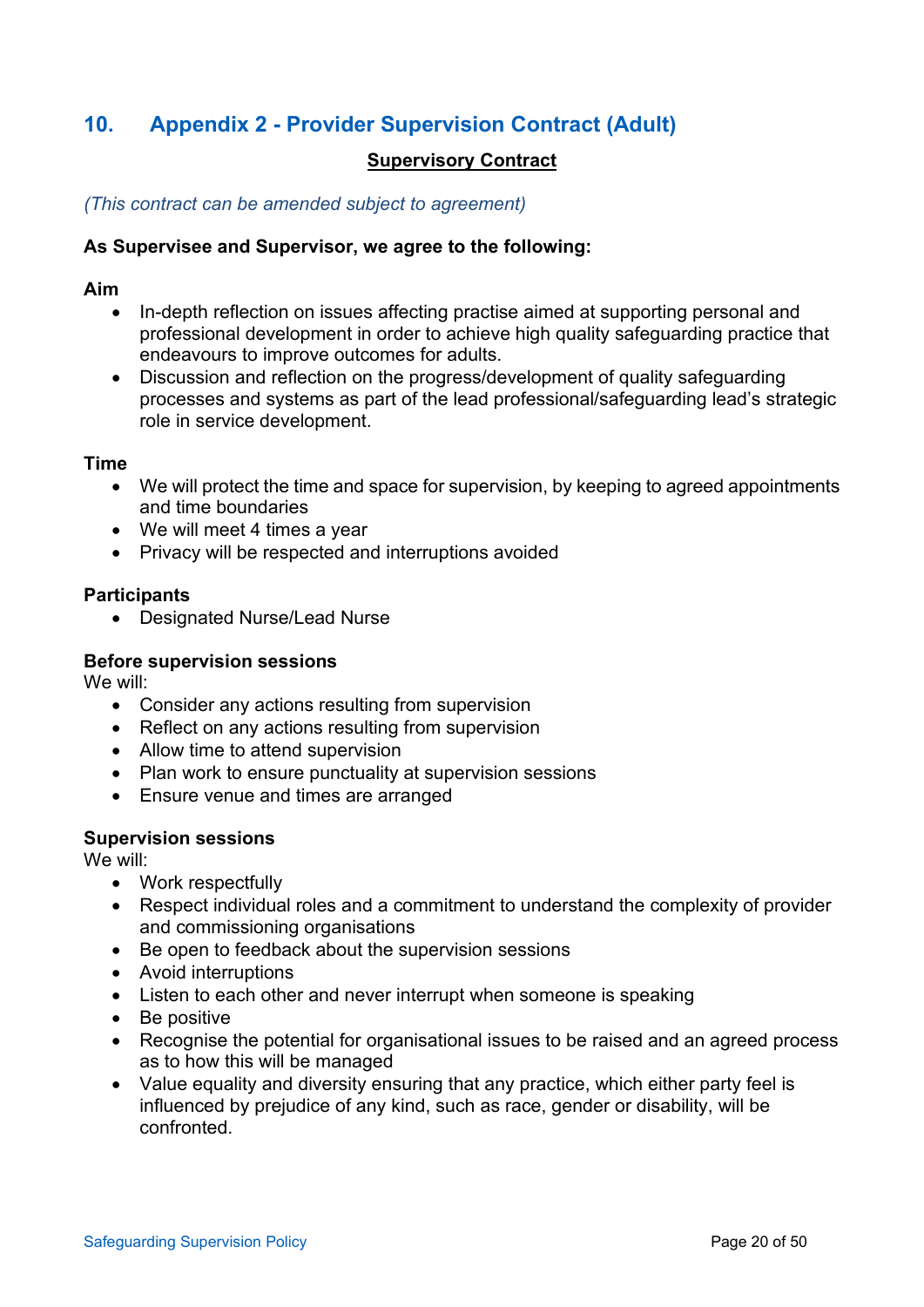## **Records**

The Supervisor will keep:

- Records of attendance
- Brief records of key points raised at the session
- Brief action points agreed at the meeting

Although these are personal to the Supervisee, they may be subpoenaed by a court of law or viewed by the employer if supervision is part of the employment contract.

The Supervisee will keep:

- A brief record of individual action points
- A reflective log in relation to action points
- A note of issues to be discussed at safeguarding supervision

#### **Confidentiality**

Information revealed in clinical supervision sessions remains confidential with the exception of:

• Unsafe, unethical or illegal practise being disclosed that you are unwilling to go through the appropriate procedures to address

In the event of an exception arising, every attempt will be made to support you to deal with the issue yourself. However, if concerns remain, I will reveal the information only after informing you that I am going to do so. I may also consider informing your line manager if you repeatedly fail to attend sessions but will inform you before I do this.

#### **Accountability and Assurance Framework**

Providers will be required to complete the CCG's Safeguarding Accountability and Assurance Framework (AAF) on an annual basis. The framework forms part of the CCG's overall quality assurance processes to obtain additional evidence of the effectiveness of Provider's safeguarding arrangements. The Surrey Wide CCG safeguarding team will use the information obtained from the completed AAF and triangulate with findings from other processes such as the CCG dashboard, and deep dive audit to provide evidence to the CCG of a Provider's compliance with their statutory duties. Evidence of compliance and areas of risk identified will be reviewed by the Surrey Wide CCG Associate Director Safeguarding and reported in the Annual, 6 monthly update and exception reports to the appropriate CCG. In addition to the CCG's usual quality monitoring processes, issues identified from the completed AAF's will be discussed in supervision in order to provide strategic expertise and support to Providers safeguarding leads to continually review and improve service development.

#### **Participants**

Optional: head of Safeguarding/Executive Lead/Safeguarding Governance Lead/Named Doctor

Essential: Named Nurses Safeguarding Children and Named Nurse Safeguarding Adults as a group.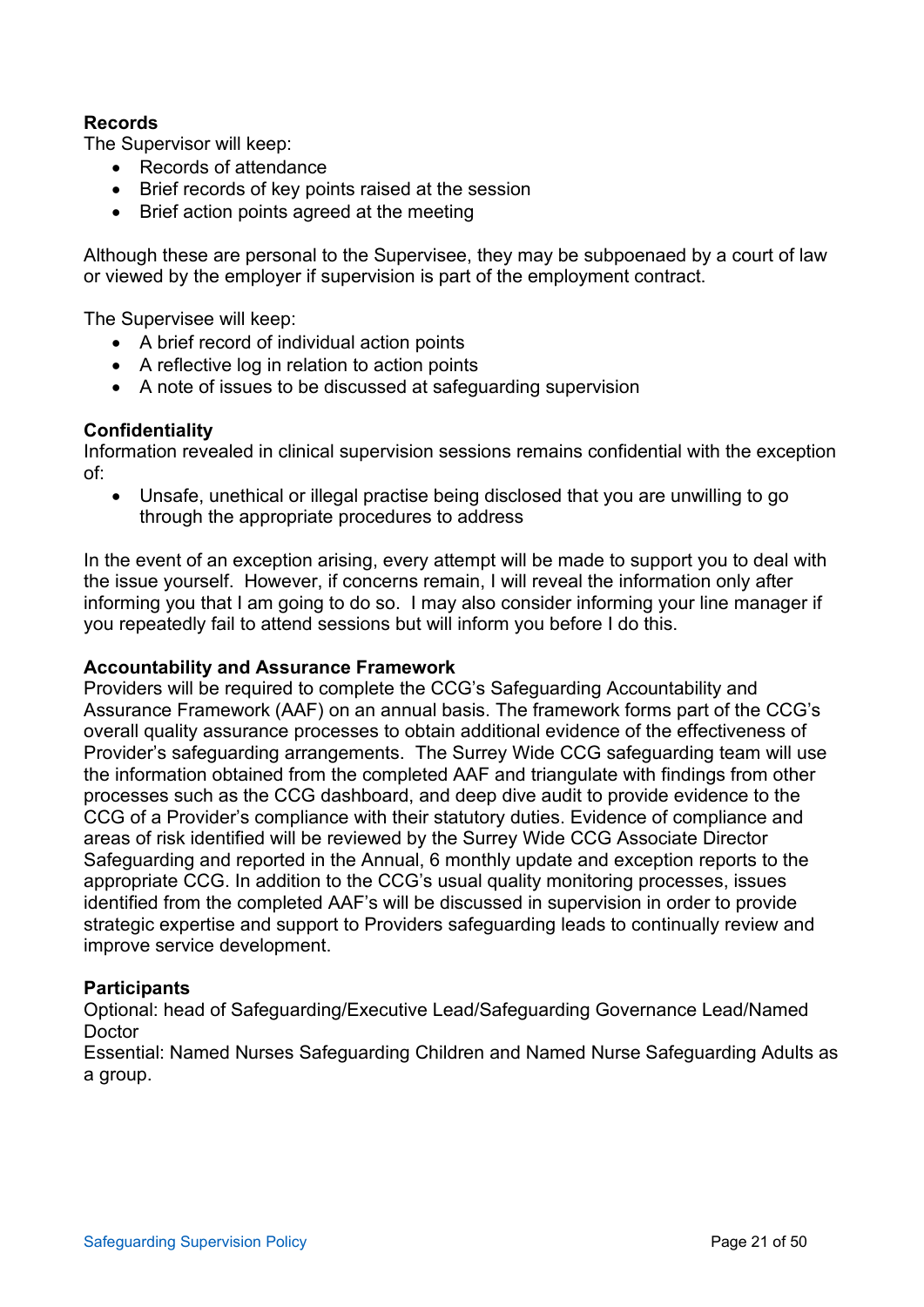## **Review of Supervisory Contract**

• Annual review

Use this box to add any amendments you agree:

Click or tap here to enter text.

Supervisee Name: Click or tap here to enter text.

# Supervisor Name:

Click or tap here to enter text.

Date Signed: Click or tap here to enter text.

#### Signature:

Click or tap here to enter text.

## Signature:

Click or tap here to enter text.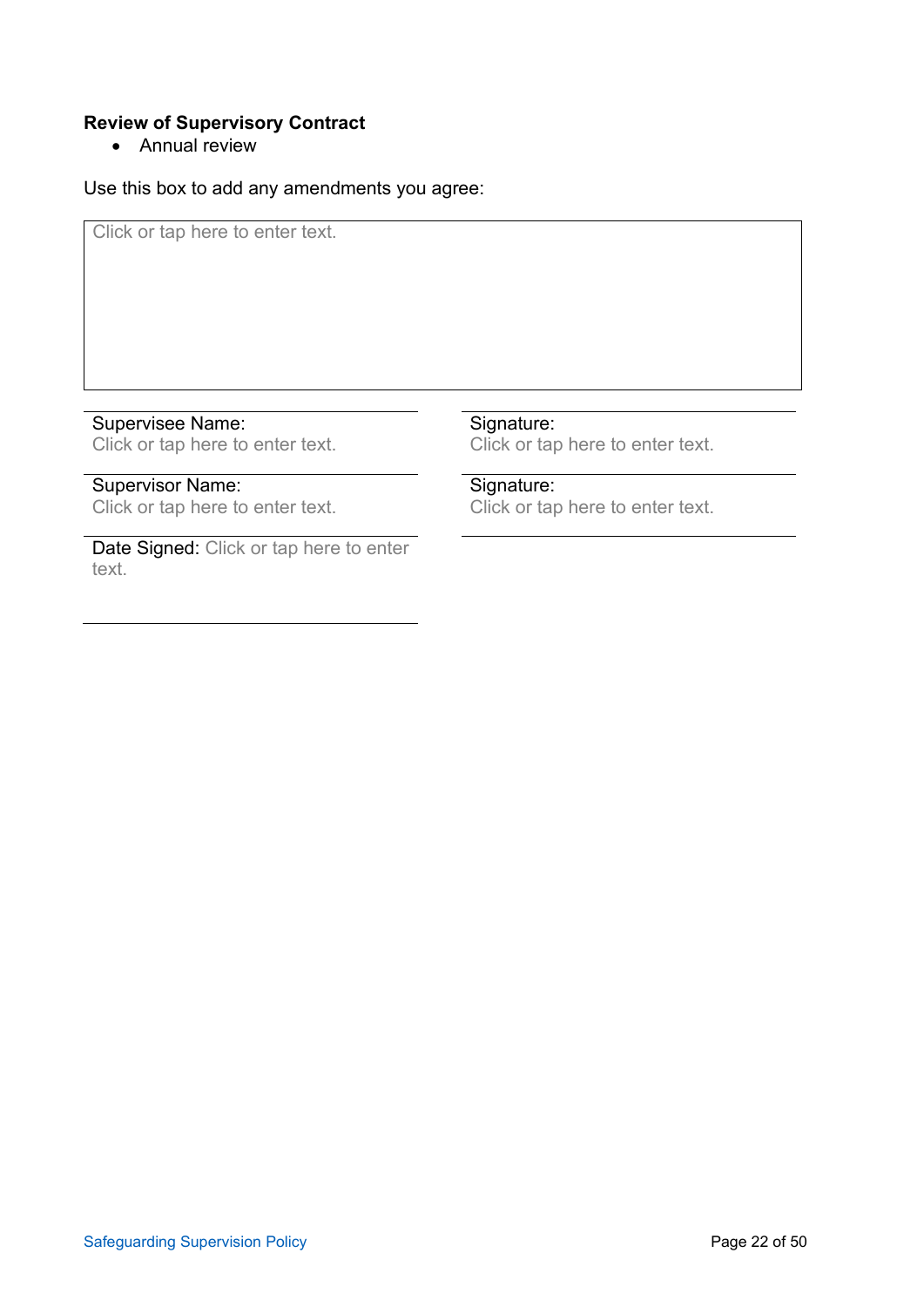# <span id="page-22-0"></span>**11. Appendix 3 - CCG Supervision Contract**

# **Supervisory Contract**

*(This contract can be amended subject to agreement)*

#### **As Supervisee and Supervisor, we agree to the following:**

#### **Aim**

To work together to facilitate;

• In-depth reflection on issues affecting practise aimed at supporting personal and professional development in order to achieve high quality safeguarding practice that endeavours to improve outcomes for children / adults at risk.

#### **Time**

- We will protect the time and space for supervision, by keeping to agreed appointments and time boundaries
- We will meet 3 times a year
- Privacy will be respected and interruptions avoided

#### **Before supervision sessions**

We will:

- Consider any actions resulting from supervision
- Reflect on any actions resulting from supervision
- Allow time to attend supervision
- Plan work to ensure punctuality at supervision sessions
- Ensure venue and times are arranged

#### **Supervision sessions**

We will:

- Work respectfully
- Respect individual roles and a commitment to understand the complexity of provider and commissioning organisations
- Be open to feedback about the supervision sessions
- Avoid interruptions
- Listen to each other and never interrupt when someone is speaking
- Be positive
- Recognise the potential for organisational issues to be raised and an agreed process as to how this will be managed

#### **Records**

The Supervisor will keep:

- Records of attendance
- Brief records of key points raised at the session
- Brief action points agreed at the meeting

Although these are personal to the Supervisee, they may be subpoenaed by a court of law or viewed by the employer if supervision is part of the employment contract.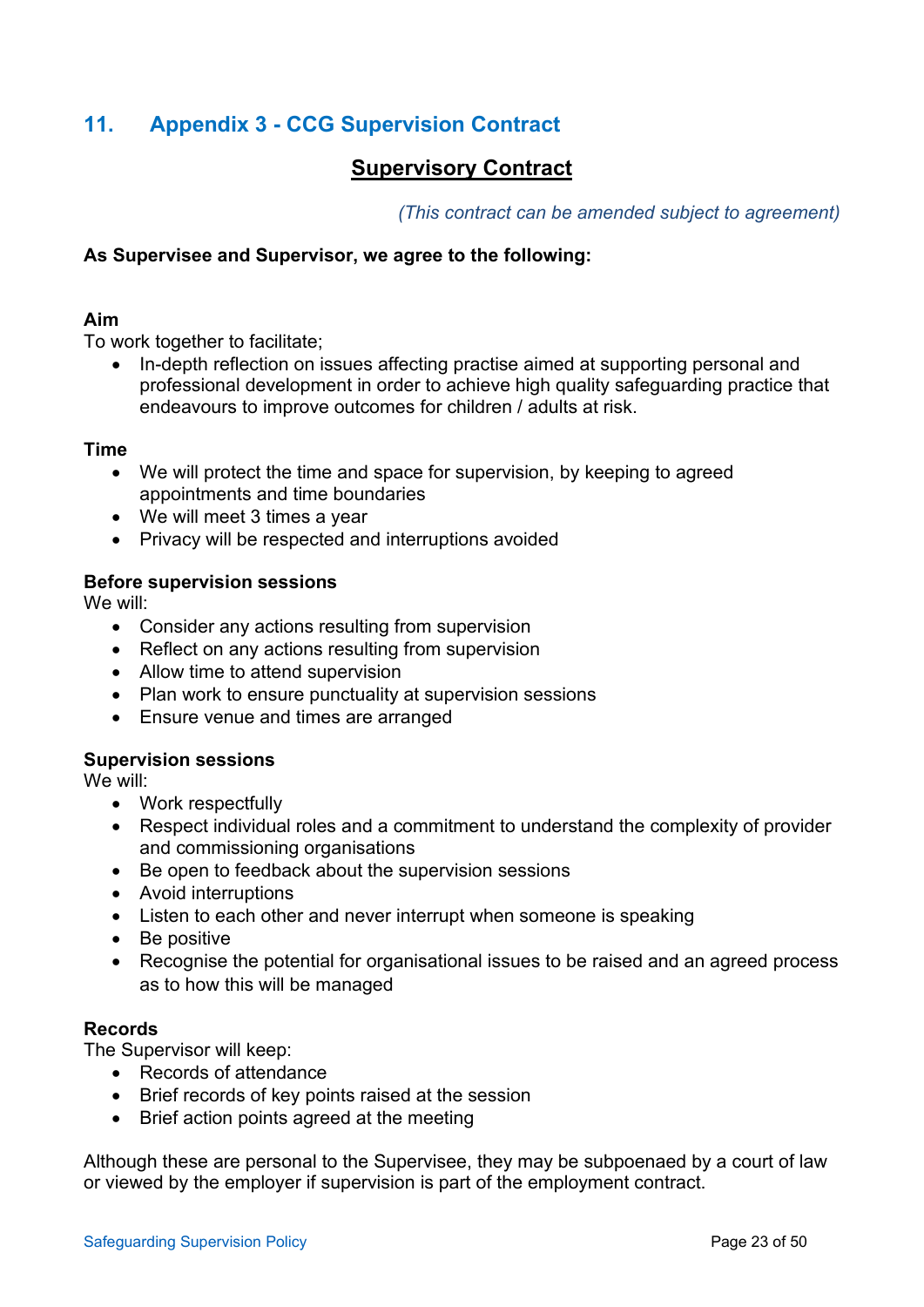The Supervisee will keep:

- A brief record of individual action points
- A reflective log in relation to action points
- A note of issues to be discussed at clinical supervision

#### **Confidentiality**

Information revealed in clinical supervision sessions remains confidential with the exception of:

• Unsafe, unethical or illegal practise being disclosed that you are unwilling to go through the appropriate procedures to address

In the event of an exception arising, every attempt will be made to support you to deal with the issue yourself. However, if concerns remain, I will reveal the information only after informing you that I am going to do so. I may also consider informing your line manager if you repeatedly fail to attend sessions but will inform you before I do this.

Use this box to add any amendments you agree:

| <b>Supervisee Name:</b> | Signature: |
|-------------------------|------------|
|                         |            |
| <b>Supervisor Name:</b> | Signature: |
|                         |            |
| Date Signed:            |            |
|                         |            |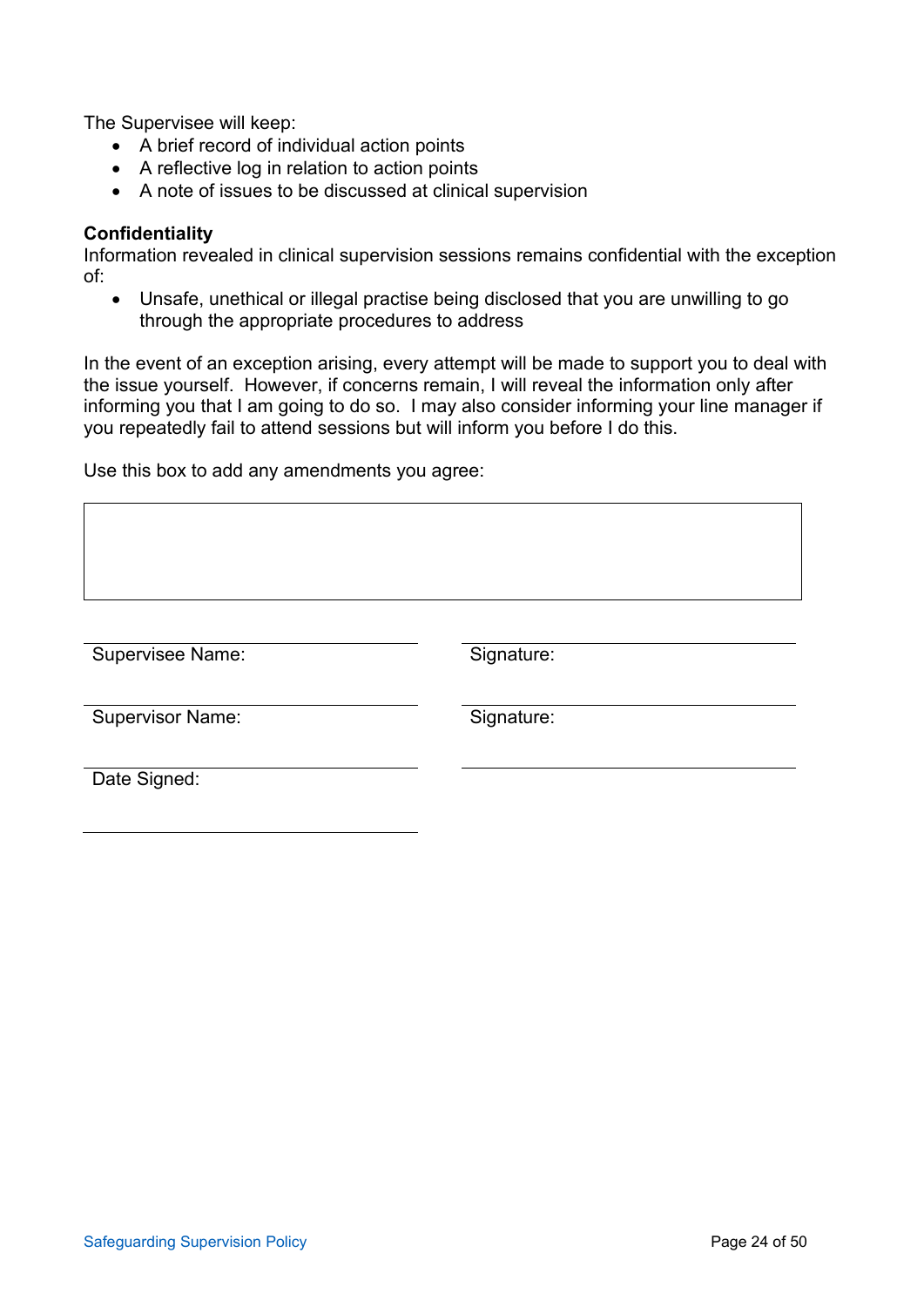# <span id="page-24-0"></span>**12. Appendix 4 – Supervision Matrix**

| <b>Staff Group</b>                                                                                                       | <b>Supervisor</b>                                           | <b>Type of</b><br><b>Supervision</b> | <b>Frequency</b>                 |
|--------------------------------------------------------------------------------------------------------------------------|-------------------------------------------------------------|--------------------------------------|----------------------------------|
| <b>Surrey Wide CCG Associate</b><br>Director of Safeguarding                                                             |                                                             | Individual                           | 3 monthly                        |
| <b>Surrey Wide CCG Designated</b><br><b>Nurses Safeguarding Adults</b>                                                   |                                                             | Individual                           | 3 monthly                        |
| <b>Surrey Wide CCG Deputy</b><br><b>Designated Nurses</b><br>Safeguarding Children                                       | Out of area                                                 | Individual                           | 3 monthly                        |
| <b>Surrey Wide CCG Designated</b><br>Dr Safeguarding Children                                                            |                                                             | Individual                           | 3 monthly                        |
| <b>Surrey Wide CCG Designated</b><br><b>Nurse Looked After Children</b>                                                  | Out of area                                                 | Individual                           | 3 monthly                        |
| <b>Surrey Wide CCG Designated</b><br>Dr Looked After Children/<br>Named GP Safeguarding<br>Children                      |                                                             | Individual                           | 3 monthly                        |
| <b>Surrey Wide CCG Designated</b><br>GP Safeguarding Children and<br>Designated Doctor for<br><b>Safeguarding Adults</b> |                                                             | Individual                           | 3 monthly                        |
| <b>Surrey Wide CCG Safeguarding</b><br>Manager with Lead for Child<br><b>Death Review Services</b>                       |                                                             | Individual                           | 3 monthly                        |
| <b>Surrey Wide CCG Child Death</b><br><b>Review Nurses</b>                                                               | <b>Clinical Psychologist</b>                                | Individual<br>Group                  | 3 monthly<br>4 monthly           |
| <b>Surrey Wide CCG Named</b><br><b>Nurse for Child Death Reviews</b>                                                     | <b>Clinical Psychologist</b>                                | Individual<br>Individual             | 3 monthly<br><b>Twice Yearly</b> |
| <b>Surrey Wide CCG Child</b><br><b>Wellbeing Professional and</b><br>Lead for Learning from Child<br>Deaths              |                                                             | Individual                           | 3 monthly                        |
| <b>Surrey Wide CCG Designated</b><br><b>Doctor Child Deaths</b>                                                          |                                                             |                                      |                                  |
| <b>Surrey Wide CCG Surrey Wide</b><br><b>Safeguarding Advisor</b>                                                        |                                                             | Individual                           | 3 monthly                        |
| <b>Surrey Wide CCG Safeguarding</b><br><b>Business Support Team (CCG</b><br>& SSCP)                                      | <b>Surrey Wide CCG</b><br>Safeguarding<br>Manager with Lead | Group                                | 3 monthly                        |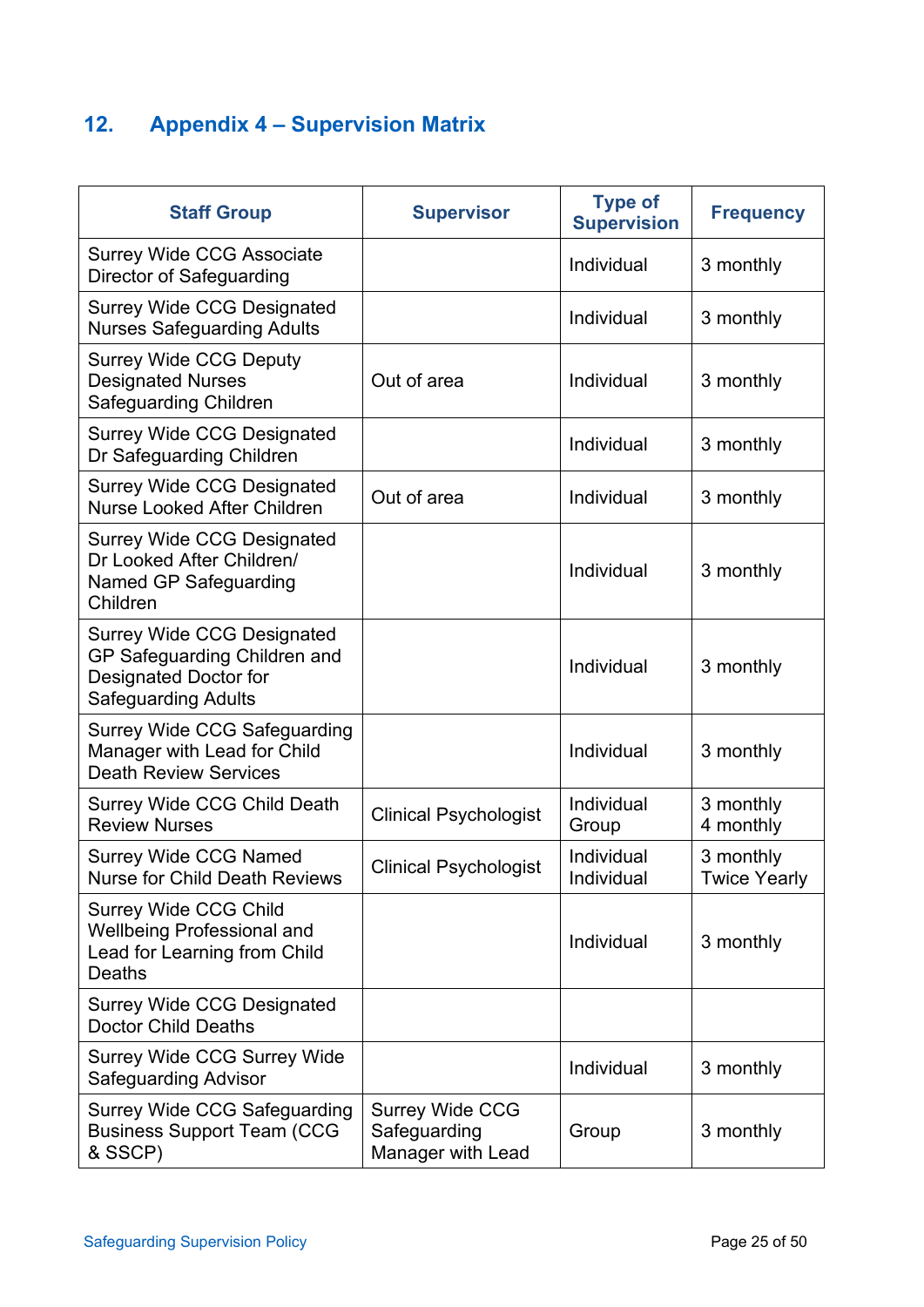|                                                                                                                        | for Child Death<br><b>Review Services</b>                                                                                            |            |                      |
|------------------------------------------------------------------------------------------------------------------------|--------------------------------------------------------------------------------------------------------------------------------------|------------|----------------------|
| <b>Providers</b><br>Heads of Safeguarding, Named<br>Nurses Children, Named<br><b>Midwives Safeguarding</b><br>Children | <b>Surrey Wide CCG</b><br><b>Deputy Designated</b><br><b>Nurses Safeguarding</b><br>Children                                         | Individual | 3 monthly            |
| <b>Providers</b><br><b>Named Doctors Safeguarding</b><br>Children                                                      | <b>Surrey Wide CCG</b><br><b>Designated Doctor</b><br>Safeguarding<br>Children                                                       | Individual | 3 monthly            |
| <b>Providers</b><br><b>Safeguarding Adults Lead</b>                                                                    | <b>Surrey Wide CCG</b><br><b>Designated Nurse</b><br><b>Safeguarding Adults</b><br><b>Surrey Wide</b><br><b>Safeguarding Advisor</b> | Individual | <b>Twice Yearly</b>  |
| <b>Providers</b><br>Named Nurse Looked After<br>Children                                                               | <b>Surrey Wide CCG</b><br><b>Designated Nurses</b><br><b>Looked After</b><br>Children                                                | Individual | 3 monthly<br>minimum |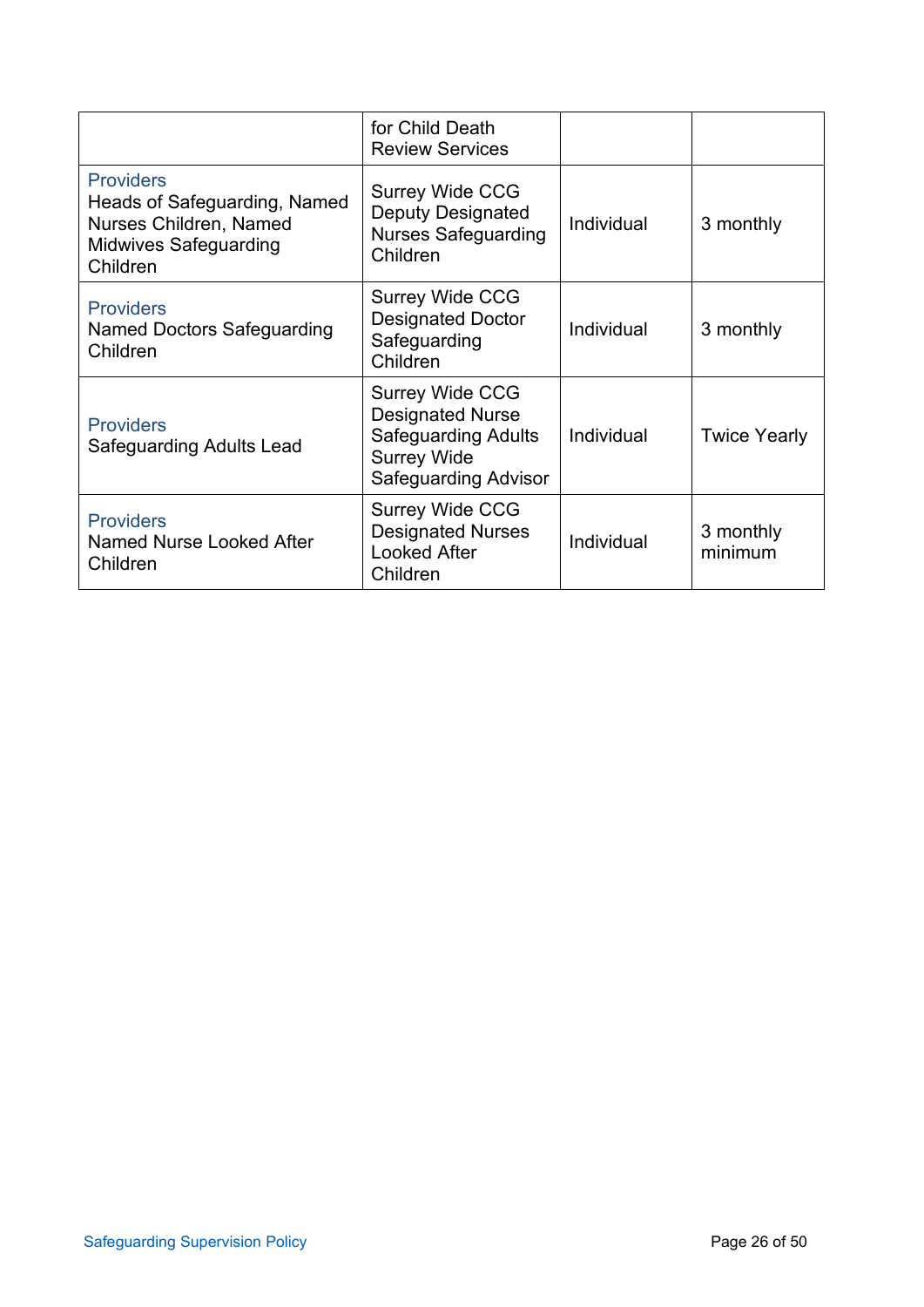# <span id="page-26-0"></span>**13. Appendix 5 – Kolb's Learning Cycle**

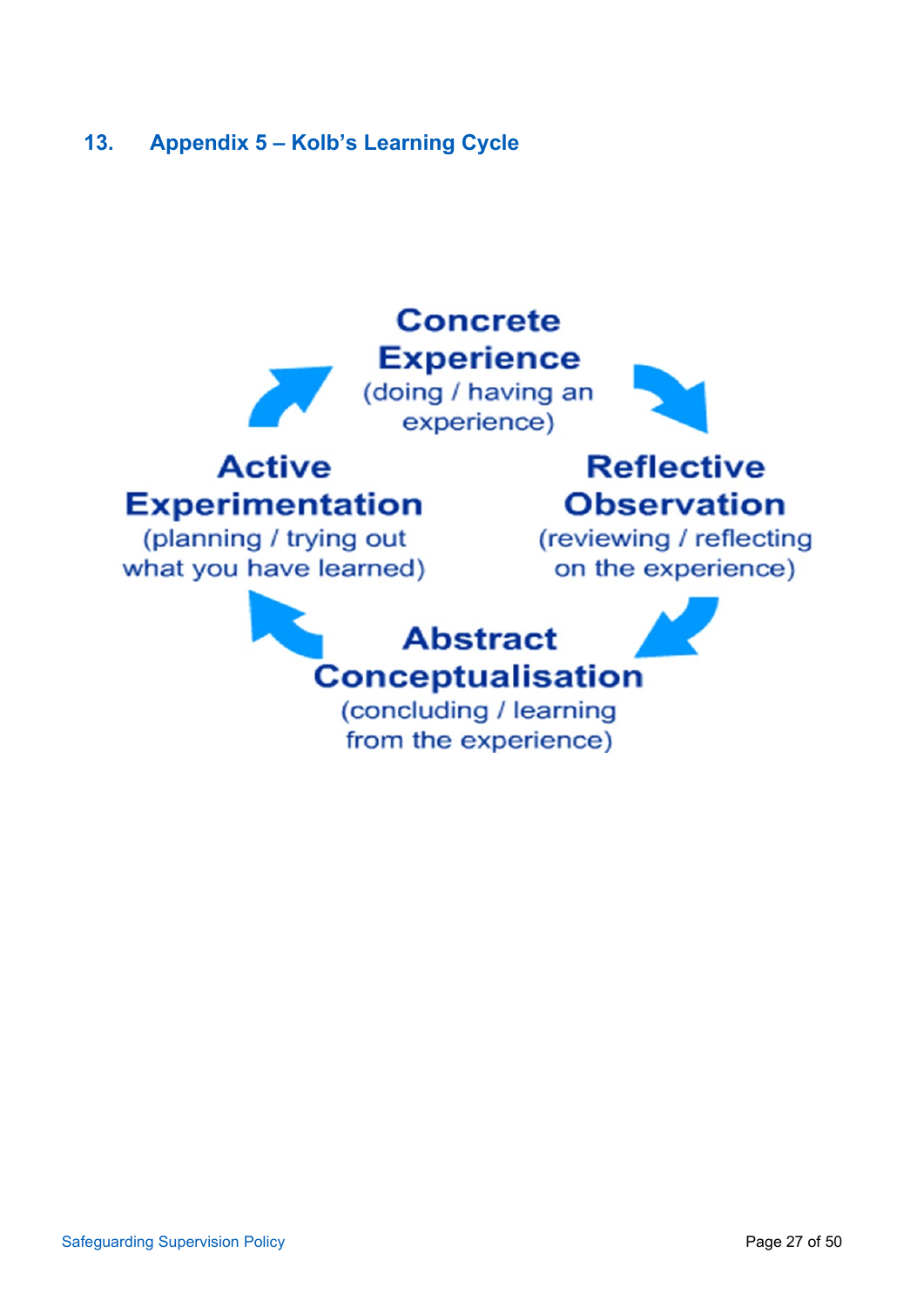# **14. Appendix 6 - Accountability and Assurance Framework (Adult & Children)**

# **Accountability & Assurance Framework Self-Assessment Tool (Children & Adults)**

#### **Introduction**

CCGs are statutorily responsible for ensuring that organisations from which they commission services provide a safe system that safeguards children & adults at risk of abuse or neglect. In order to ensure there are effective NHS arrangements in place that meets the requirements outlined in safeguarding Statutory Guidance, Safeguarding Children, Young People and Adults at Risk in the NHS: Safeguarding Accountability and Assurance Framework (NHSE&I 2019) and Safeguarding children, adults, looked after children: roles and competencies for health care staff Intercollegiate Documents 2019, 2018 & 2020). This document enables Providers to benchmark against these key documents to demonstrate standards of best practice and provides assurance that effective safeguarding arrangements are in place. This information will be collected biennially for children to alternate with the section 11 audit and annually for adults. The findings will be monitored through the supervision process; any issues arising from the review of the accountability and assurance framework will be discussed to agree a way forward in addressing the issues. The attached action plan should be completed to support and monitor progress.

<span id="page-27-0"></span>

| <b>Provider</b>                                                                            |  |
|--------------------------------------------------------------------------------------------|--|
| Person completing the audit tool (include designation, contact<br>details including email) |  |
| Date audit tool completed                                                                  |  |
|                                                                                            |  |

#### **RAG rating Key:**

| Green | Fully compliant (remains subject to continuous quality improvement)                                                                        |
|-------|--------------------------------------------------------------------------------------------------------------------------------------------|
| Amber | Action plans in place to ensure full compliance, timescales agreed and progress monitored in supervision                                   |
| Red   | Non-compliance against standards, timescales agreed and progress monitored in supervision and if required contract<br>monitoring processes |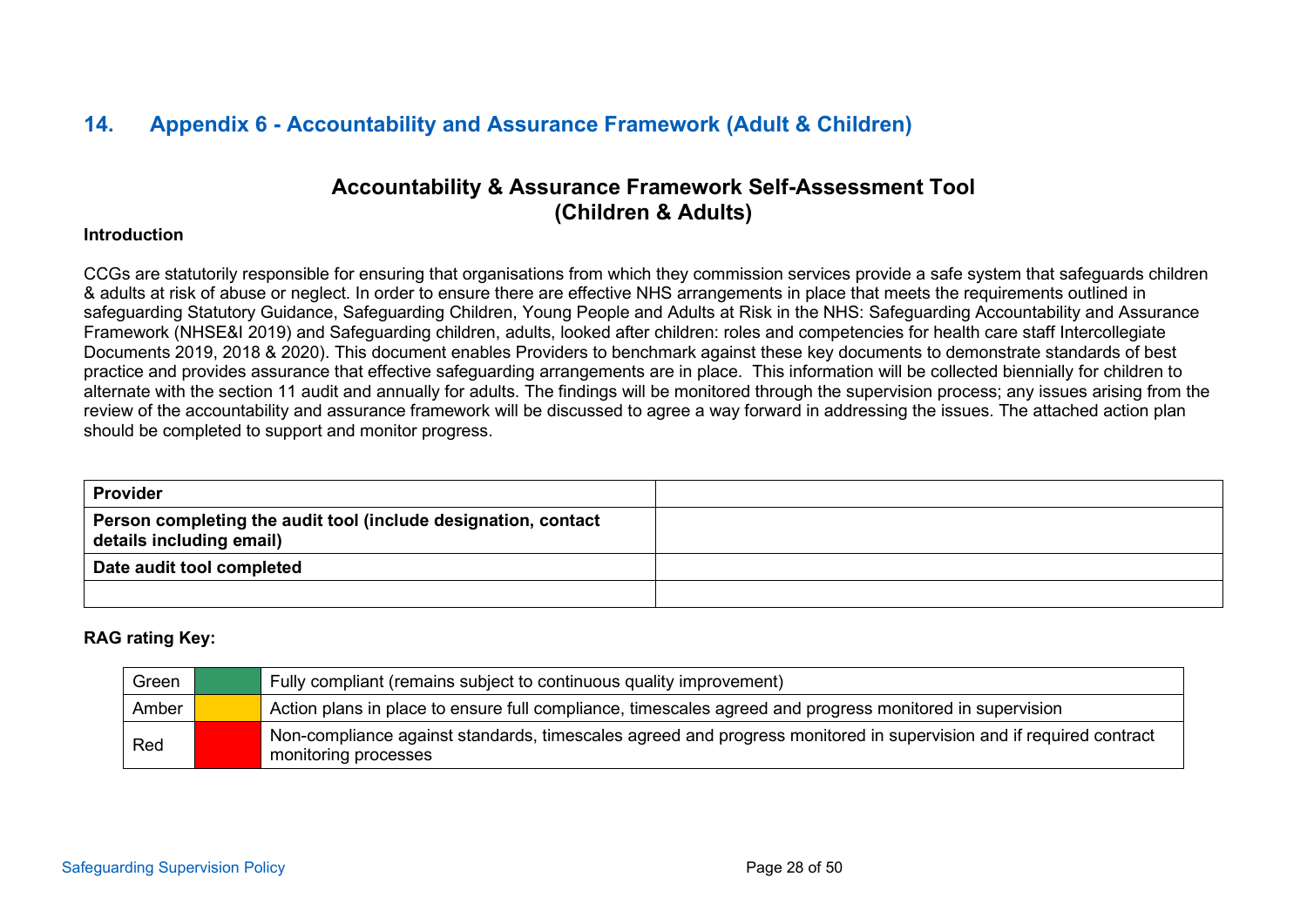## **Standard 1: Strategic Leadership & clear lines of accountability**

**Benchmark of expected best practice: The strategic lead for safeguarding must ensure that responsibilities to safeguard children and adults are understood and implemented throughout the organisation.** 

|     | <b>Standard 1: Strategic Leadership &amp;</b><br>clear lines of accountability                                                                                                                                 | <b>Evidence</b>                                                                                                                                                                                                                                                                                                                    | <b>Comments</b> | <b>RAG</b> |
|-----|----------------------------------------------------------------------------------------------------------------------------------------------------------------------------------------------------------------|------------------------------------------------------------------------------------------------------------------------------------------------------------------------------------------------------------------------------------------------------------------------------------------------------------------------------------|-----------------|------------|
| 1.1 | There is a board lead for<br>safeguarding (including LAC) and<br>Prevent with overall accountability to<br>ensure that their organisations'<br>functions are discharged in<br>accordance with statutory duties | <b>Example: confirmation responsibility</b><br>outlined in job descriptions.<br>Safeguarding leadership and<br>accountability structures are in place at<br>Board level and visible throughout the<br>organisation.                                                                                                                |                 |            |
| 1.2 | The organisation has strategic<br>representation on the Local<br>Safeguarding Children Partnership &<br><b>Safeguarding Adults Board</b>                                                                       | Annual & interim report<br>Minutes of SSCP and SSAB Meetings<br>Detail of Board and Subgroups<br>representation<br>Evidence of attendance at meetings<br>There is representation at a senior<br>level<br>The organisation contributes to the<br>work of the Safeguarding<br>Partnership/Board, including that of its<br>sub groups |                 |            |
| 1.3 | The organisation through the<br><b>Executive Lead and named</b><br>professional will establish links with<br>local and regional safeguarding<br>networks and committees                                        |                                                                                                                                                                                                                                                                                                                                    |                 |            |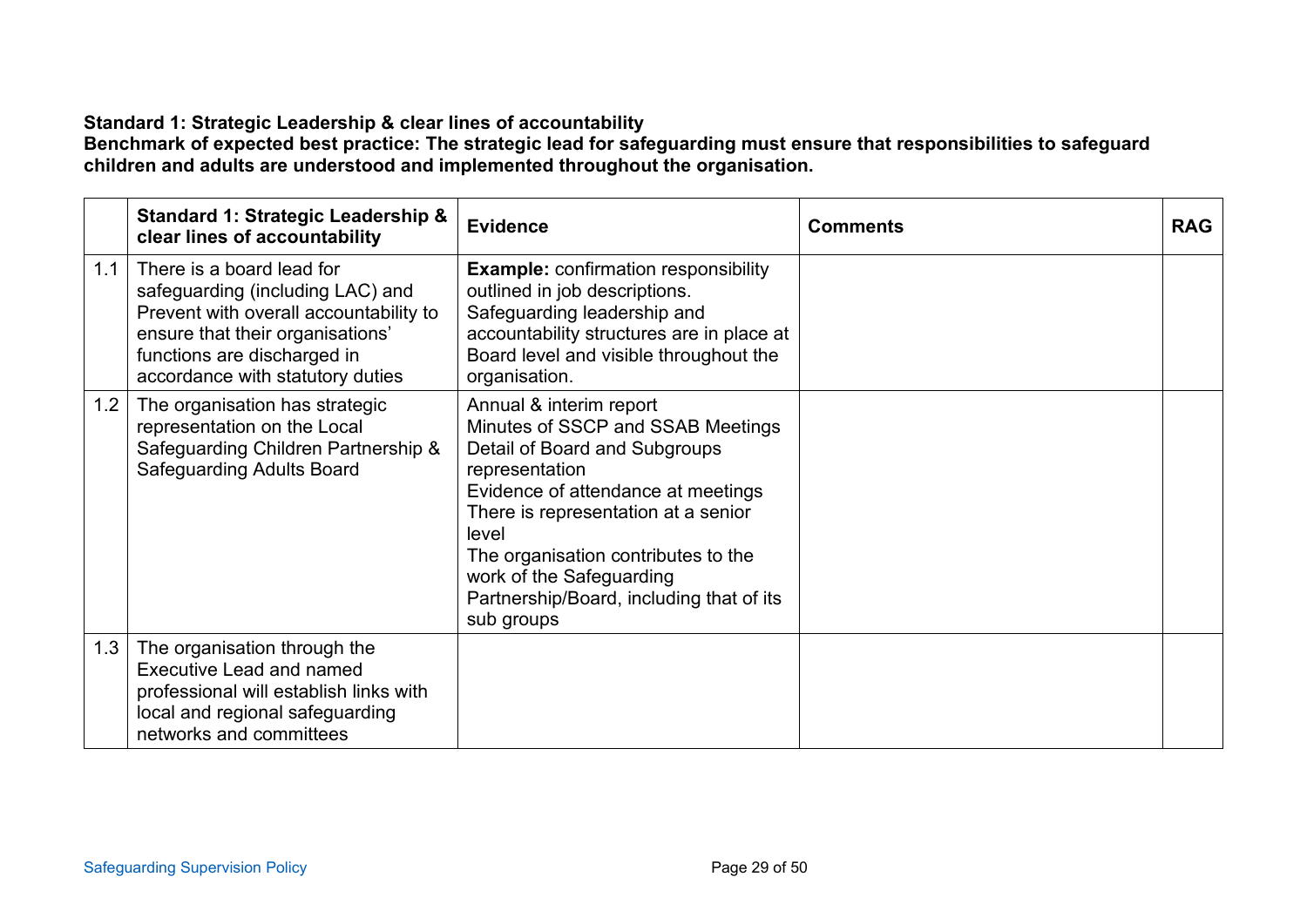|     | <b>Standard 1: Strategic Leadership &amp;</b><br>clear lines of accountability                                                                                                                                             | <b>Evidence</b> | <b>Comments</b> | <b>RAG</b> |
|-----|----------------------------------------------------------------------------------------------------------------------------------------------------------------------------------------------------------------------------|-----------------|-----------------|------------|
| 1.4 | The organisation's Board regularly<br>reviews safeguarding across the<br>organisation.                                                                                                                                     |                 |                 |            |
| 1.5 | The organisation must ensure that<br>they have effective systems in place<br>to highlight and respond to shortfalls<br>in capacity which have an impact on<br>their ability to meet their safeguarding<br>responsibilities |                 |                 |            |
| 1.6 | The organisation must notify<br>commissioners of any Care Quality<br>Commission inspection related to<br>safeguarding and Looked After<br>Children and the outcome                                                         |                 |                 |            |
| 1.7 | the organisation must produce an<br>annual safeguarding report which is<br>signed off at Board level and is<br>submitted to the CCG                                                                                        |                 |                 |            |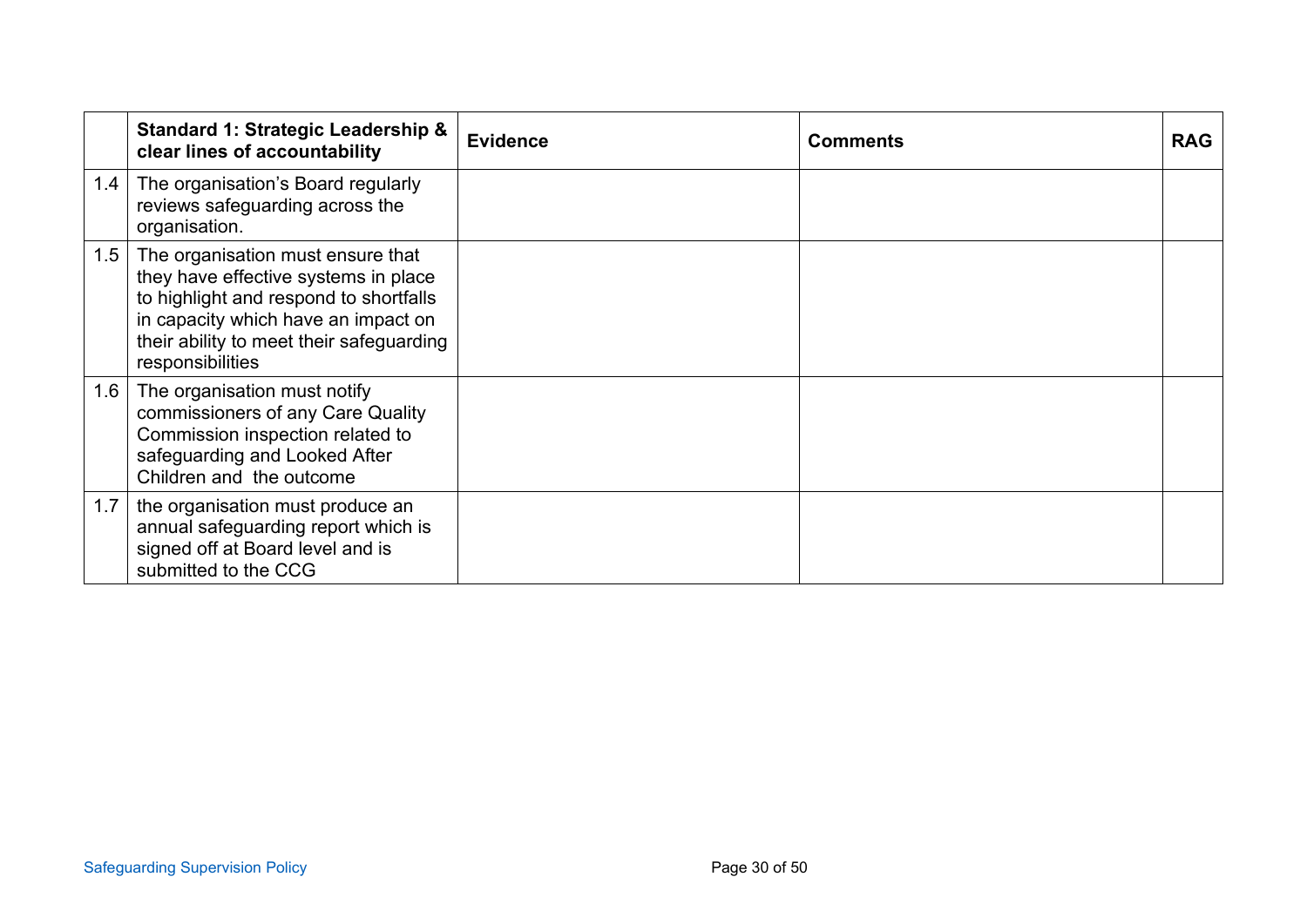# **Standard 2: Governance arrangements / Quality Assurance**

**Benchmark of expected best practice: Providers must continually evaluate and seek to improve their governance and auditing practice**

|     | <b>Standard 2:</b>                                                                                                                                                                                                                                                           | <b>Evidence</b> | <b>Comment</b> | <b>RAG</b> |
|-----|------------------------------------------------------------------------------------------------------------------------------------------------------------------------------------------------------------------------------------------------------------------------------|-----------------|----------------|------------|
| 2.1 | The organisation will have in place a programme<br>of internal audit and review that enables the<br>organisation to evidence the learning from<br>reviews, incidents and inspections.                                                                                        |                 |                |            |
| 2.2 | The organisation will have a process in place for<br>the monitoring of actions plans from SAR's,<br>DHR's, SI's, SCR's, case reviews, partnership<br>reviews                                                                                                                 |                 |                |            |
| 2.3 | The organisation must ensure that any serious<br>incident related to safeguarding children & adults<br>is reported to the CCG. The process for this<br>should be set out in safeguarding policy and<br>include process for assessing, monitoring and<br>mitigating any risks |                 |                |            |
| 2.4 | The organisation should have internal systems in<br>place for the collection of safeguarding<br>data/activity/training, for example safeguarding<br>dashboard                                                                                                                |                 |                |            |
| 2.5 | The organisation will have an up to date<br>safeguarding intranet web page accessible to all<br>staff                                                                                                                                                                        |                 |                |            |
| 2.6 | The organisation has a public facing webpage that<br>details their commitment to safeguard and                                                                                                                                                                               |                 |                |            |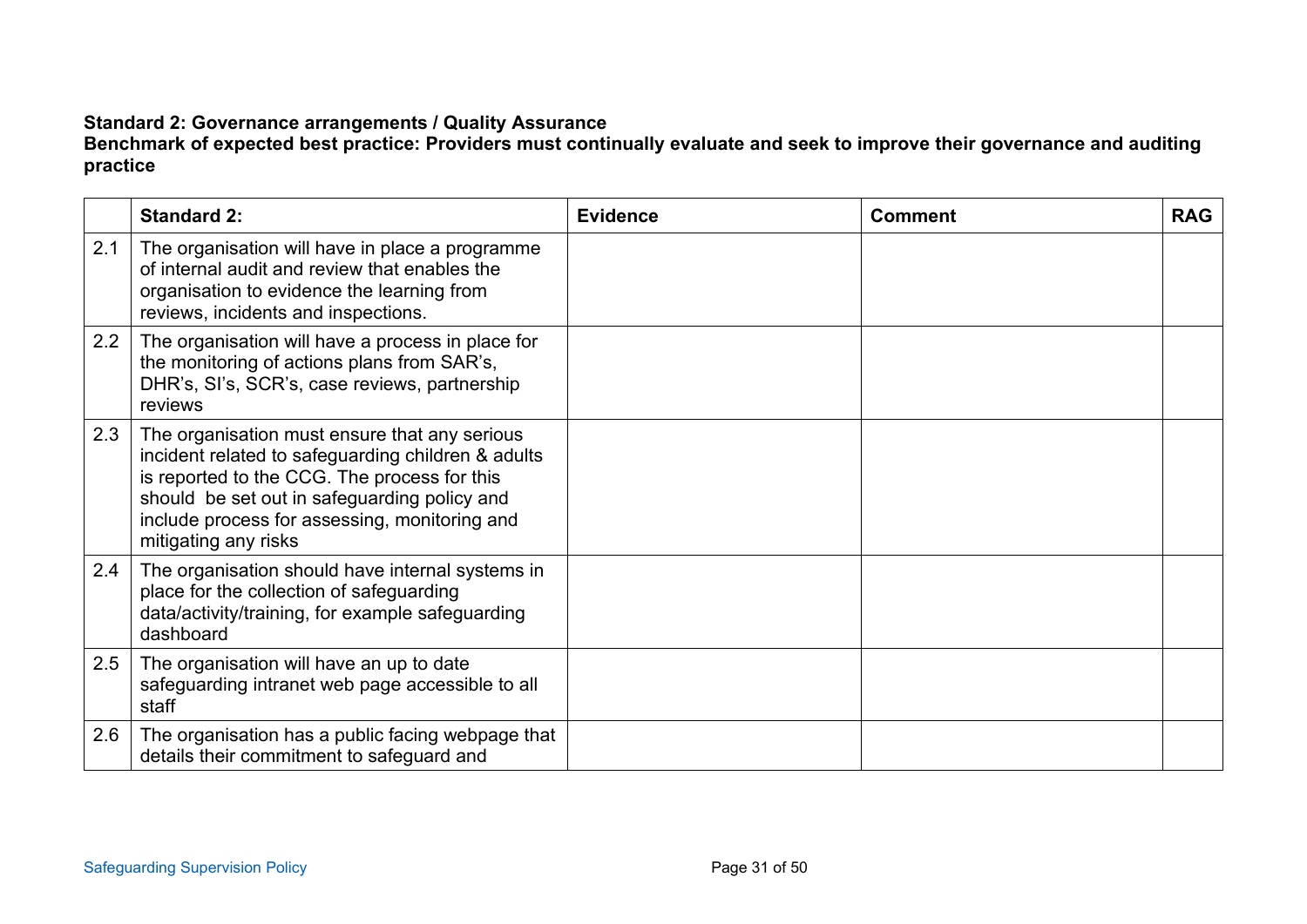|     | <b>Standard 2:</b>                                                                                                                                                    | <b>Evidence</b> | <b>Comment</b> | <b>RAG</b> |
|-----|-----------------------------------------------------------------------------------------------------------------------------------------------------------------------|-----------------|----------------|------------|
|     | promote the welfare of children and adults at risk<br>and looked after children                                                                                       |                 |                |            |
| 2.7 | The organisation will have a system in place for<br>disseminating to staff safeguarding policy<br>updates, including newsletters and updates from<br>partner agencies |                 |                |            |

## **Standard 3: Safeguarding policies & systems**

**Benchmark: Providers must have robust procedures and processes to safeguard children and adults, and prevent people using the service from being abused by staff or other people they may have contact with when using the service, including visitors**

|     | <b>Standard 3</b>                                                                                                                                                                                                                                                                                                                                                                                                                                                                                   | <b>Evidence</b> | <b>Comment</b> | <b>RAG</b> |
|-----|-----------------------------------------------------------------------------------------------------------------------------------------------------------------------------------------------------------------------------------------------------------------------------------------------------------------------------------------------------------------------------------------------------------------------------------------------------------------------------------------------------|-----------------|----------------|------------|
| 3.1 | Organisations should ensure that staff at all<br>levels have access to clear safeguarding policy<br>and procedures that are followed in practice,<br>monitored and reviewed, they should be<br>consistent with the local Safeguarding Board<br>multi-agency safeguarding policy and<br>procedures for children and adults, set out the<br>responsibilities of all workers to operate within<br>it. This includes clear up-to-date local<br>information on who to contact for advice and<br>support. |                 |                |            |
| 3.2 | The organisation must demonstrate in their<br>assessments that the child or adult's wishes<br>and feelings are effectively heard in<br>accordance with guidance. Where they lack                                                                                                                                                                                                                                                                                                                    |                 |                |            |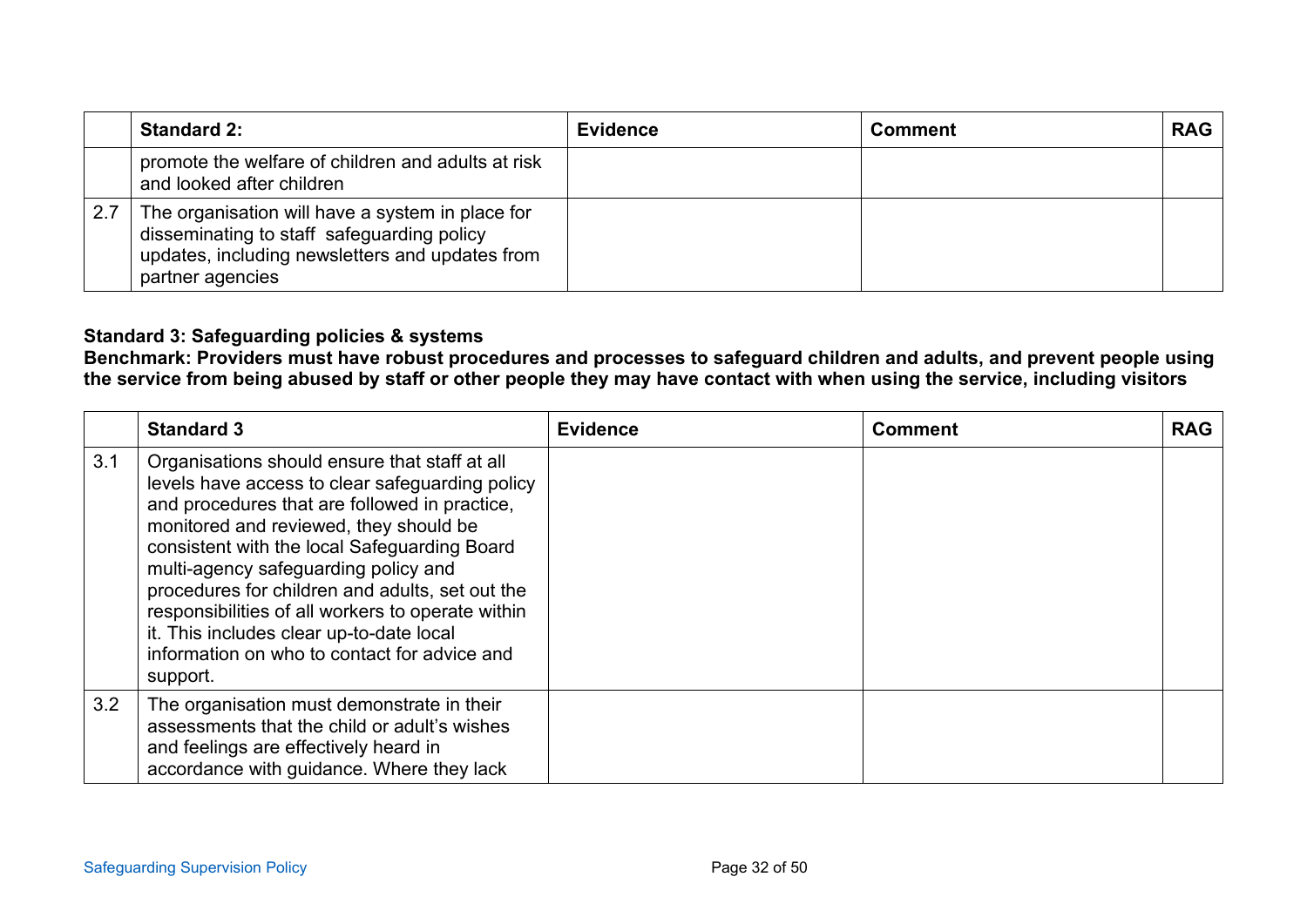|      | <b>Standard 3</b>                                                                                                                                                                                                                                                                                                                                                                           | <b>Evidence</b> | <b>Comment</b> | <b>RAG</b> |
|------|---------------------------------------------------------------------------------------------------------------------------------------------------------------------------------------------------------------------------------------------------------------------------------------------------------------------------------------------------------------------------------------------|-----------------|----------------|------------|
|      | capacity this must include the use of the best<br>interests checklist and IMCAs as appropriate.                                                                                                                                                                                                                                                                                             |                 |                |            |
| 3.3  | Safeguarding policies should reflect a 'Think<br>Family' approach to safeguarding ensuring that<br>the vulnerabilities of all family members are<br>considered.                                                                                                                                                                                                                             |                 |                |            |
| 3.4  | There is a process for ensuring that patients<br>are routinely asked about dependents such as<br>children, or about any caring responsibilities,<br>private fostering arrangements                                                                                                                                                                                                          |                 |                |            |
| 3.5  | There is a process for following up children<br>who were not brought to appointments                                                                                                                                                                                                                                                                                                        |                 |                |            |
| 3.6  | There is a system for flagging children for<br>whom there are safeguarding concerns                                                                                                                                                                                                                                                                                                         |                 |                |            |
| 3.7  | There is a process for referring to the Local<br>Authority in which the child lives when it is<br>known that a child is not accessing education                                                                                                                                                                                                                                             |                 |                |            |
| 3.8  | There is clear guidance as to the discharge of<br>children for whom there are safeguarding/child<br>protection concerns                                                                                                                                                                                                                                                                     |                 |                |            |
| 3.10 | There is clear guidance for managing<br>allegations against staff and volunteers working<br>with children and/or adults at risk in line with<br>those of the LSCP and LSAB. This should<br>include a process for supporting staff to<br>confidentially report any concerns; the process<br>for responding to a disclosure, recording and<br>reporting concerns, and include the details for |                 |                |            |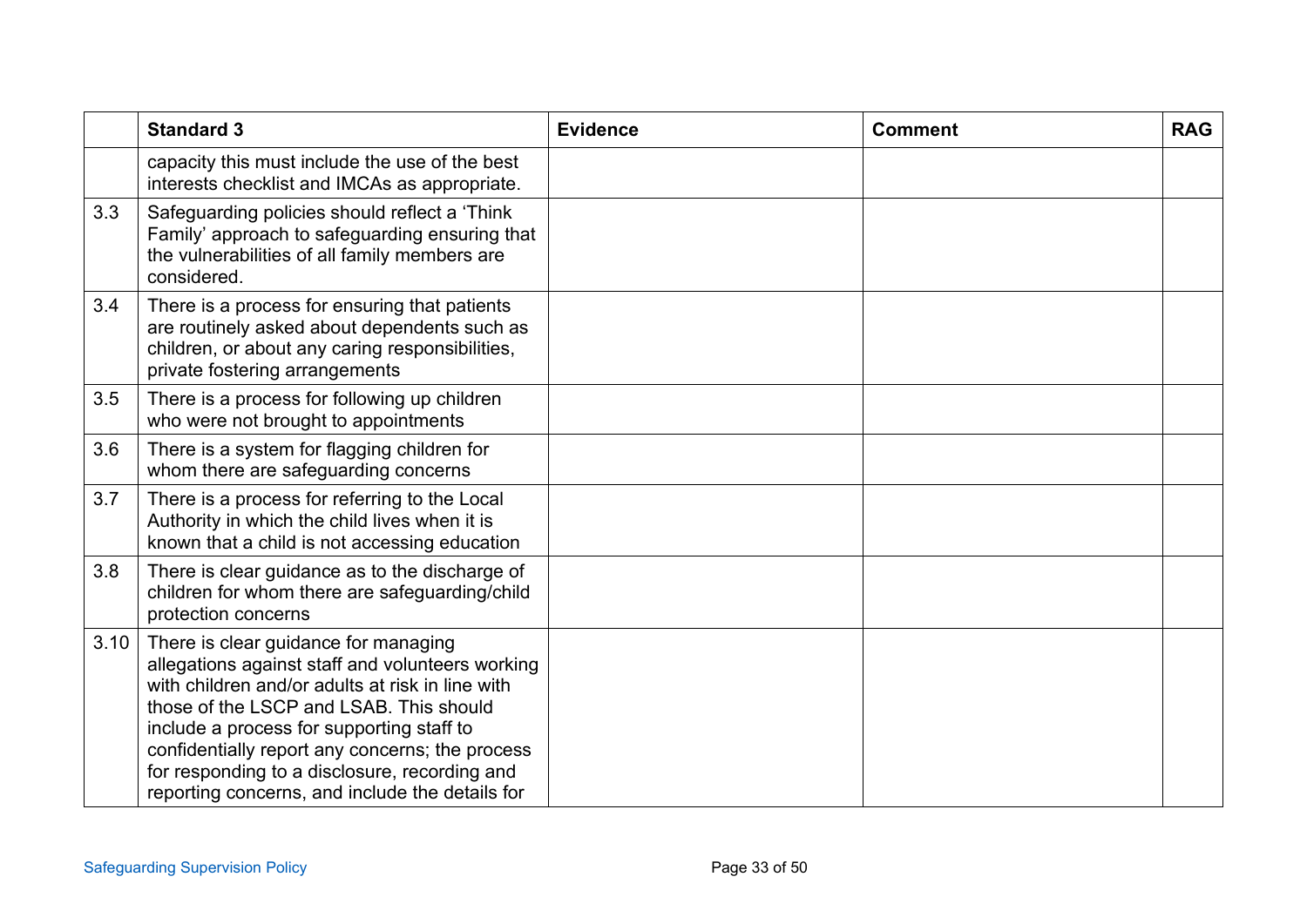|      | <b>Standard 3</b>                                                                                                                                                                                                                                                                               | <b>Evidence</b> | <b>Comment</b> | <b>RAG</b> |
|------|-------------------------------------------------------------------------------------------------------------------------------------------------------------------------------------------------------------------------------------------------------------------------------------------------|-----------------|----------------|------------|
|      | lead/senior manager responsible for managing<br>allegation                                                                                                                                                                                                                                      |                 |                |            |
| 3.11 | The organisation has clear, accessible and<br>well-publicised complaints procedures. All<br>complaints that refer to the safety of children<br>and adults at risk are referred and investigated<br>thoroughly in accordance with the Duty of<br>Candour (Care Act, 2014)                        |                 |                |            |
| 3.12 | There are policies in place to ensure that<br>providers meet their obligations under the<br>Equality Act 2010, and staff understand how<br>diversity, beliefs and values of people who use<br>services may influence the identification,<br>prevention and response to safeguarding<br>concerns |                 |                |            |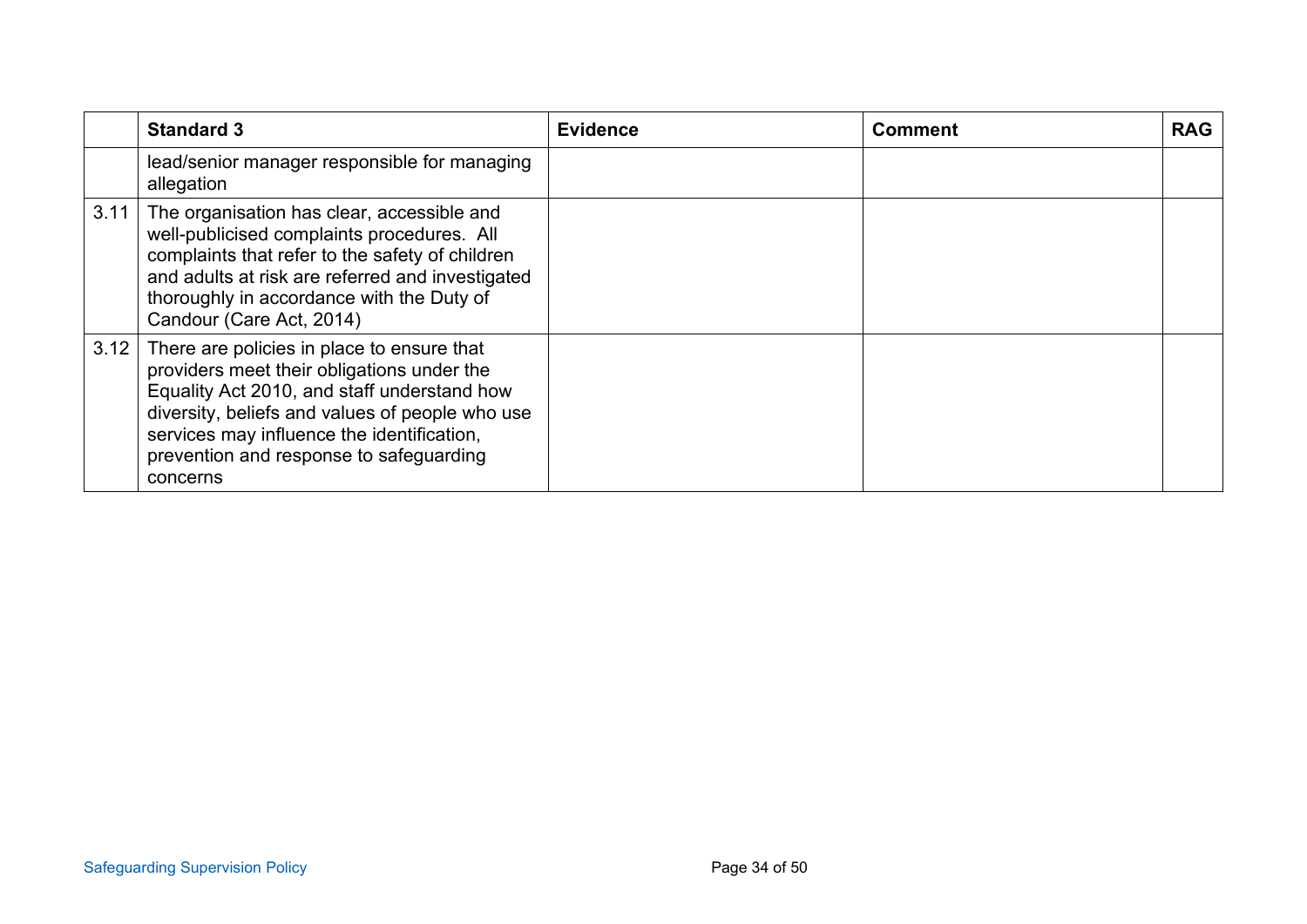# **Standard 4: Mental Capacity Act & Deprivation of Liberty Safeguards**

#### **Benchmark of expected best practice: to safeguard people who use services from suffering any form of abuse or improper treatment while receiving care**

|     | <b>Standard 4</b>                                                                                                                                                                                                                                                | <b>Evidence</b> | <b>Comments</b> | <b>RAG</b> |
|-----|------------------------------------------------------------------------------------------------------------------------------------------------------------------------------------------------------------------------------------------------------------------|-----------------|-----------------|------------|
| 4.1 | All staff has access to clear policy, and<br>documentation to support implementation of the<br>Mental Capacity Act (2005).                                                                                                                                       |                 |                 |            |
| 4.2 | Paid staff and volunteers are trained to support<br>implementation of the Mental Capacity Act<br>2005 and where applicable Deprivation of<br>Liberty Safeguards 2009. There is a clear<br>training strategy to identify level of awareness<br>required by staff. |                 |                 |            |
| 4.3 | Decision Makers under the MCA have a clear<br>referral process to Independent Mental<br>Capacity Advocacy (IMCA). Appropriate<br>referrals are made in relation to Serious<br>Medical Treatment (SMT).                                                           |                 |                 |            |
| 4.4 | There are clear procedures on the<br>implementation and management of<br>Deprivation of Liberty Safeguards (2009) in line<br>with the Code of Practice.                                                                                                          |                 |                 |            |
| 4.5 | There is a system for flagging adults in<br>inpatient care who have learning disabilities or<br>dementia                                                                                                                                                         |                 |                 |            |
| 4.6 | Inpatient organisations adhere to DoLS statute<br>and can evidence appropriate urgent<br>authorisations and standard applications.                                                                                                                               |                 |                 |            |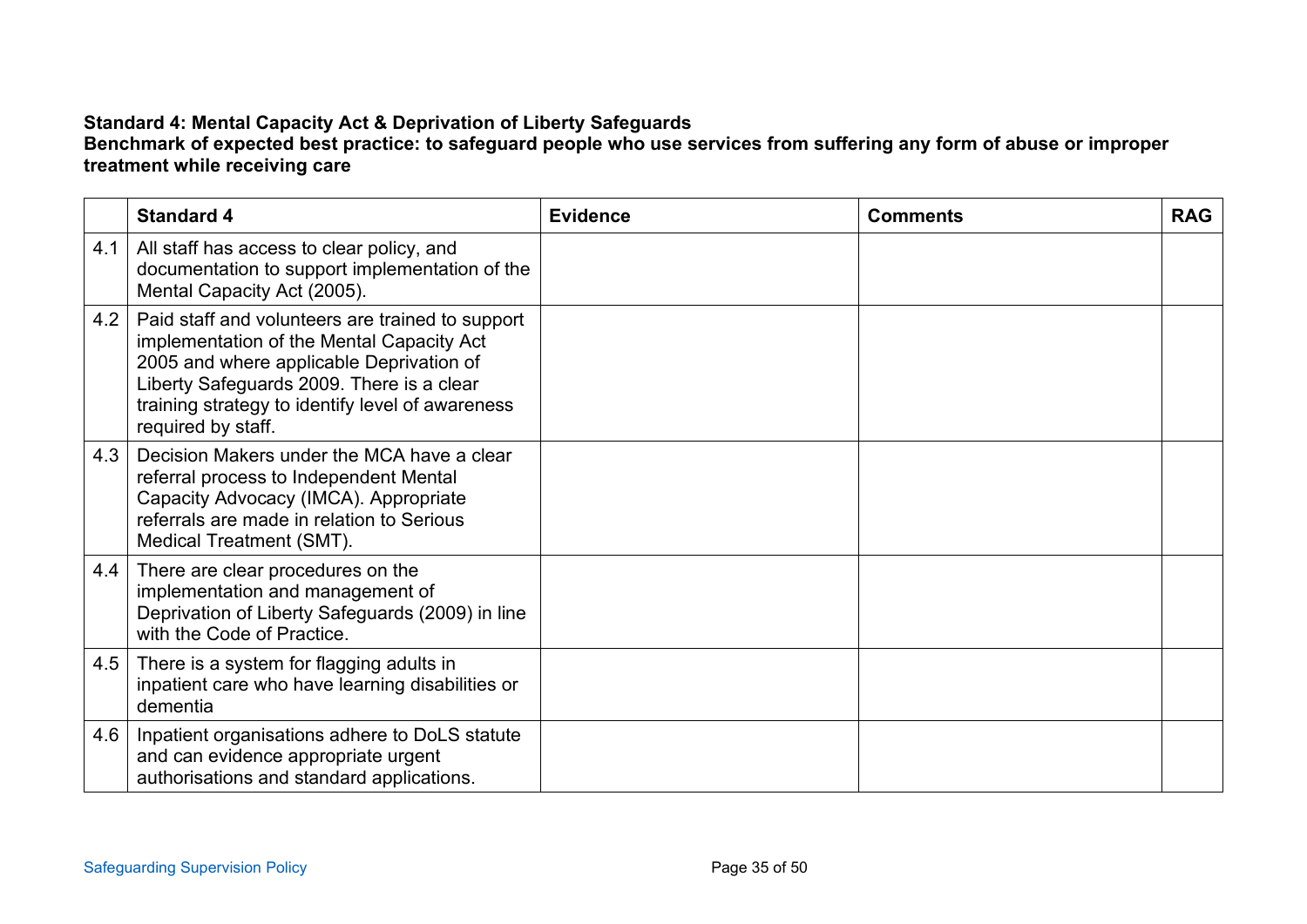| 4.7   The use of restraint (as per the Mental Capacity<br>Act) is always appropriate, reasonable,<br>proportionate and justifiable to that individual.'<br>Where appropriate, staff required to use |  |  |
|-----------------------------------------------------------------------------------------------------------------------------------------------------------------------------------------------------|--|--|
| restrictive physical interventions have received<br>specialist training                                                                                                                             |  |  |

## **Standard 5: Information sharing**

## **Benchmark of expected best practice: National and local safeguarding procedures and protocols are followed at all times**

|     | <b>Standard 5: Information sharing</b>                                                                                                                                                                                                      | <b>Evidence</b> | <b>Comments</b> | <b>RAG</b> |
|-----|---------------------------------------------------------------------------------------------------------------------------------------------------------------------------------------------------------------------------------------------|-----------------|-----------------|------------|
| 5.1 | There are agreed systems, standards and<br>protocols for sharing information within the<br>service and between agencies in accordance<br>with national and local guidance                                                                   |                 |                 |            |
| 5.2 | There is a process in place to facilitate good<br>communication between GPs, community<br>nursing services (i.e. health visiting, school<br>nursing and community midwifery services) in<br>respect of children for whom there are concerns |                 |                 |            |
| 5.3 | There is a process in place to share relevant<br>safeguarding information with public health<br>nursing teams (HV &SN) for children attending<br>ED, walk in centres and minor injury                                                       |                 |                 |            |
| 5.4 | There is a written policy readily available to<br>staff on record keeping, information sharing,<br>and information governance compatible with<br>multi-agency procedures and statutory<br>guidance including MCA.                           |                 |                 |            |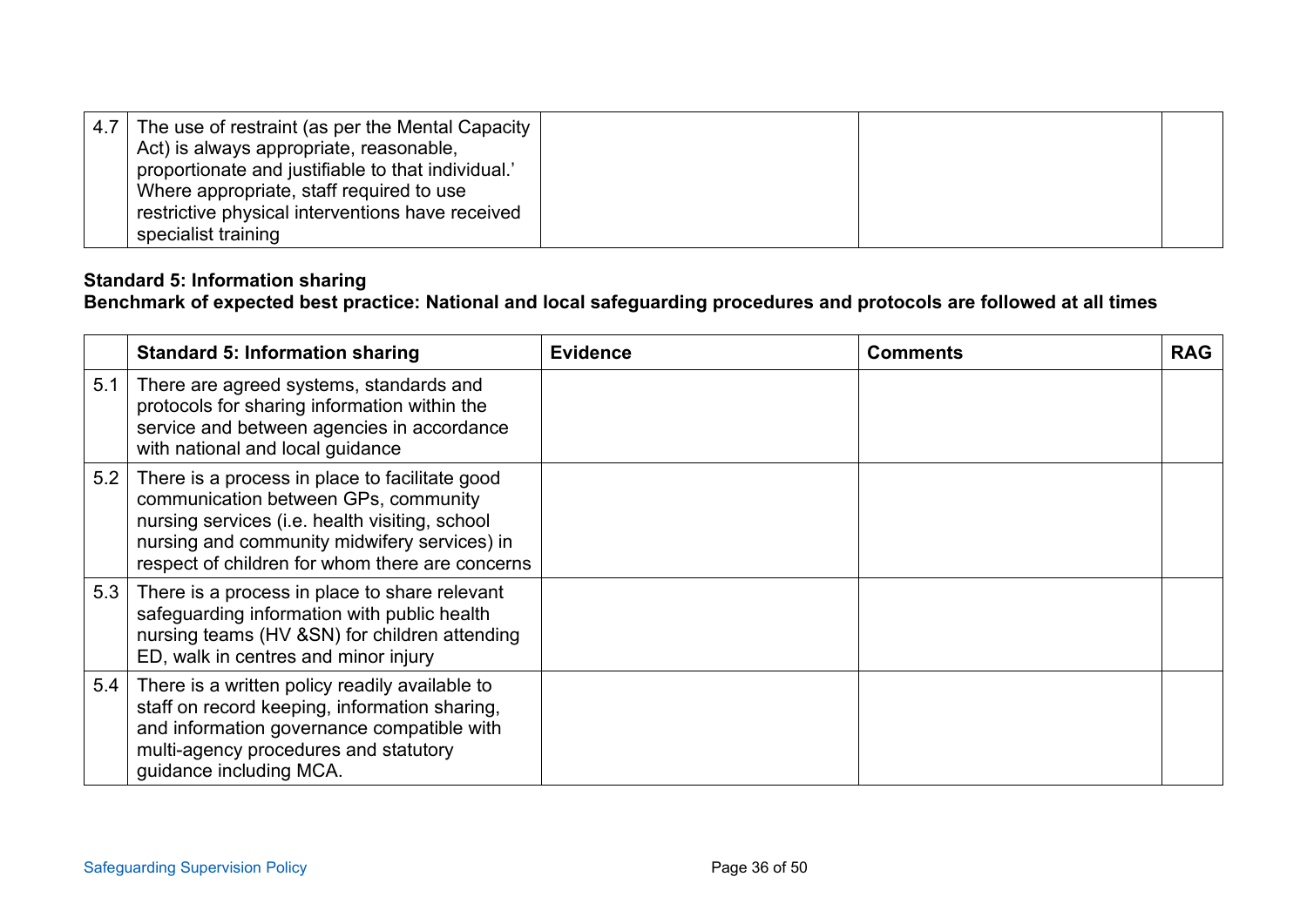## **Standard 6: Partnership working**

**Benchmark: the organisation ensures they work collaboratively with a range of partners to support children and families and adults with additional needs and help to secure real improvements in their life outcomes.**

|     | <b>Standard 6</b>                                                                                                                                                                                                                                         | <b>Evidence</b> | <b>Comments</b> | <b>RAG</b> |
|-----|-----------------------------------------------------------------------------------------------------------------------------------------------------------------------------------------------------------------------------------------------------------|-----------------|-----------------|------------|
| 6.1 | The organisation will work with partners to<br>protect children and adults at risk and<br>participates in multi-agency audits, and reviews<br>as set out in statutory, national and local<br>guidance                                                     |                 |                 |            |
| 6.2 | The organisation will contribute to SSCP Early<br>Help Strategy which supports children with<br>emerging needs through to the provision of<br>statutory support and intervention that is<br>consistent with the SSCP levels of need<br>threshold document |                 |                 |            |
| 6.3 | The organisation will contribute to the Child<br><b>Death Review Process</b>                                                                                                                                                                              |                 |                 |            |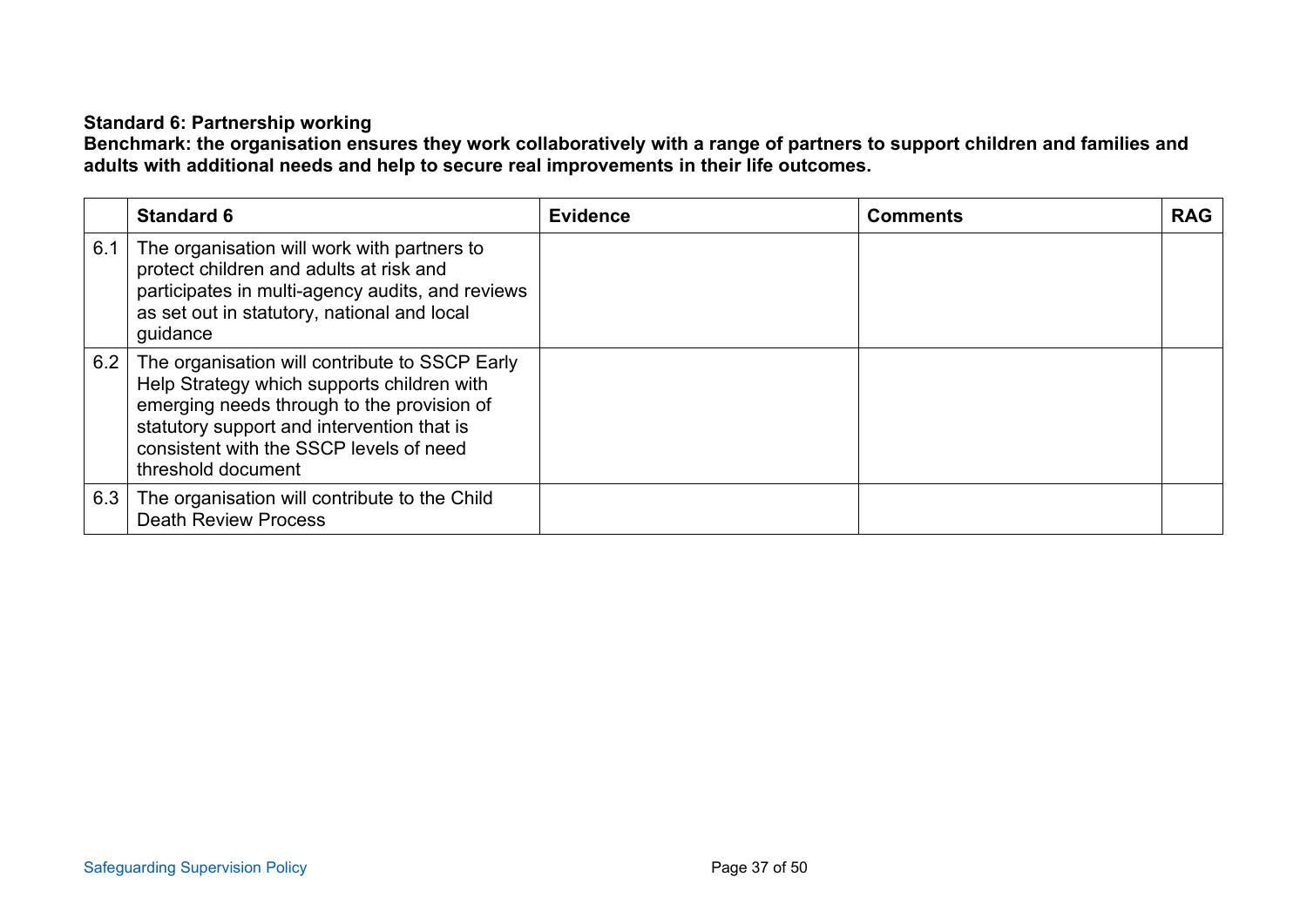## **Standard 7: Safe recruitment**

**Benchmark: The organisation ensures that all staff with access to children and adults at risk are properly selected and vetted to ensure inappropriate employees do not gain access to children or adults at risk**

|     | <b>Standard 7</b>                                                                                                                                                                                                                                                                                                                        | <b>Evidence</b> | <b>Comments</b> | <b>RAG</b> |
|-----|------------------------------------------------------------------------------------------------------------------------------------------------------------------------------------------------------------------------------------------------------------------------------------------------------------------------------------------|-----------------|-----------------|------------|
| 7.1 | The organisation will have a safe recruitment<br>policy which is regularly reviewed and<br>assessable to all members of staff within the<br>organisation                                                                                                                                                                                 |                 |                 |            |
| 7.2 | The organisation will ensure their safe<br>recruitment policy reflects the Lampard<br>recommendations and takes into account the<br>work of any volunteers, charity fund raisers or<br>celebrities                                                                                                                                       |                 |                 |            |
| 7.3 | The organisation will ensure all appointing staff<br>adhere to the safer recruitment guidance and<br>staff access training in safer recruitment as<br>needed                                                                                                                                                                             |                 |                 |            |
| 7.4 | As part of their induction, new employees,<br>including volunteers will be made aware of<br>policies and procedures in relation to<br>safeguarding and any training needs will be<br>identified and planned                                                                                                                              |                 |                 |            |
| 7.5 | The organisation will ensure all staff have<br>statements within their job descriptions and<br>person specifications that recognise<br>responsibilities for safeguarding children and<br>adults, looked after children, including MCA as<br>appropriate to their role and these are reviewed<br>through the appraisal and/or PDP process |                 |                 |            |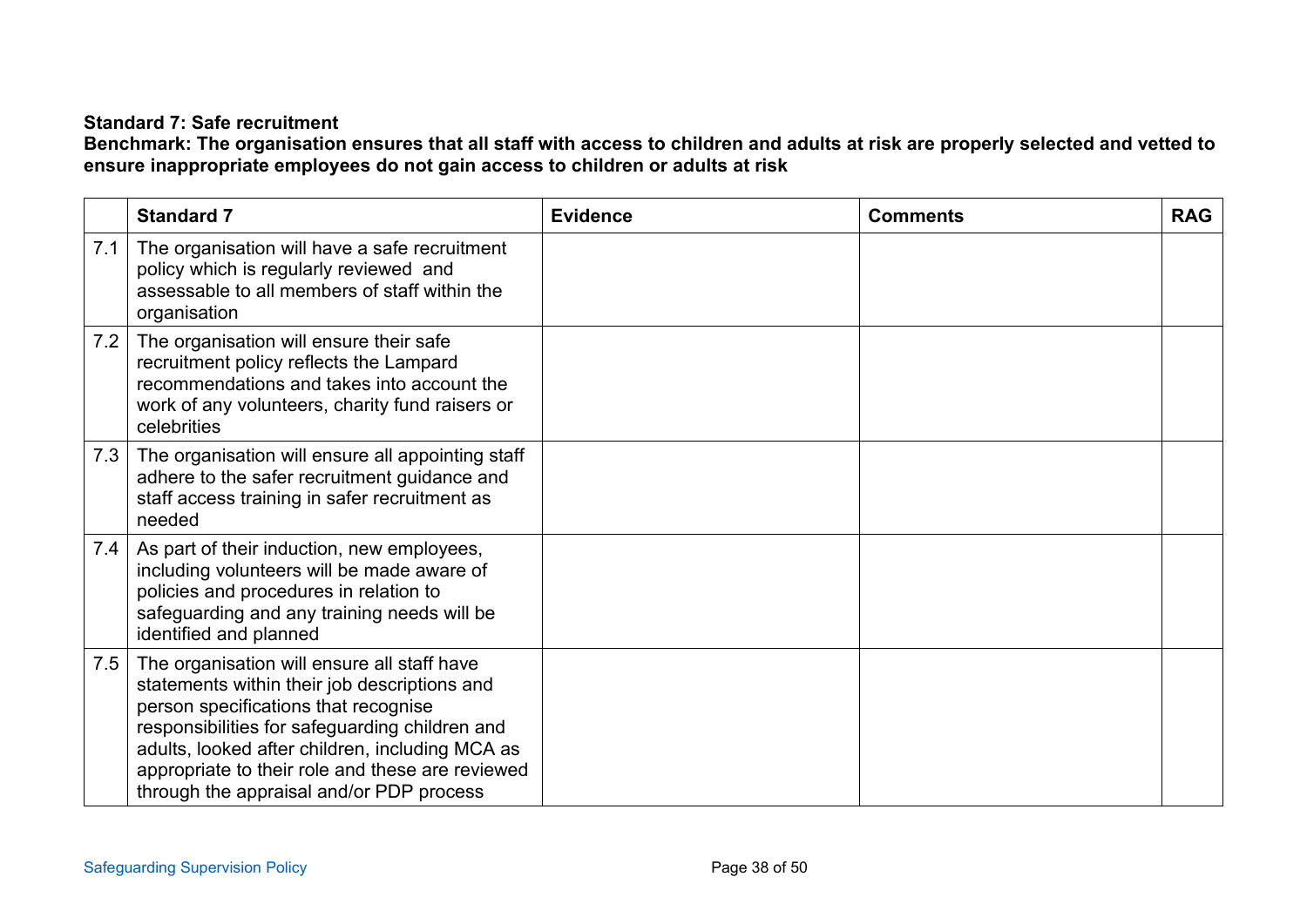| <b>Standard 7</b>                                                                                                                                                                          | <b>Evidence</b> | <b>Comments</b> | <b>RAG</b> |
|--------------------------------------------------------------------------------------------------------------------------------------------------------------------------------------------|-----------------|-----------------|------------|
| 7.6 The organisation will have a process in place to<br>gain assurance that any contracted services or<br>individuals that work in regulated activity follow<br>safe recruitment processes |                 |                 |            |
| 7.7 The organisation has a public facing webpage<br>that details their annual modern slavery<br>statement                                                                                  |                 |                 |            |

## **Standard 8: Supervision**

# **Benchmark: the organisation supports, assures and develops the knowledge, skills and values of its workforce**

|     | <b>Standard 8</b>                                                                                                                                                                                                                                    | <b>Evidence</b> | <b>Comments</b> | <b>RAG</b> |
|-----|------------------------------------------------------------------------------------------------------------------------------------------------------------------------------------------------------------------------------------------------------|-----------------|-----------------|------------|
| 8.1 | The organisation will have a Safeguarding and<br>Looked After Children Supervision Policy which<br>sets out the requirements of the workforce in<br>relation to the requirement for supervision for<br>staff working directly with children & adults |                 |                 |            |
|     | The organisation should have a process in<br>place to evidence that all staff have received or<br>have had access to safeguarding supervision<br>appropriate to their role and responsibilities                                                      |                 |                 |            |
| 8.2 | The organisation will ensure safeguarding<br>supervision is provided by suitably trained,<br>skilled and experienced supervisors                                                                                                                     |                 |                 |            |
|     | 8.3 The organisation will ensure there is a process<br>in place to regularly review the workload, skills<br>& competencies for safeguarding supervisors                                                                                              |                 |                 |            |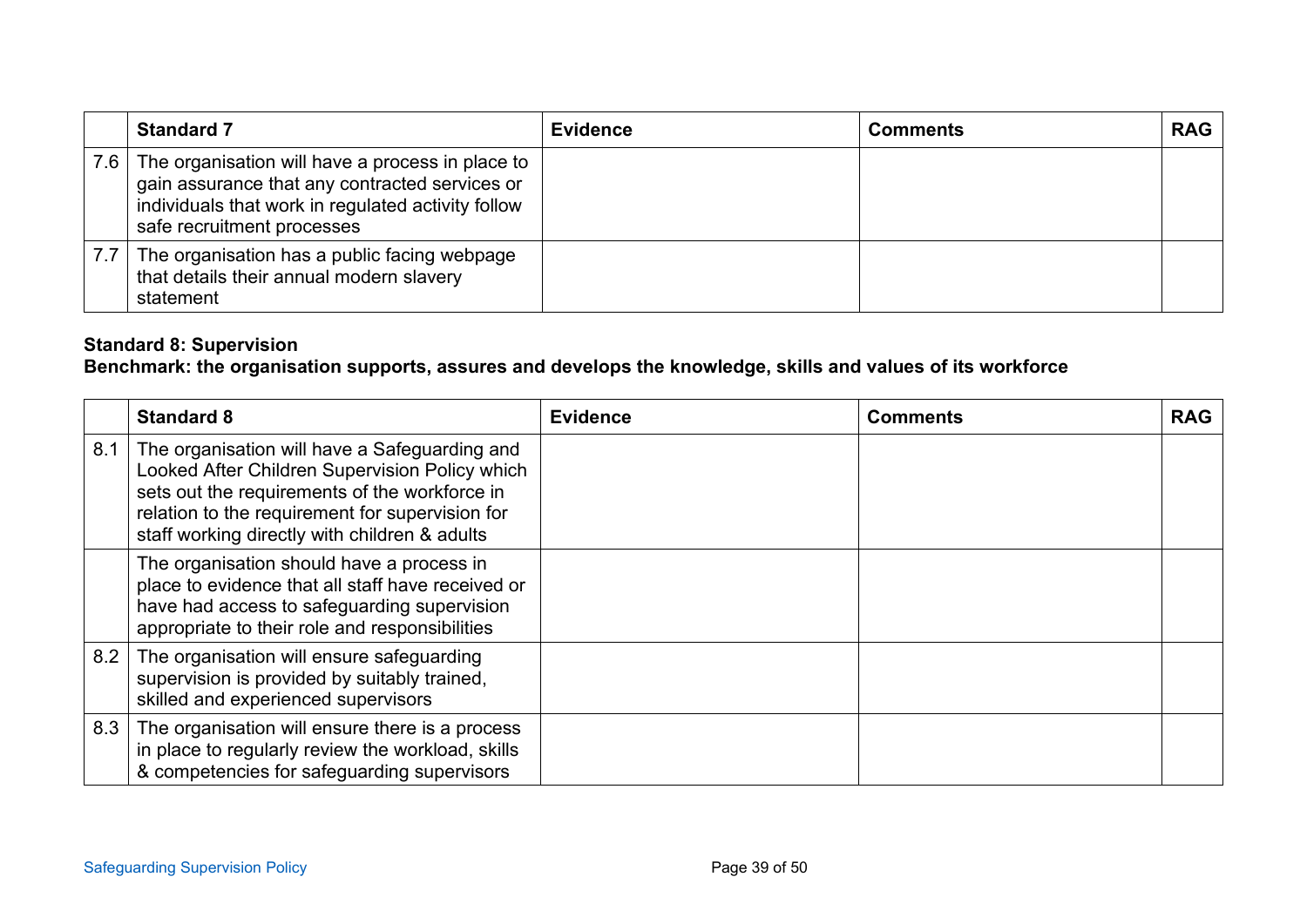| 8.4 | The organisation will ensure there is a process |  |  |
|-----|-------------------------------------------------|--|--|
|     | for quality assuring, evaluating and monitoring |  |  |
|     | the effectiveness of supervision provided       |  |  |

## **Standard 9: Training**

**Benchmark: there is clear evidence of improved practice and Patients/clients are proactively treated with due regard to ensuring their safety and protection**

|     | <b>Standard 9</b>                                                                                                                                                                                                                                                                               | <b>Evidence</b> | <b>Comments</b> | <b>RAG</b> |
|-----|-------------------------------------------------------------------------------------------------------------------------------------------------------------------------------------------------------------------------------------------------------------------------------------------------|-----------------|-----------------|------------|
| 9.1 | The organisation will have an up to date<br>training strategy that reflects the requirements<br>of the local & national policy/guidance. The<br>training strategy should include a link to the<br>local safeguarding children & adult boards<br>training courses and be accessible to all staff |                 |                 |            |
|     | 9.2 The organisation will ensure that all<br>safeguarding and looked after children training<br>will be delivered by suitably qualified and<br>experience trainers                                                                                                                              |                 |                 |            |
| 9.3 | The organisation will ensure there is a process<br>for quality assuring, evaluating and monitoring<br>the effectiveness of training provided                                                                                                                                                    |                 |                 |            |
| 9.4 | The organisation will have a clear induction<br>process in place                                                                                                                                                                                                                                |                 |                 |            |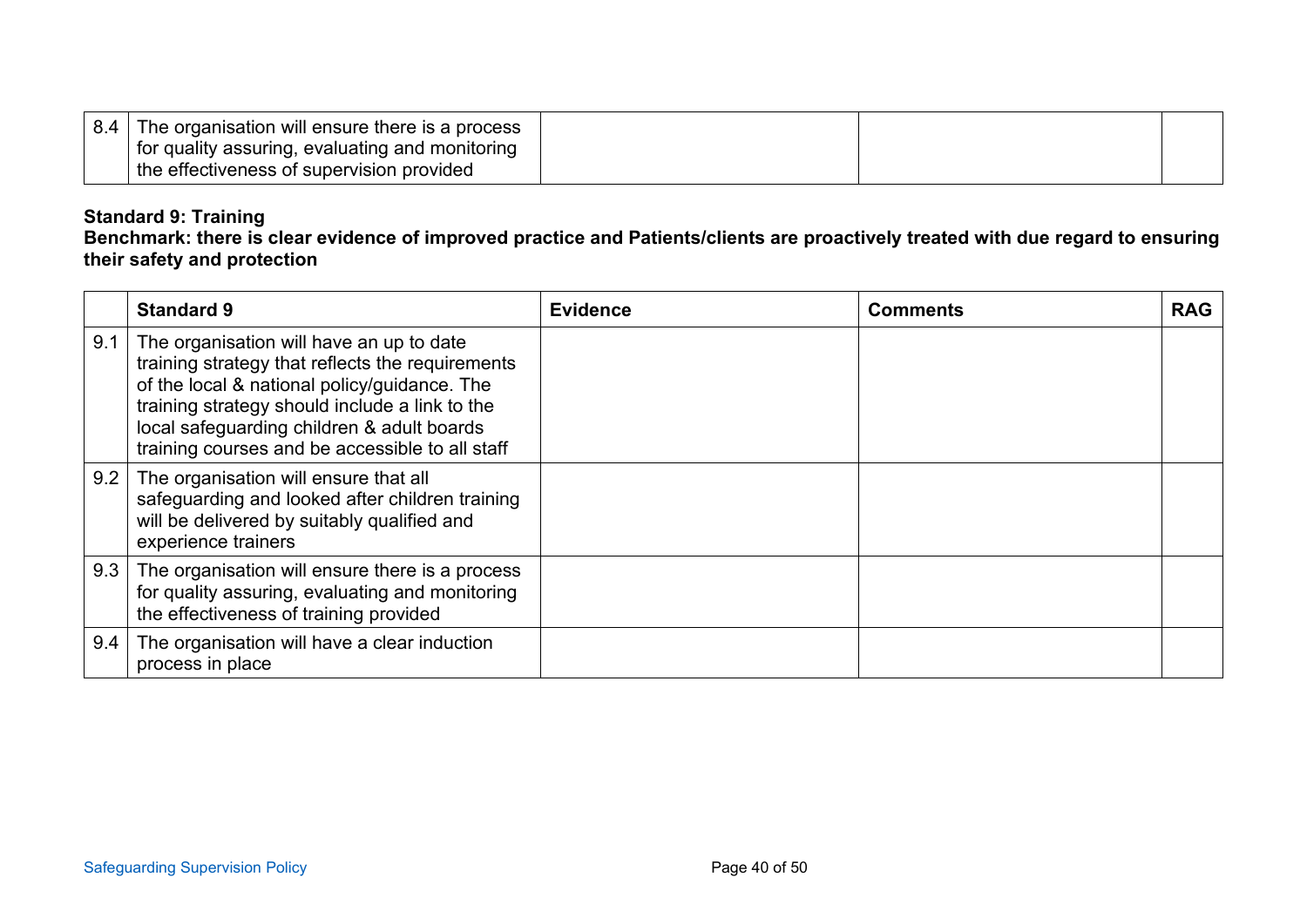#### **Standard 10: Learning from incidents Benchmark: there is clear evidence of improved practice and implementation of safeguarding recommendations**

|      | <b>Standard 10</b>                                                                                                                                                                                                                                                                                                                                                                               | <b>Evidence</b> | <b>Comments</b> | <b>RAG</b> |
|------|--------------------------------------------------------------------------------------------------------------------------------------------------------------------------------------------------------------------------------------------------------------------------------------------------------------------------------------------------------------------------------------------------|-----------------|-----------------|------------|
| 10.1 | The organisation will have a clear process in<br>place to disseminate safeguarding updates,<br>lessons learnt from Child Safeguarding<br>Practice Review, Safeguarding Adults Review,<br>Serious Incident or Domestic Homicide Review<br>recommendations within the organisation<br>including implementation and monitoring plans,<br>and training opportunities arising from lessons<br>learned |                 |                 |            |
| 10.2 | Staff are actively encouraged to discuss and<br>debrief from incidents and near misses, and<br>have access to training opportunities arising<br>from these                                                                                                                                                                                                                                       |                 |                 |            |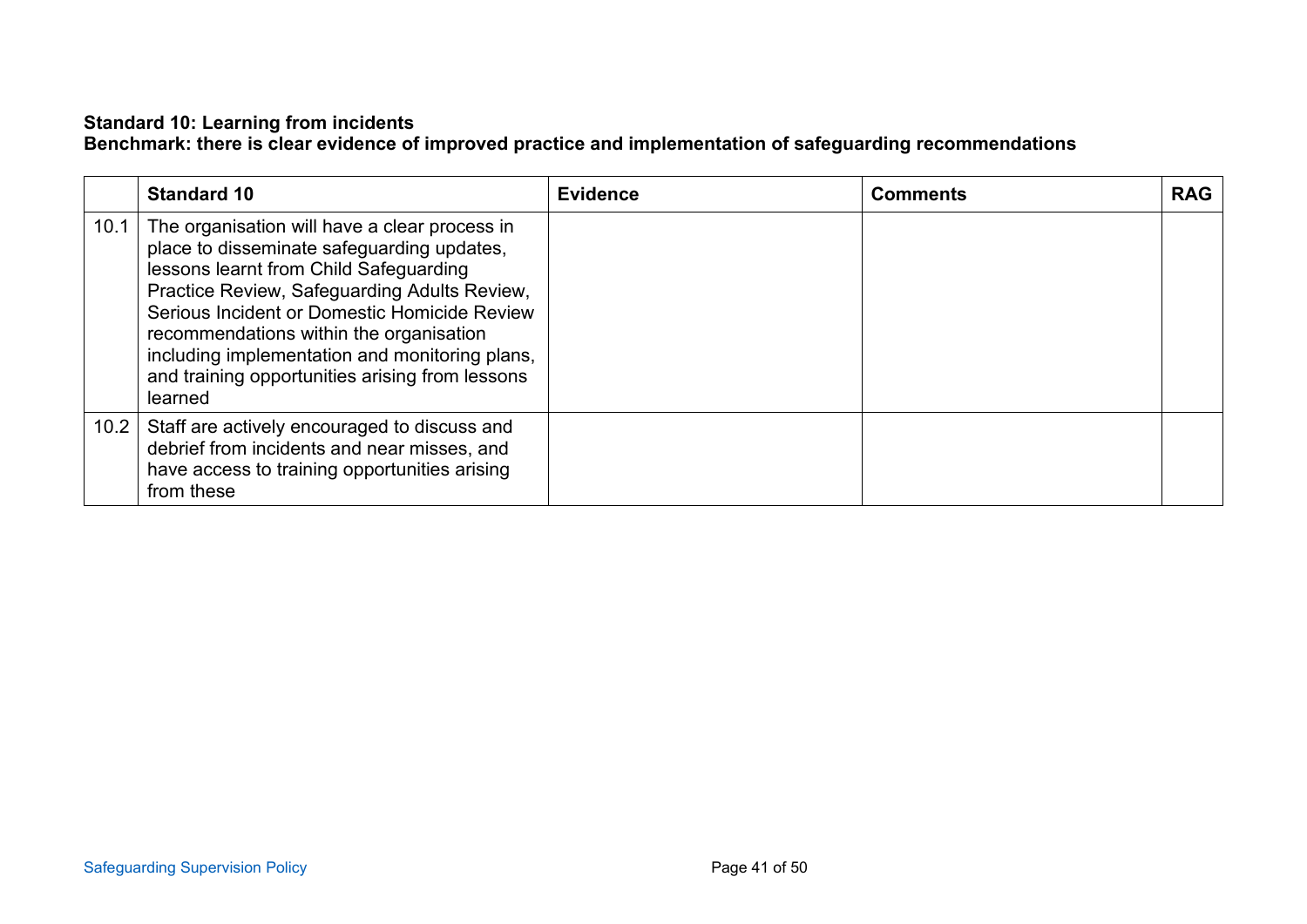# **Action Plan**

This plan should be updated whenever there has been a change – either when a goal is achieved or modified or where a new need is identified. The original version should also be retained for your records

| <b>Action required to</b><br>improve<br>safeguarding<br>processes | Date by which I plan to<br><b>How will I address</b><br>achieve the required<br><b>Outcome</b><br>them?<br>changes |                                            | <b>Completed</b>                                                                |                                                                        |
|-------------------------------------------------------------------|--------------------------------------------------------------------------------------------------------------------|--------------------------------------------|---------------------------------------------------------------------------------|------------------------------------------------------------------------|
| Explain the need                                                  | Explain how you will take<br>action, and what you will<br>need                                                     | The date agreed for<br>achieving this goal | How will your practice<br>change as a result of<br>the development<br>activity? | Agreement from your peers<br>that the development need<br>has been met |
|                                                                   |                                                                                                                    |                                            |                                                                                 |                                                                        |
|                                                                   |                                                                                                                    |                                            |                                                                                 |                                                                        |
|                                                                   |                                                                                                                    |                                            |                                                                                 |                                                                        |
|                                                                   |                                                                                                                    |                                            |                                                                                 |                                                                        |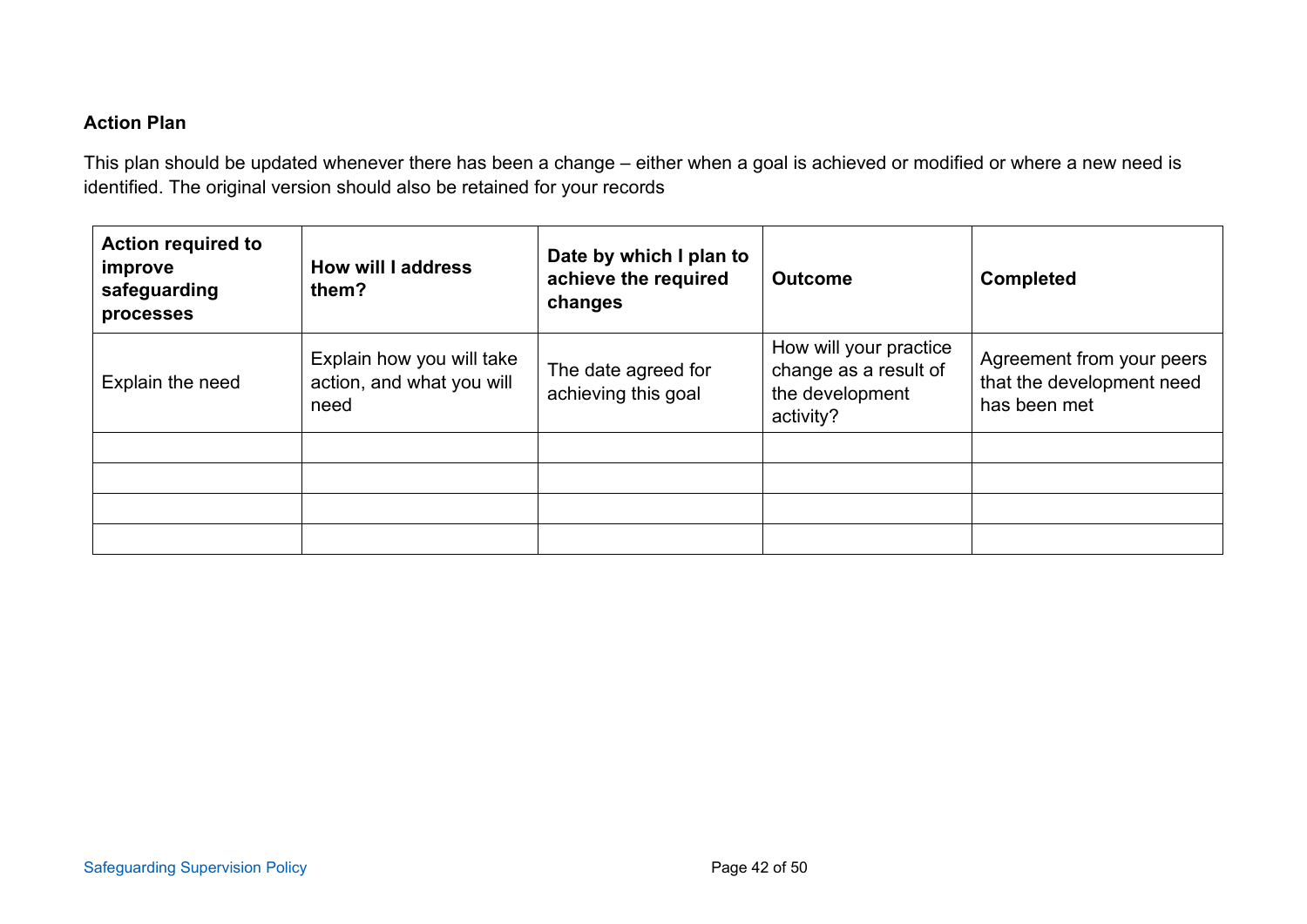# <span id="page-42-0"></span>**15. Appendix 7 – Supervisor Record**

# **SUPERVISOR'S RECORD**

Reflecting on clinical practice to support the development of professional skills. Allows in depth reflection on specific clinical incidents or interventions including:- Problem cases, new cases/issues, areas on conflict, examples of good practice, achievements and successes, errors and mistakes, new techniques.

| <b>Supervisors Name:</b>                                                                                                    |  |         |  |  |
|-----------------------------------------------------------------------------------------------------------------------------|--|---------|--|--|
| <b>Practitioners Name:</b>                                                                                                  |  |         |  |  |
| Date of Meeting:<br><b>Length of Meeting:</b>                                                                               |  |         |  |  |
| Results of actions identified in previous session:                                                                          |  |         |  |  |
| Review/update on findings from the Accountability and Assurance Framework / Safeguarding Dashboard /<br>Section11(children) |  |         |  |  |
|                                                                                                                             |  |         |  |  |
| <b>Key points discussed:</b>                                                                                                |  |         |  |  |
|                                                                                                                             |  |         |  |  |
| Actions to be taken: Where appropriate identify actions arising from the session and who<br>should undertake them:          |  | By whom |  |  |
|                                                                                                                             |  |         |  |  |
| <b>Reflective Supervision</b>                                                                                               |  |         |  |  |
|                                                                                                                             |  |         |  |  |
| <b>Key points discussed:</b>                                                                                                |  |         |  |  |
| <b>Session Content including specific cases/issues:</b>                                                                     |  |         |  |  |
|                                                                                                                             |  |         |  |  |
| <b>Outcomes:</b><br>Results of the discussion, learning points etc.:                                                        |  |         |  |  |
|                                                                                                                             |  |         |  |  |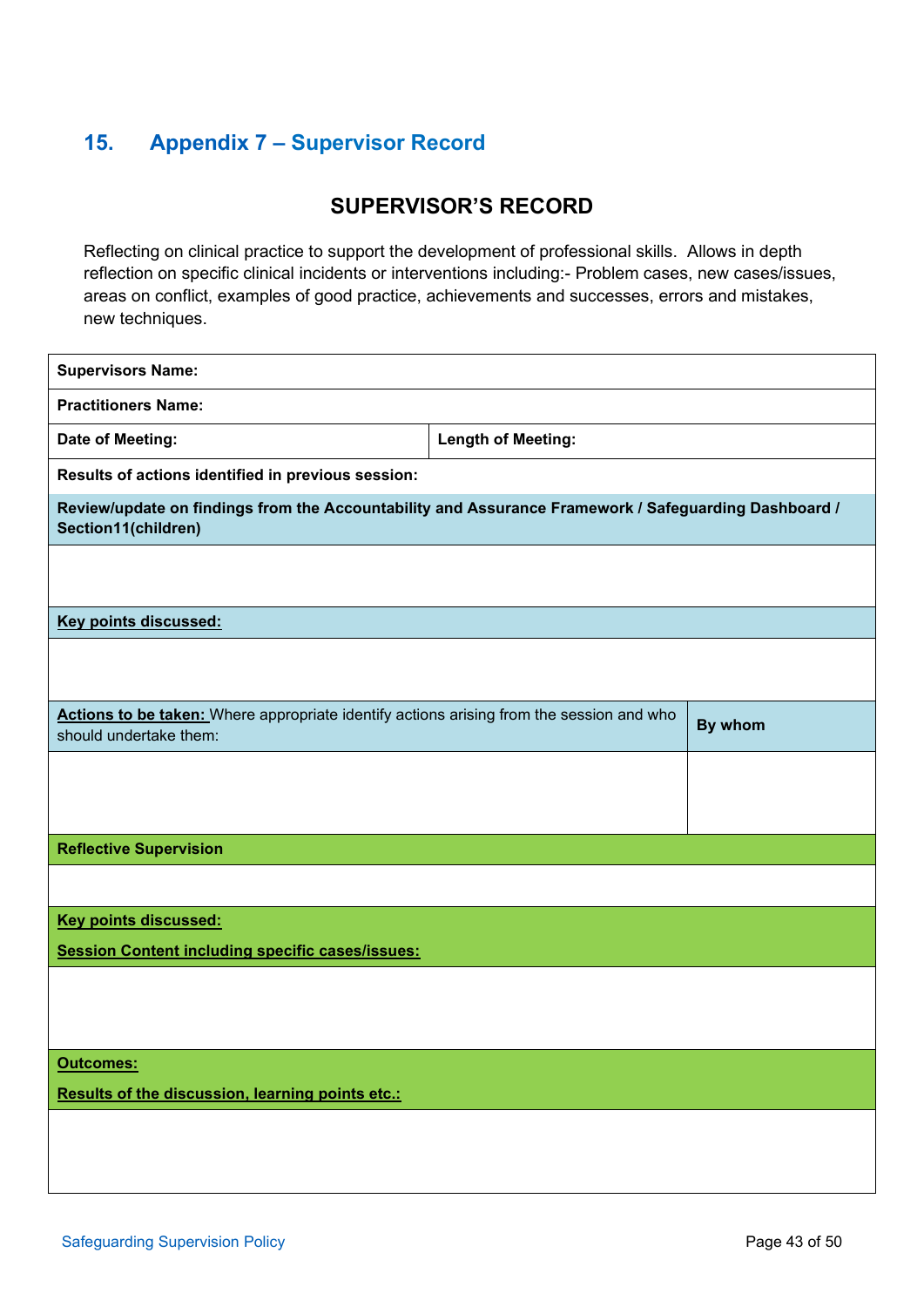| <b>Actions to be taken:</b><br>Where appropriate identify actions arising from the session and who should undertake them: |                       |          |  |
|---------------------------------------------------------------------------------------------------------------------------|-----------------------|----------|--|
|                                                                                                                           |                       | By Whom: |  |
| Signature:                                                                                                                | Date of Next Meeting: |          |  |
| Please retain a copy and send a copy to Head of Service                                                                   |                       |          |  |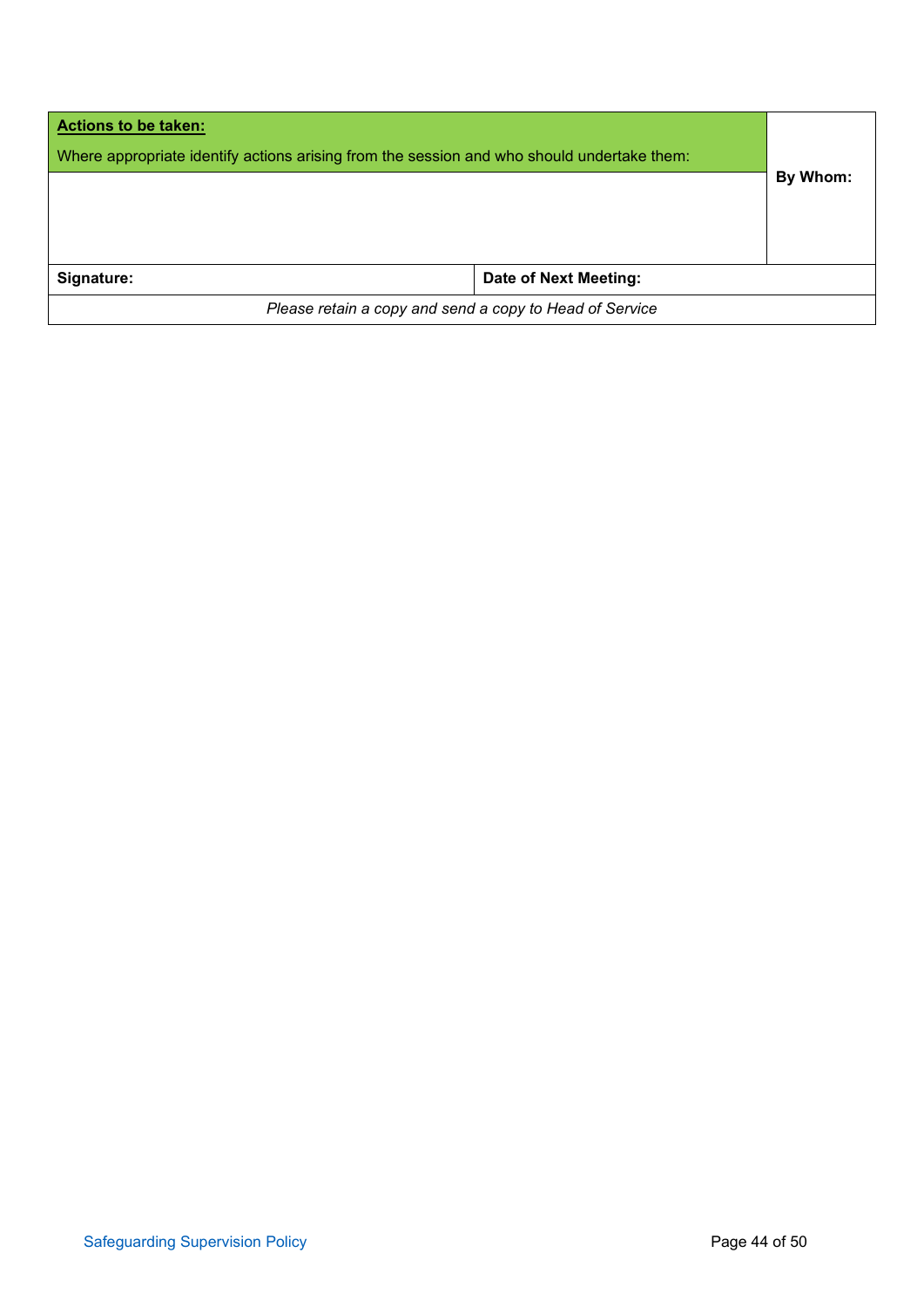# <span id="page-44-0"></span>**16. Appendix 8 - Safeguarding Supervision (supervisee) Audit tool**

|     | SAFEGUARDING SUPERVISION SUPERVISEE AUDIT TOOL |                                                                            |      |                        |                |       |  |
|-----|------------------------------------------------|----------------------------------------------------------------------------|------|------------------------|----------------|-------|--|
|     |                                                | How many times have you received safeguarding supervision                  |      |                        | Yes            | No    |  |
|     |                                                | within the last year? (Click on the boxes to populate)                     |      |                        | П              | П     |  |
|     |                                                | Did the frequency of supervision meet your needs?                          |      |                        | Yes            | No    |  |
|     |                                                |                                                                            |      |                        | П              | П     |  |
|     |                                                | Is there a written and signed supervision agreement between                |      |                        | Yes            | No    |  |
|     | you and your supervisor                        |                                                                            |      |                        | П              | П     |  |
|     |                                                | When was the last supervision agreement reviewed?                          |      |                        |                |       |  |
|     | $\leq$ 1 year $\Box$                           | $> 1$ year $\Box$                                                          |      | One year ago $\square$ |                |       |  |
|     |                                                | What type of safeguarding supervision have you received? Formal / Informal |      |                        |                |       |  |
|     | Face to Face $\Box$<br>Virtual<br>П            |                                                                            |      |                        |                |       |  |
| 1:1 | Group                                          | Telephone                                                                  | Peer | Ad hoc                 | <b>Debrief</b> | Other |  |
| П   | П                                              |                                                                            |      |                        |                |       |  |

| <b>Safeguarding Supervision:</b><br>(Tick as appropriate)                                                                                       | Always | Sometimes | <b>Never</b> | N/A |
|-------------------------------------------------------------------------------------------------------------------------------------------------|--------|-----------|--------------|-----|
| Does your organisation have a culture that values the<br>importance of supervision and protects staff time and<br>space for this to take place? |        |           |              |     |
| Is supervision provided by an appropriately<br>experienced supervisor who has access to training<br>and feedback                                |        |           |              |     |
| Is regular and uninterrupted                                                                                                                    |        |           |              |     |
| Is based on your needs                                                                                                                          |        |           |              |     |
| Clarifies my roles and responsibilities                                                                                                         |        |           |              |     |
| Helps me provide an improved service in my work<br>safeguarding children and adults                                                             |        |           |              |     |
| Helps me to analyse information and make effective<br>decisions and plans                                                                       |        |           |              |     |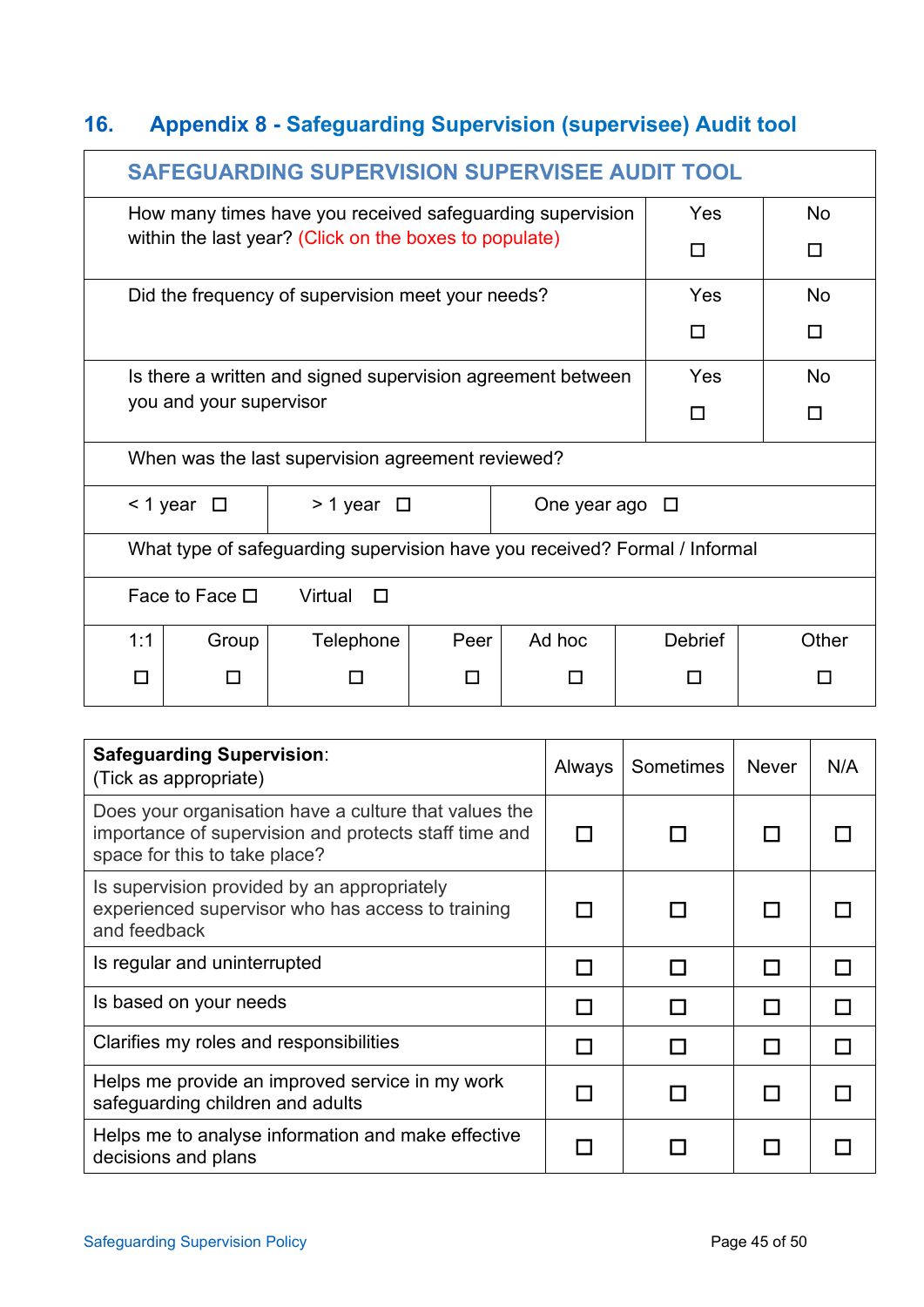| <b>Safeguarding Supervision:</b><br>(Tick as appropriate)                                                                                                                                                                                                                              | Always | Sometimes | <b>Never</b> | N/A    |
|----------------------------------------------------------------------------------------------------------------------------------------------------------------------------------------------------------------------------------------------------------------------------------------|--------|-----------|--------------|--------|
| Ensures that safeguarding children and adult<br>standards are upheld                                                                                                                                                                                                                   | П      | П         | П            | П      |
| Includes evaluation of my work and constructive<br>challenge                                                                                                                                                                                                                           | ΙI     | $\Box$    | П            | П      |
| Enables me to manage my time and workload better                                                                                                                                                                                                                                       | $\Box$ | $\Box$    | $\Box$       | $\Box$ |
| Challenges me to work in an anti-discriminatory way                                                                                                                                                                                                                                    | $\Box$ | П         | □            | $\Box$ |
| Keeps me child-focused                                                                                                                                                                                                                                                                 | $\Box$ | □         | □            | $\Box$ |
| Helps me to reflect on the impact of my work on<br>children and adults                                                                                                                                                                                                                 | $\Box$ | П         | П            | □      |
| Makes me aware of new areas of professional<br>knowledge                                                                                                                                                                                                                               | $\Box$ | П         | П            | П      |
| Helps me reflect on my strengths and weaknesses                                                                                                                                                                                                                                        | П      | П         | П            | П      |
| Supports me in my work and assists me in managing<br>stress                                                                                                                                                                                                                            | П      | ΙI        | ΙI           | П      |
| Involves me in consultation about agency<br>developments and is a medium through which my<br>ideas and concerns can be voiced higher up                                                                                                                                                | ΙI     | П         | П            | П      |
| Is a process which empowers me                                                                                                                                                                                                                                                         | $\Box$ | П         | П            | $\Box$ |
| Is a process which is dis-empowering                                                                                                                                                                                                                                                   | $\Box$ | П         | □            | $\Box$ |
| Is a process which is frustrating                                                                                                                                                                                                                                                      | $\Box$ | □         | □            | $\Box$ |
| Keeps me up to date about statutory safeguarding<br>requirements and other procedures and guidance,<br>lessons from serious case reviews, serious adult<br>reviews, domestic homicide reviews and evidence<br>based ways of working effectively with children,<br>adults and families. | l 1    | ΙI        | l 1          |        |
| Is an open culture of learning and development<br>promoted?                                                                                                                                                                                                                            | ΙI     | П         | ΙI           | П      |
| Assists me to contribute effectively and appropriately<br>to multi-disciplinary working as required by<br>SSCP/SSAB/CPB                                                                                                                                                                | П      | $\Box$    | l 1          | H      |
| Are all sessions recorded on a template in line with<br>the supervision model?                                                                                                                                                                                                         | П      | П         | l 1          | П      |
| Is a recognised evidence - based model followed<br>such as reflective or restorative?                                                                                                                                                                                                  | ΙI     | П         | ΙI           | П      |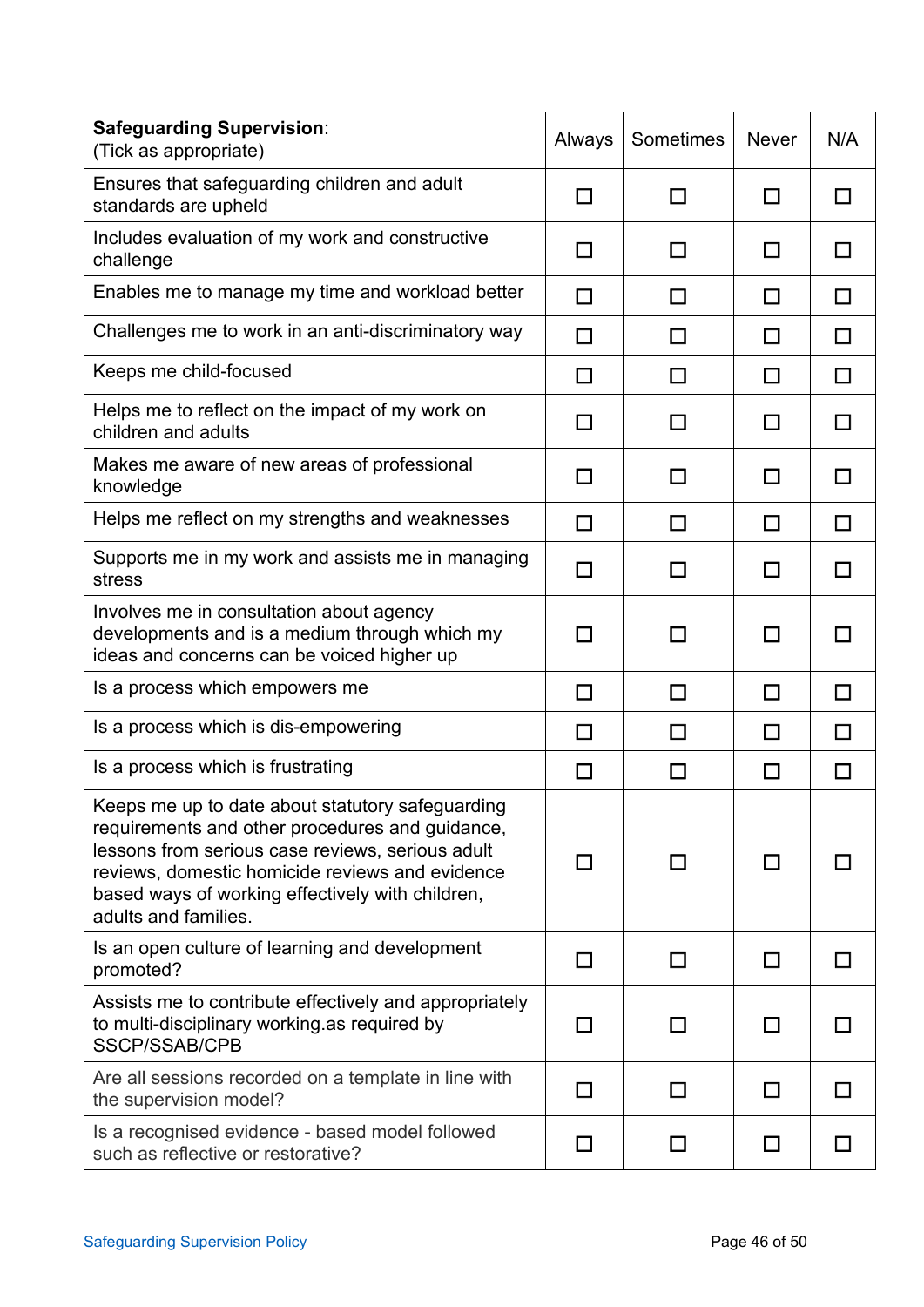| <b>Safeguarding Supervision:</b><br>(Tick as appropriate)                                                                | Always | Sometimes | <b>Never</b> | N/A |
|--------------------------------------------------------------------------------------------------------------------------|--------|-----------|--------------|-----|
| Is there a feedback loop into the organisation for any<br>significant themes that arise from the supervision<br>process? |        |           |              |     |
| Can you identify any areas in which you would most like supervision to improve:                                          |        |           |              |     |
| What can you contribute to achieving improvements:                                                                       |        |           |              |     |
| Please provide any further feedback on your experience of Safeguarding Supervision                                       |        |           |              |     |
| Name: (optional)                                                                                                         |        |           |              |     |
| <b>Designation:</b>                                                                                                      |        |           |              |     |
| Date:                                                                                                                    |        |           |              |     |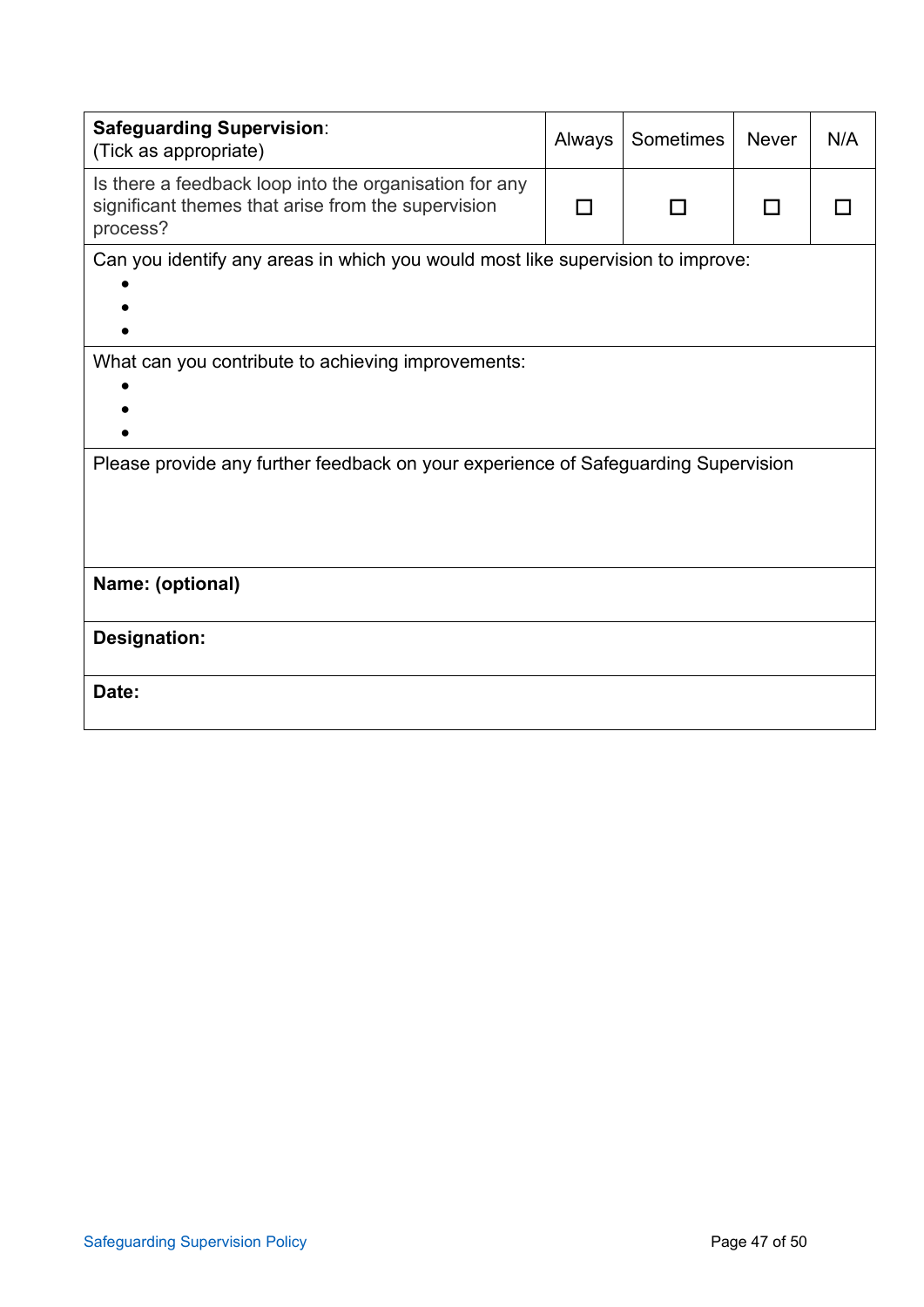# <span id="page-47-0"></span>**17. Appendix 9 – Procedural Document Checklist for Approval**

|    | Title of document being reviewed:                                                             |     | <b>Comments/</b><br><b>Details</b>                                      |
|----|-----------------------------------------------------------------------------------------------|-----|-------------------------------------------------------------------------|
| A  | Is there a sponsoring director?                                                               | Yes |                                                                         |
| 1. | <b>Title</b>                                                                                  |     |                                                                         |
|    | Is the title clear and unambiguous?                                                           | Yes |                                                                         |
|    | Is it clear whether the document is a guideline, policy,<br>protocol or standard?             | Yes |                                                                         |
| 2. | <b>Rationale</b>                                                                              |     |                                                                         |
|    | Are reasons for development of the document stated?                                           | Yes | Para 1.5                                                                |
| 3. | <b>Development Process</b>                                                                    |     |                                                                         |
|    | Do you feel a reasonable attempt has been made to<br>ensure relevant expertise has been used? | Yes | Designated<br>safeguarding<br>professionals<br>reviewed the<br>document |
|    | Is there evidence of consultation with stakeholders and<br>users?                             | Yes | Through<br>supervision                                                  |
| 4. | <b>Content</b>                                                                                |     |                                                                         |
|    | Is the objective of the document clear?                                                       | Yes | Para 5.1.1                                                              |
|    | Is the target group clear and unambiguous?                                                    | Yes | Paras 5.3.1 and<br>5.4.1                                                |
|    | Are the intended outcomes described?                                                          | Yes | Paras 6.1 and<br>6.4                                                    |
| 5. | <b>Evidence Base</b>                                                                          |     |                                                                         |
|    | Is the type of evidence to support the document<br>identified explicitly?                     | Yes | e.g. Appendix 5<br>/ Appendix 6                                         |
|    | Are key references cited?                                                                     | Yes | Section 8                                                               |
| 6. | <b>Approval</b>                                                                               |     |                                                                         |
|    | Does the document identify which committee/group will<br>approve it?                          | Yes | Front page                                                              |
|    | <b>Dissemination and Implementation</b>                                                       |     |                                                                         |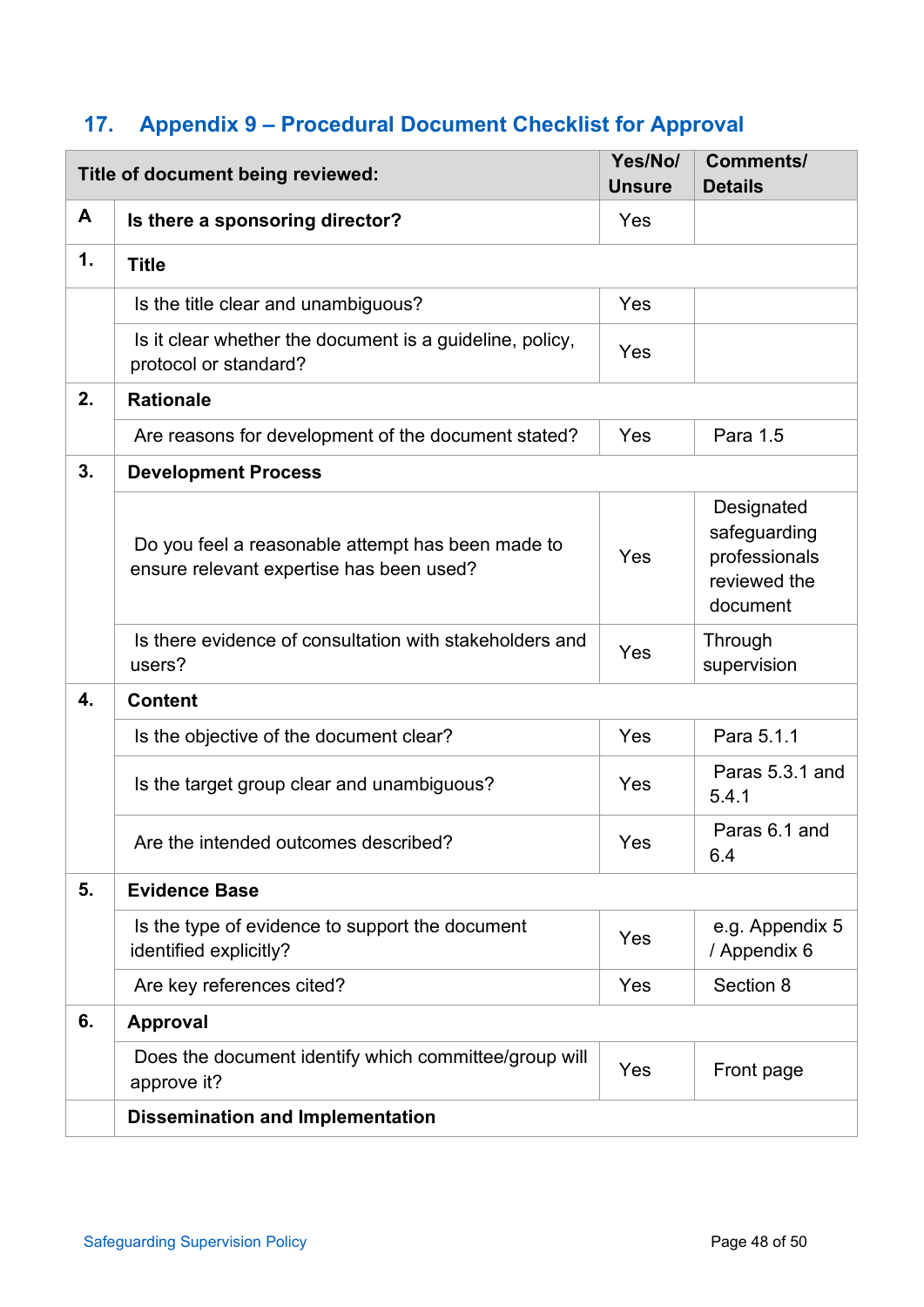| Title of document being reviewed:   |                                                                                                                                                                                 |                                                        |                 |          | Yes/No/<br><b>Unsure</b> | <b>Comments/</b><br><b>Details</b>                                                                         |  |  |  |
|-------------------------------------|---------------------------------------------------------------------------------------------------------------------------------------------------------------------------------|--------------------------------------------------------|-----------------|----------|--------------------------|------------------------------------------------------------------------------------------------------------|--|--|--|
| $\overline{7}$ .                    | Is there an outline/plan to identify how the document<br>will be disseminated and implemented amongst the<br>target group? Please provide details.                              |                                                        |                 |          | Yes                      | Publish on CCG<br>front facing<br>webpage and<br>intranet.<br>Share details in<br>supervision              |  |  |  |
| 8.                                  |                                                                                                                                                                                 | <b>Process for Monitoring Compliance</b>               |                 |          |                          |                                                                                                            |  |  |  |
|                                     | Have specific, measurable, achievable, realistic and<br>time-specific standards been detailed to monitor<br>compliance with the document? Complete Compliance<br>& Audit Table. |                                                        |                 | Yes      |                          | Managers are to<br>ensure staff are<br>aware of, and<br>adhere.<br>Supervision<br>audit to be<br>completed |  |  |  |
| 9.                                  | <b>Review Date</b>                                                                                                                                                              |                                                        |                 |          |                          |                                                                                                            |  |  |  |
|                                     | Is the review date identified?                                                                                                                                                  |                                                        |                 | Yes      |                          | Front page                                                                                                 |  |  |  |
|                                     | <b>Overall Responsibility for the Document</b>                                                                                                                                  |                                                        |                 |          |                          |                                                                                                            |  |  |  |
| 10.                                 | Is it clear who will be responsible for implementing and<br>reviewing the documentation i.e. who is the document<br>owner?                                                      |                                                        |                 | Yes      |                          | Front page                                                                                                 |  |  |  |
| <b>Director/ Committee Approval</b> |                                                                                                                                                                                 |                                                        |                 |          |                          |                                                                                                            |  |  |  |
| <b>Director Approval:</b>           |                                                                                                                                                                                 |                                                        |                 |          |                          |                                                                                                            |  |  |  |
| Name                                |                                                                                                                                                                                 |                                                        | Date            |          |                          |                                                                                                            |  |  |  |
| <b>Committee Approval</b>           |                                                                                                                                                                                 |                                                        |                 |          |                          |                                                                                                            |  |  |  |
| Committee                           |                                                                                                                                                                                 | <b>Quality and Performance Board chairs</b><br>actions | Meeting<br>Date | May 2021 |                          |                                                                                                            |  |  |  |